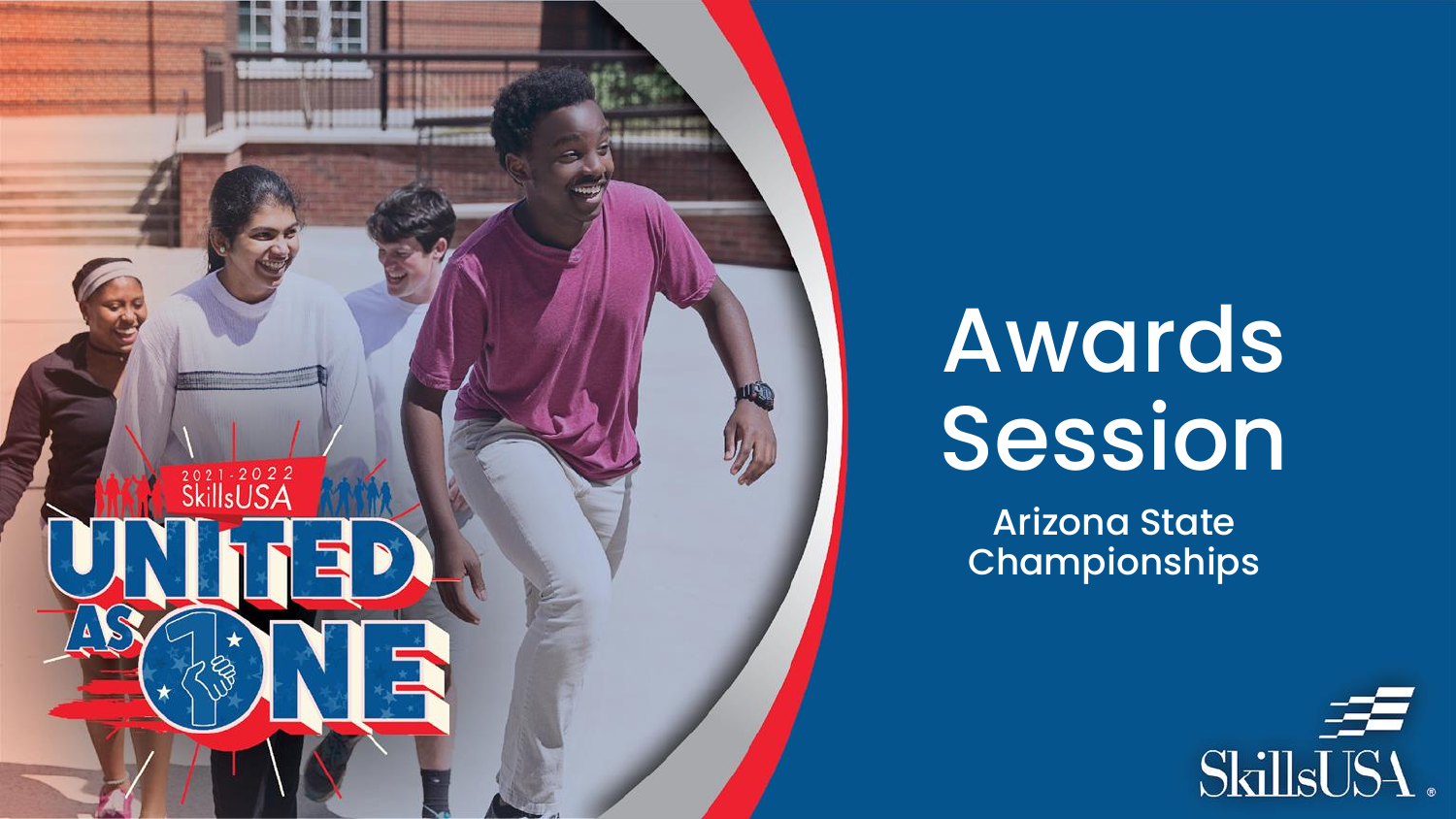

- 2nd Place: Jaden McClelland Canyon Del Oro High
	- 1st Place: Alison Clark Canyon Del Oro High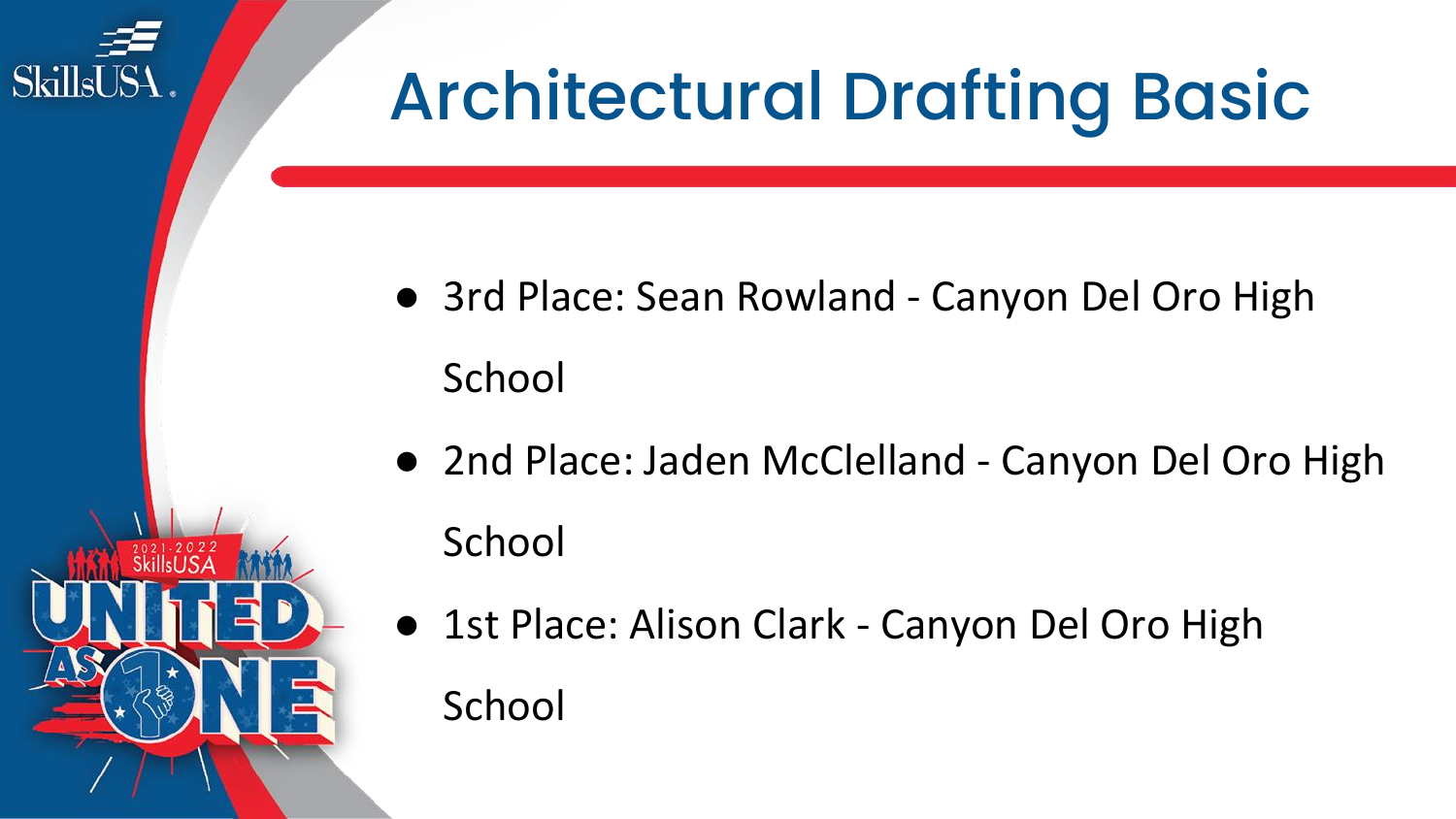

#### Automotive Service Technology **Basic**

● 3rd Place: Mason Oliveira - West-MEC NE

Campus

- 2nd Place: Gage Fuentes Dysart High School
- 1st Place: Gage Zeller West-MEC NE Campus

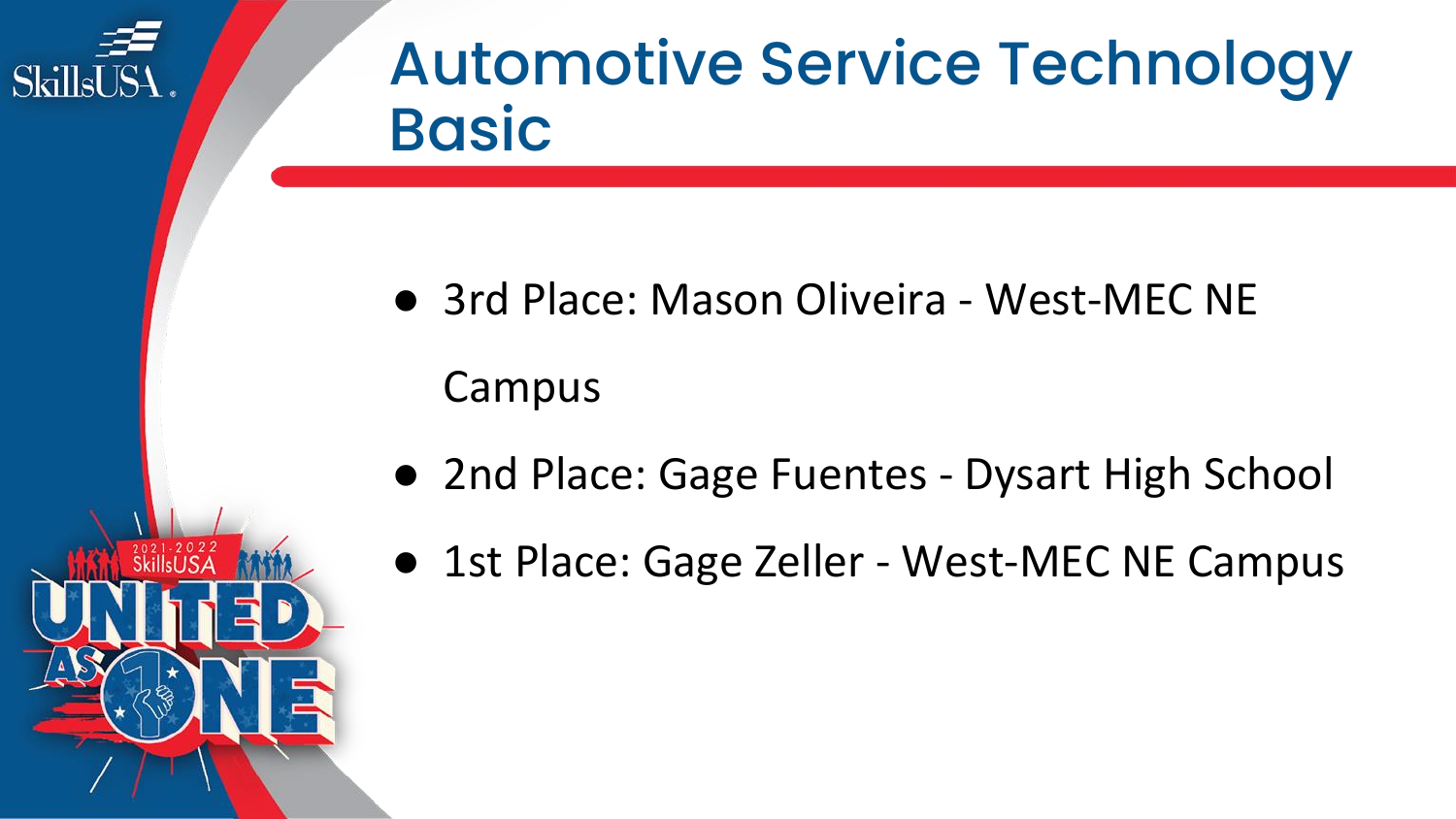

## Construction Technology

- 3rd Place: Guerrero; Guillen Pima County
- 2nd Place: Tello; Luna West-MEC SW Campus
- 1st Place: Eissner; Quine West-MEC SW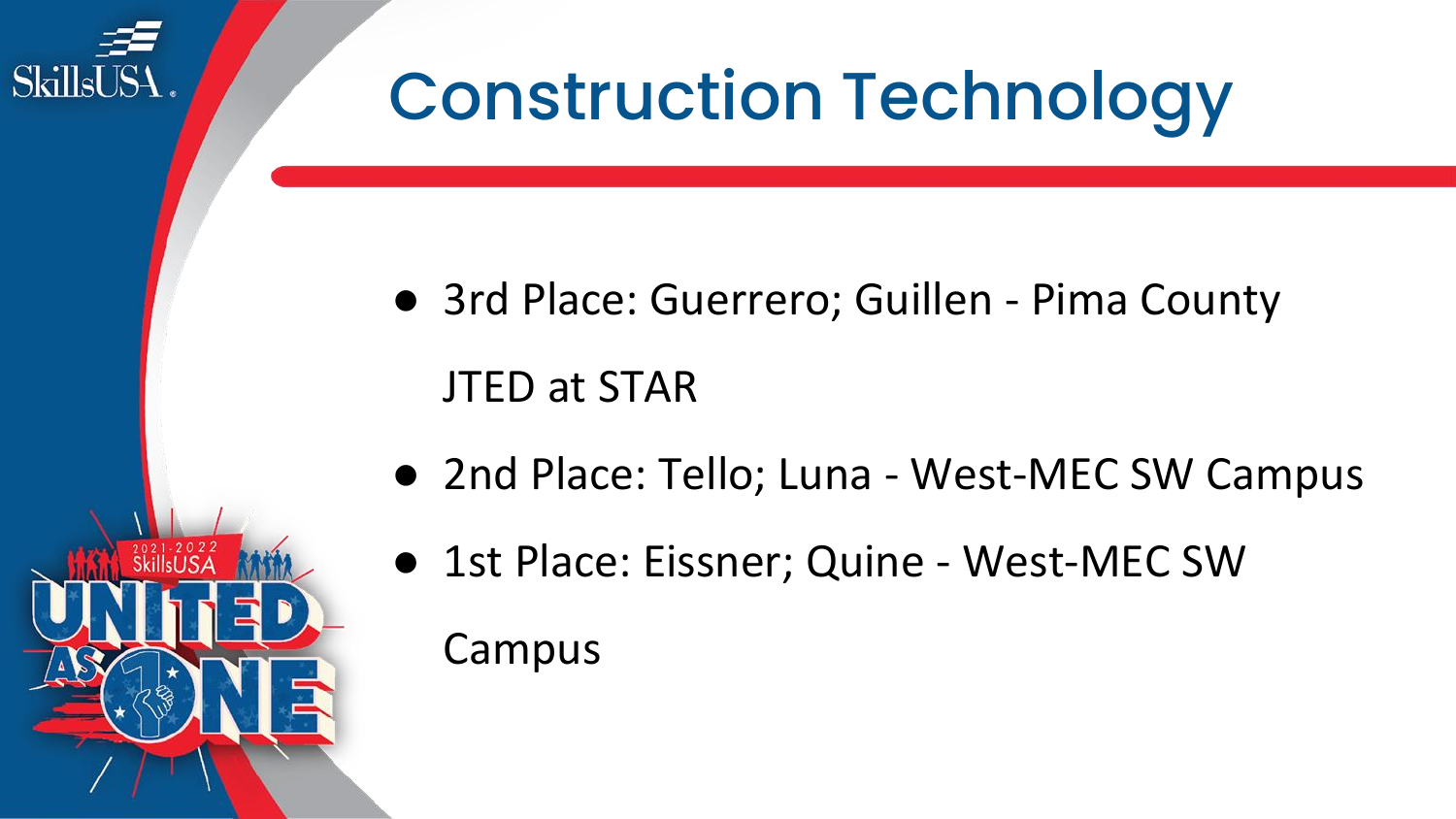

## Criminal Justice Quiz Bowl

- 3rd Place: Powell; Rosacea; Guillen; Hernandez; Rodriguez - Cibola High School
- 2nd Place: Anguilo; Garcia; Kimmell; Santoya -

Kofa High School

● 1st Place: Kuznicki; Arnold; Hardle; Kobeci;

Aucker; Thoyerson; Blum - Williams Field High

School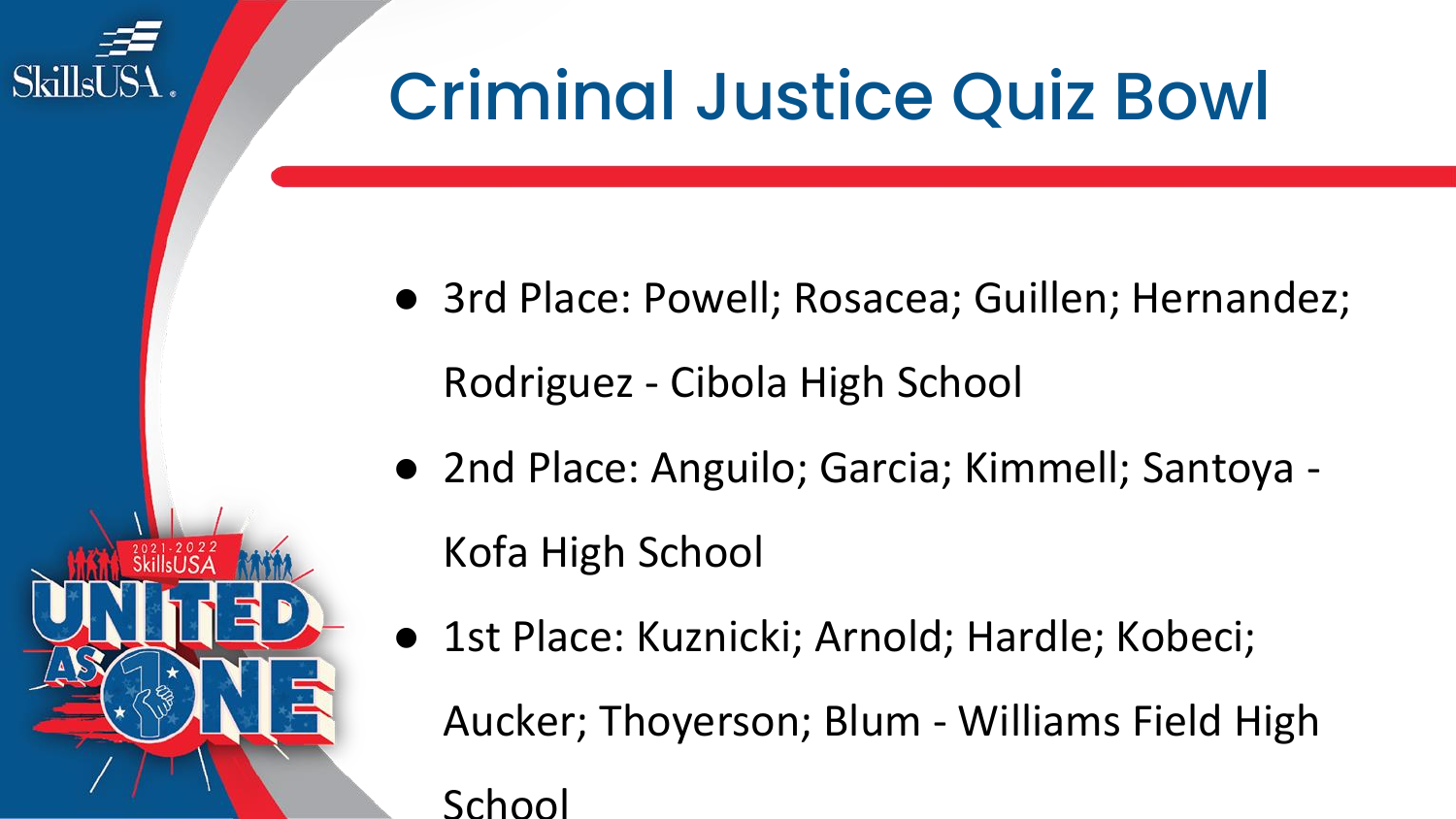

- 2nd Place: Alkurdi; Alkurdi Independence
- 1st Place: Acedo; Luong Independence High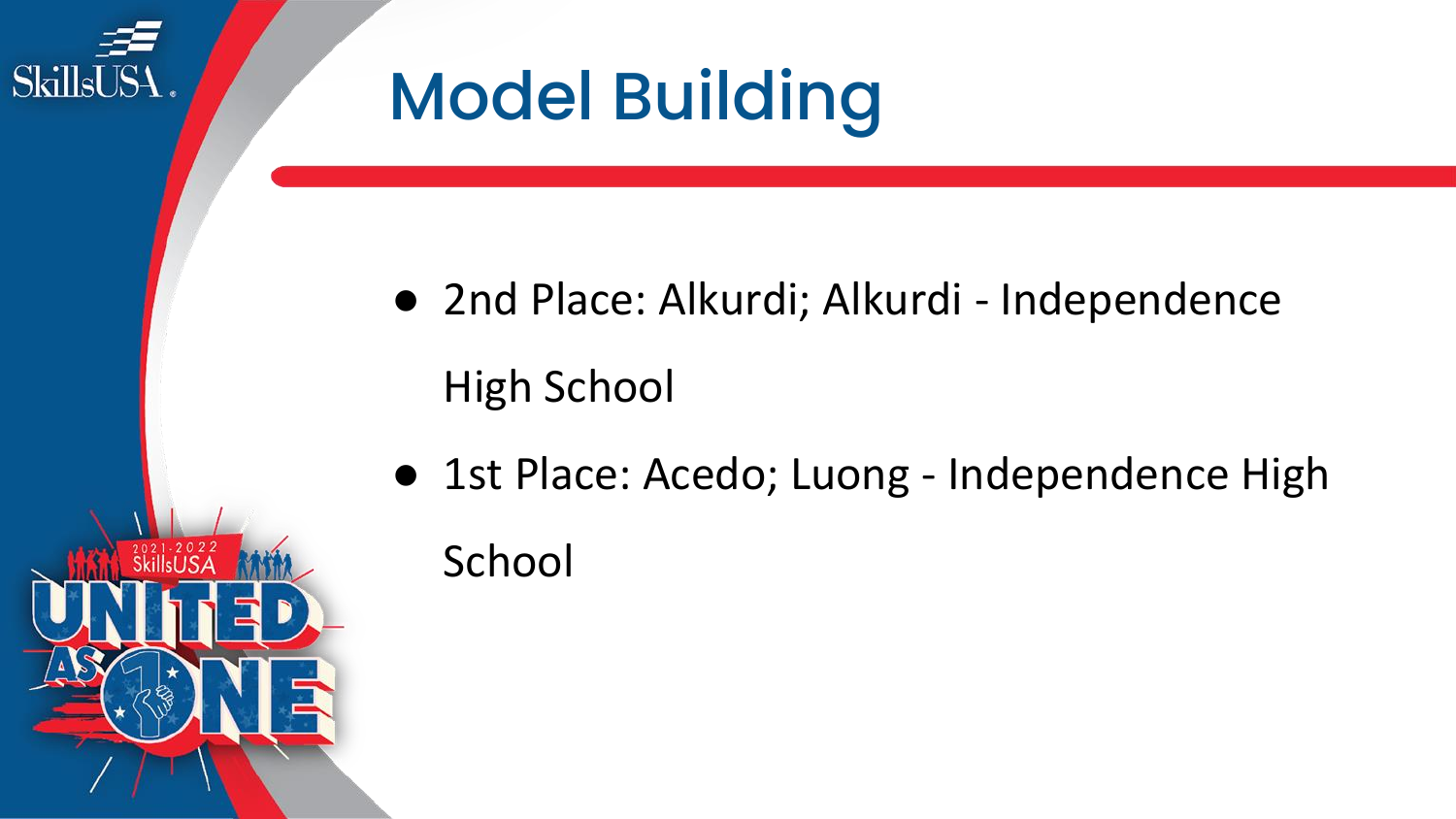## Technical Drafting Basic

- 3rd Place: Simon Cook Pima County JTED @ Master Pieces
- 2nd Place: Arlie Mixer Pima County JTED @ Master Pieces
- 1st Place: Alizae Vick Pima County JTED @ Master Pieces



SkillsUS4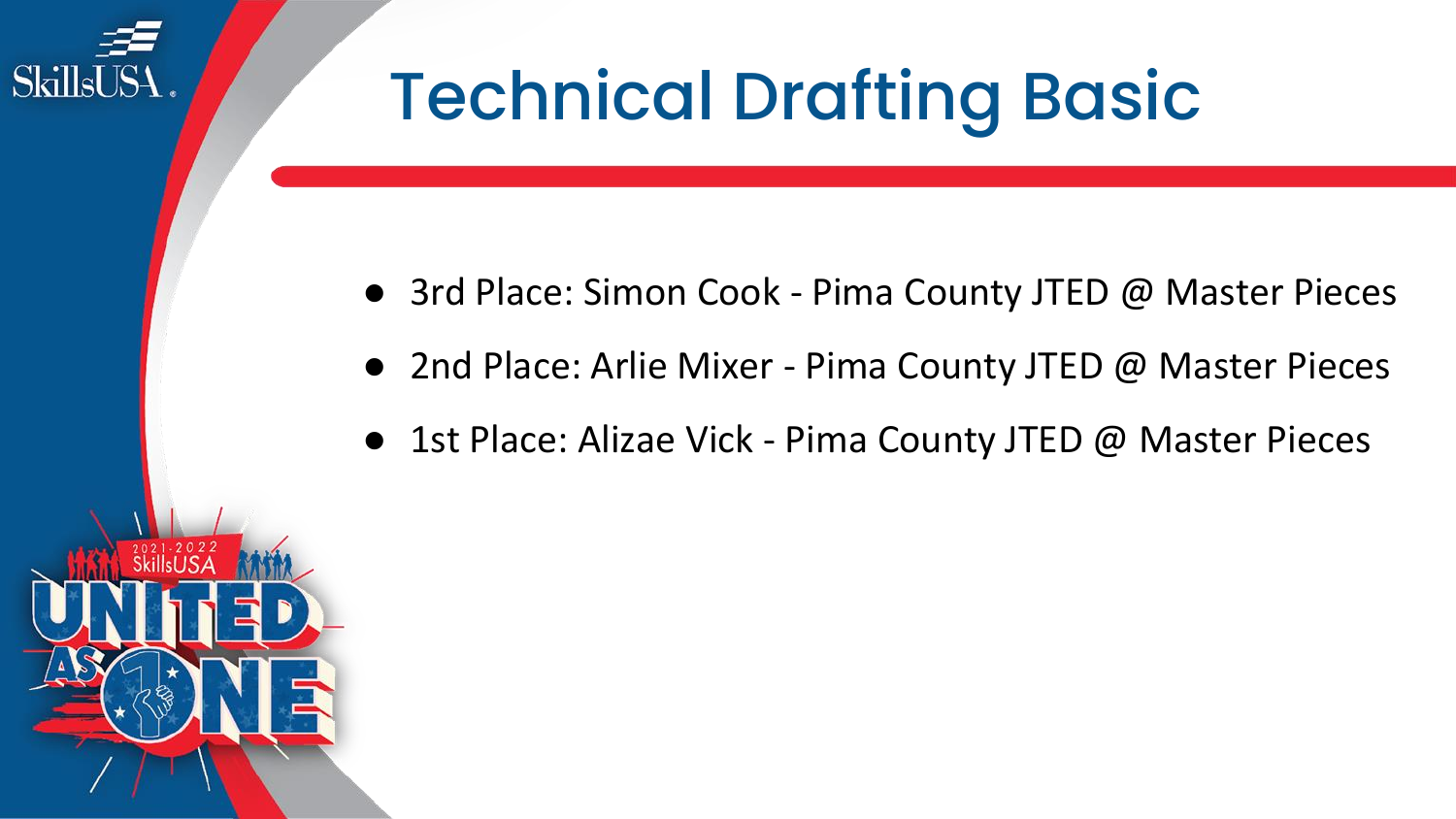## Technical Theatre

SkillsUS4

● 3rd Place: Artalejo Soto; Borja Chapar; Uyen Le;

Torrealva - Independence High School

● 2nd Place: Garza; Black; Holtermann; Milbret -

Buckeye Union High School

● 1st Place: Usmani; Roberts; Locksa; Lloyd - Estrella Foothills High School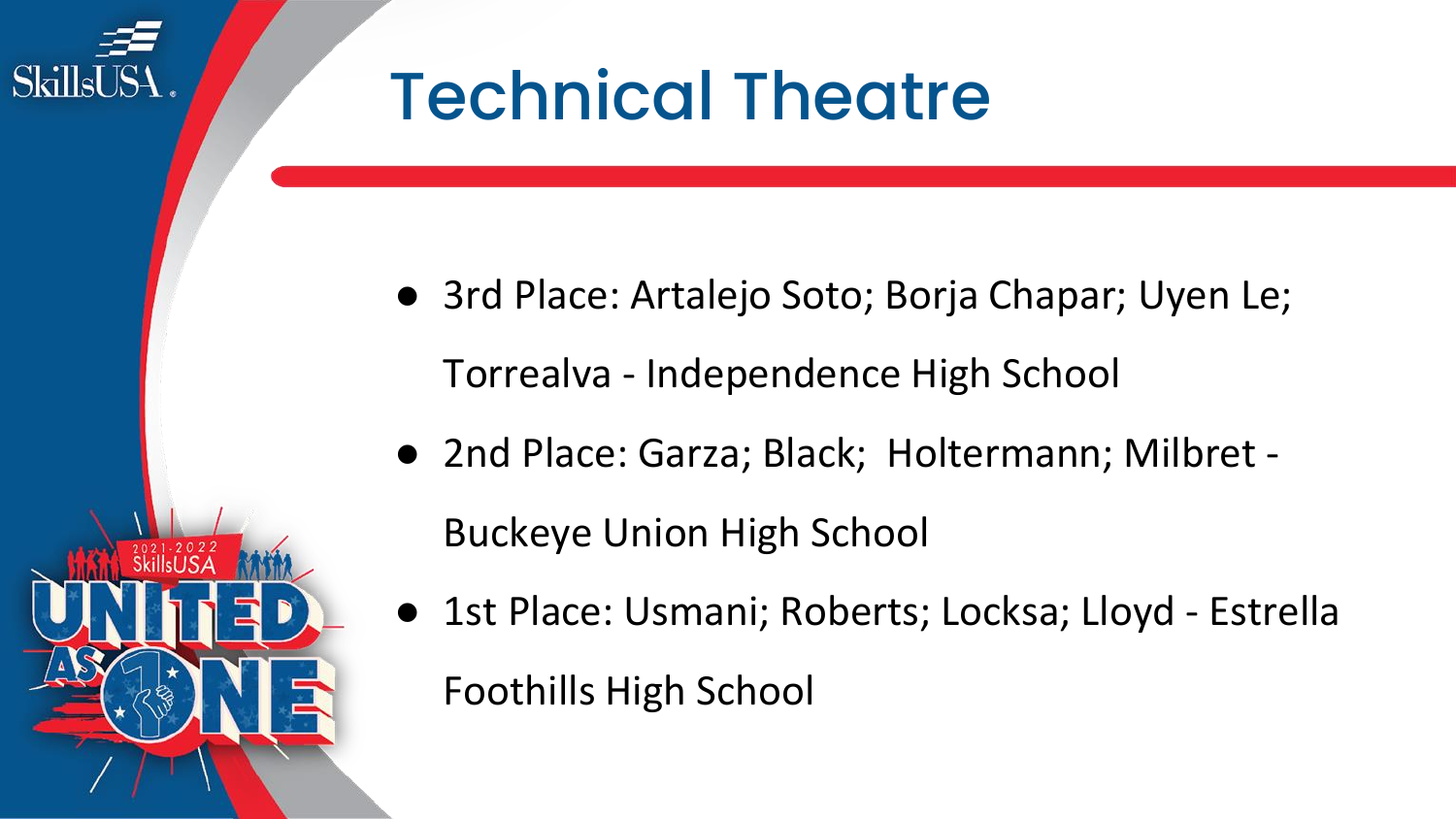

### 3-D Visualization and Animation

● 3rd Place: Gutierrez; Franco - Pima County JTED

@ Master Pieces

- 2nd Place: Oguma; Marrero EVIT
- 1st Place: Bucsi; Bacome Shadow Ridge High **School**

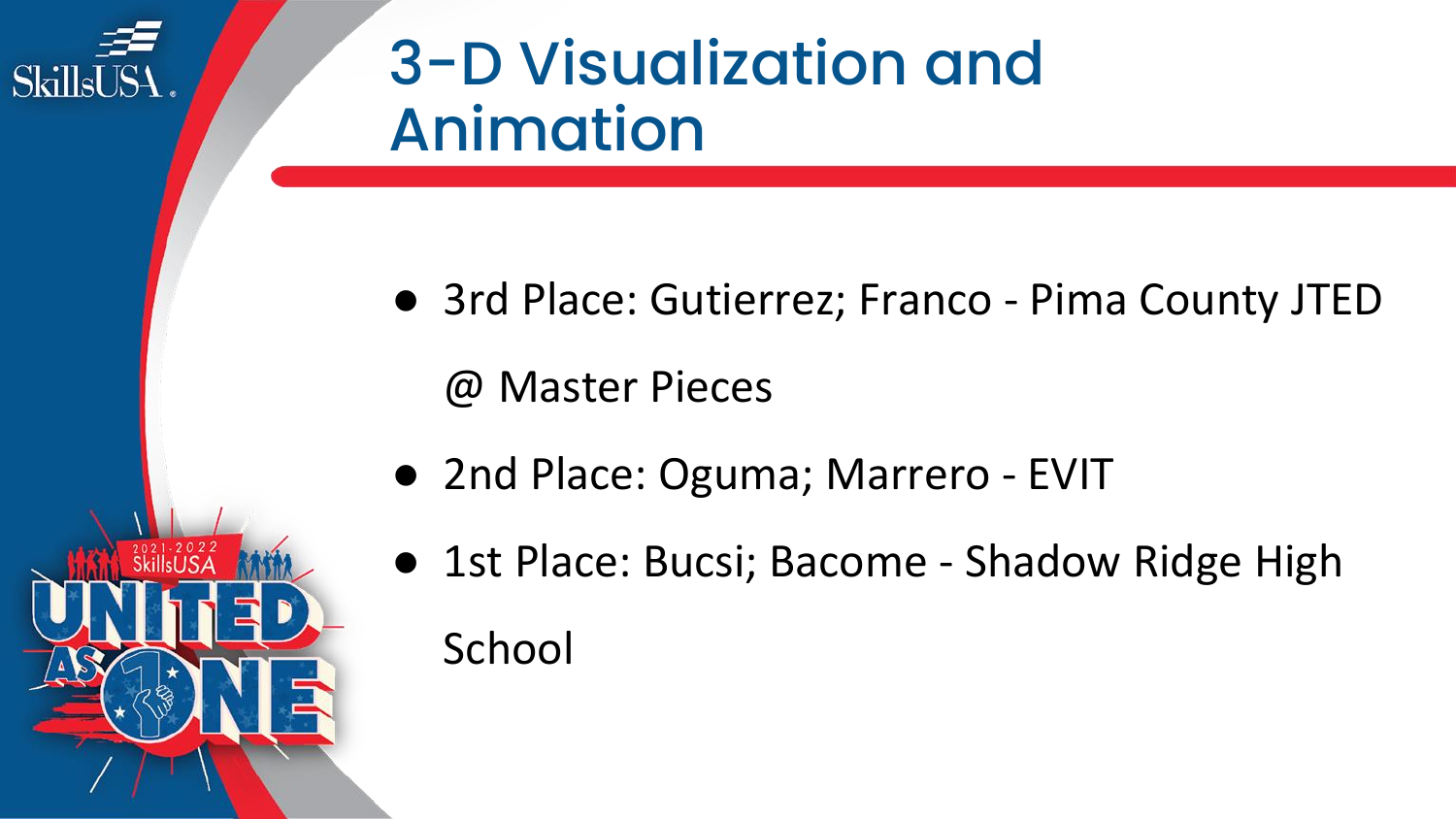

#### 3-D Visualization and Animation Postsecondary

#### ● 1st Place: Miranda; Pacura - EVIT

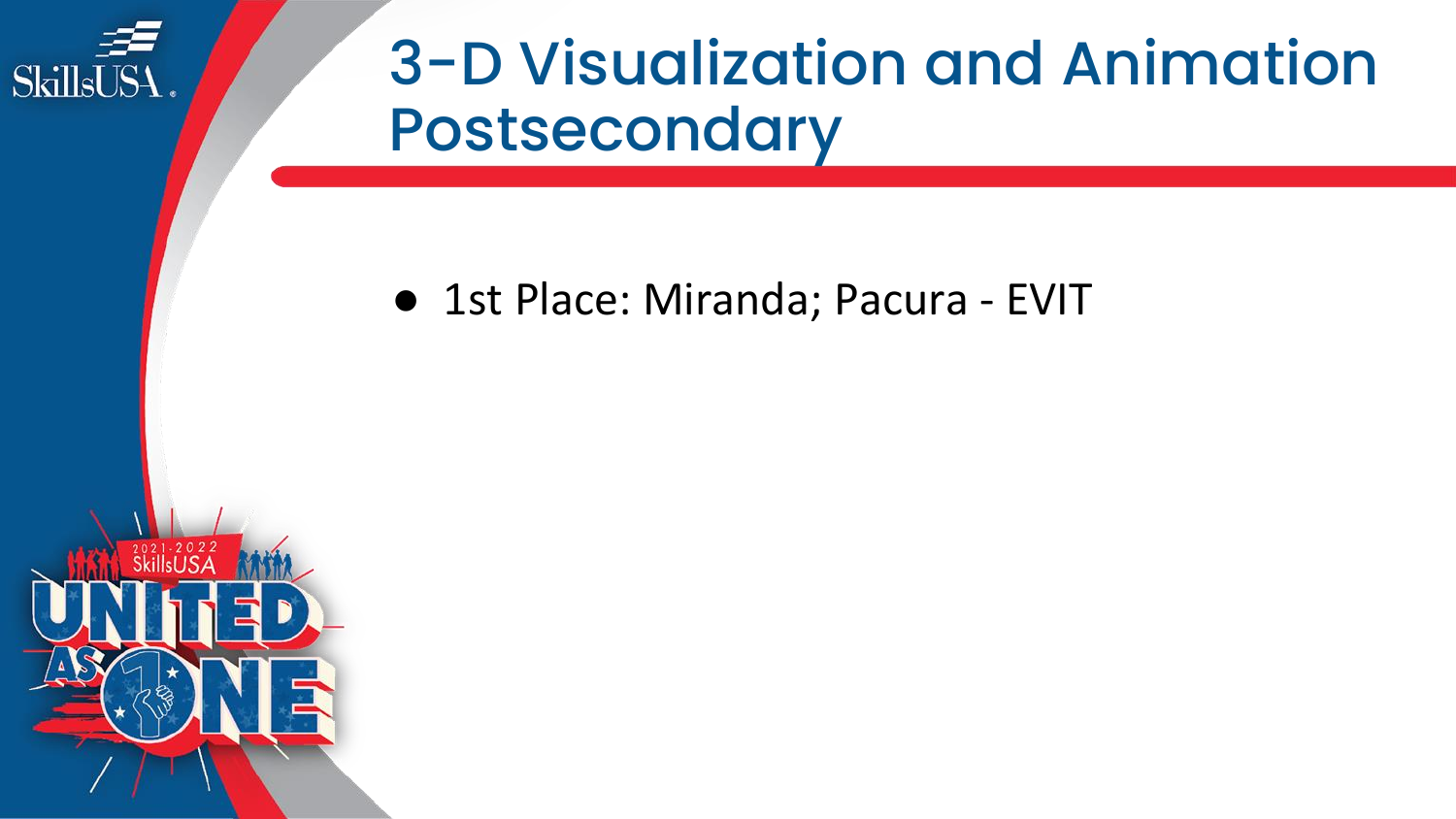

- 3rd Place: Kacie Clay Estrella Foothills High School
- 2nd Place: Samantha Welty River Valley High
- 1st Place: Zachariah Morse River Valley High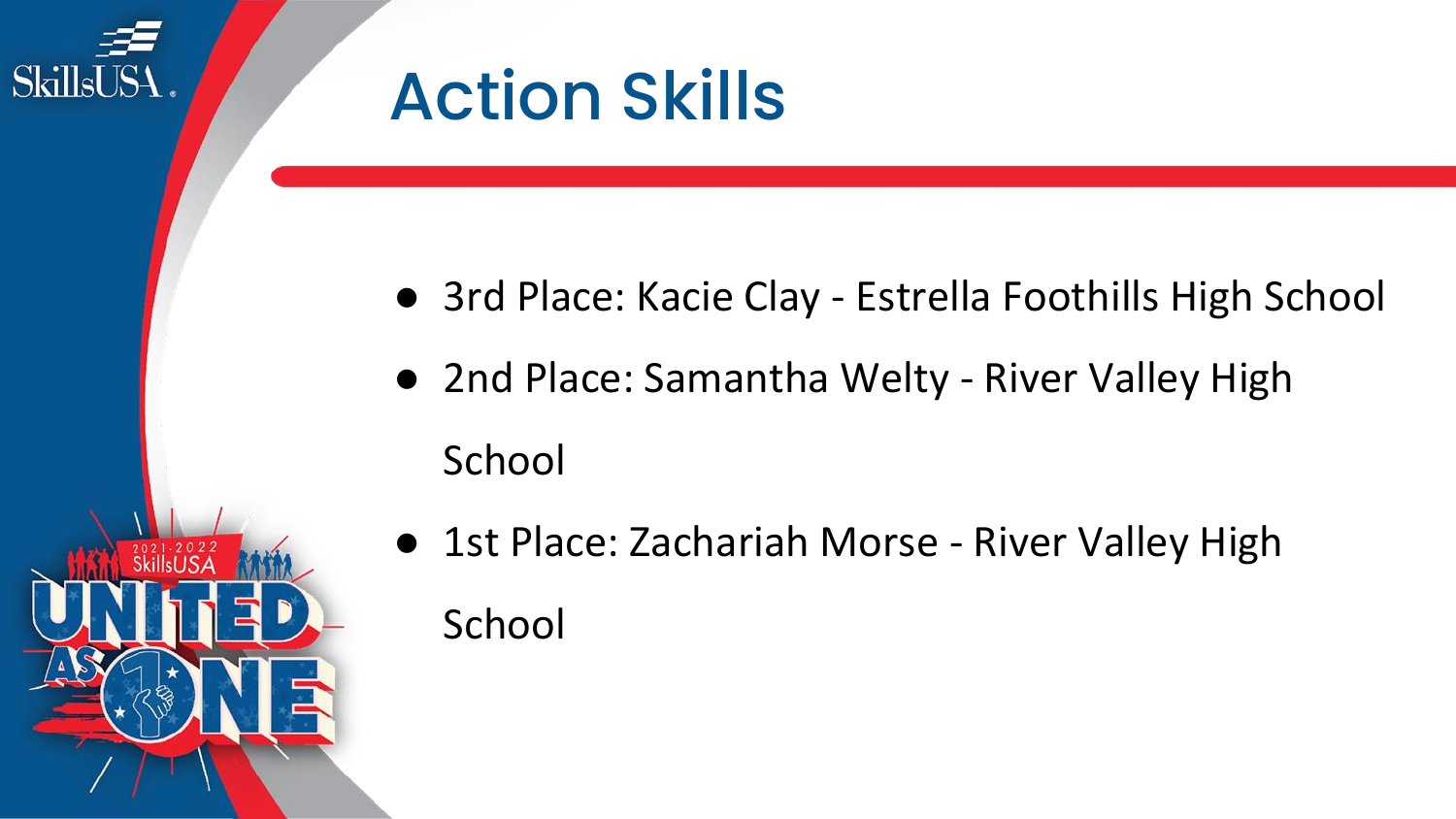

- 3rd Place: Cain; Winter Shadow Ridge High
- 2nd Place: Gibson; Perez-D'Amico Red

● 1st Place: Colon; Hulse - West-MEC NW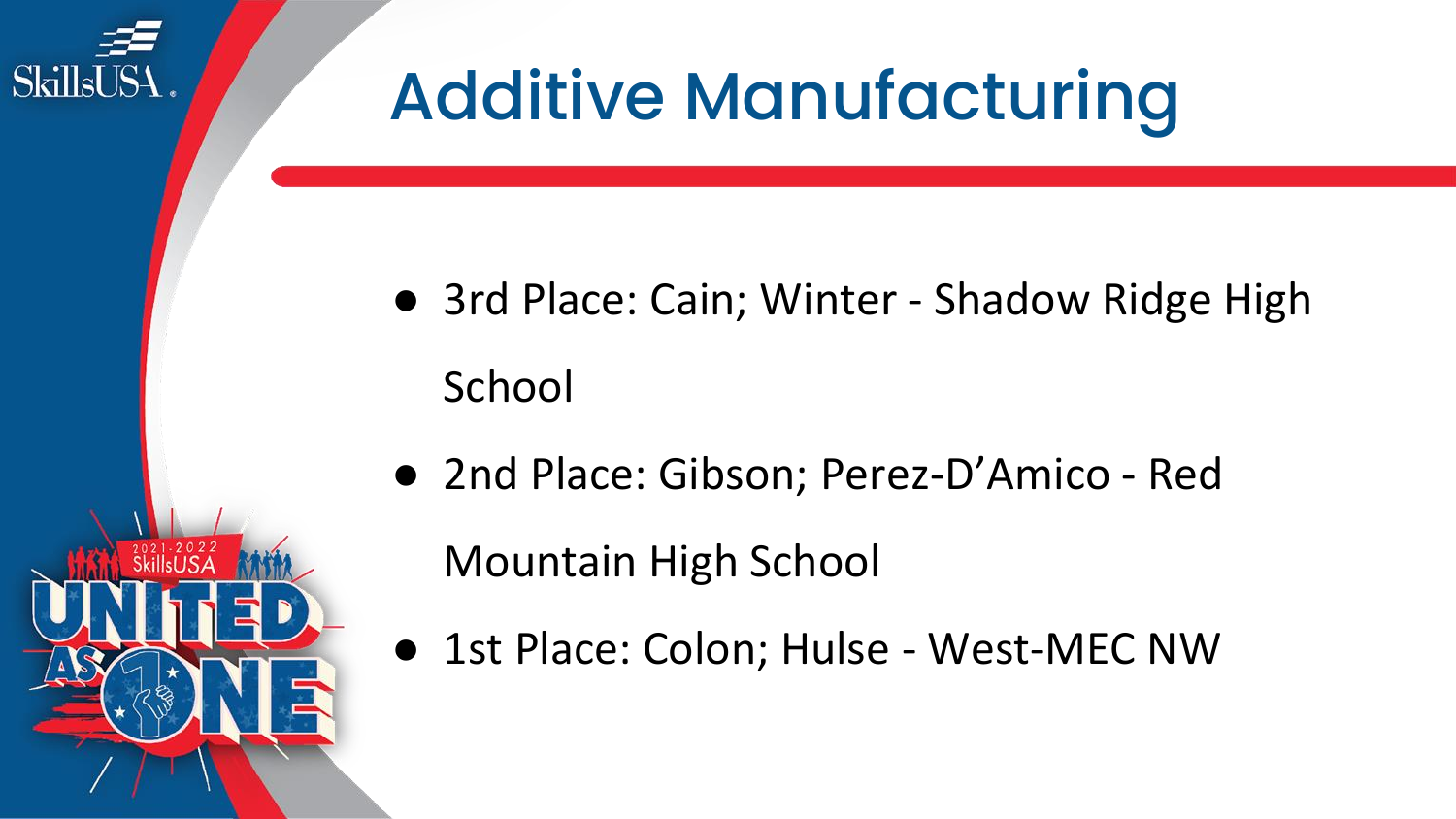

- 3rd Place: Alexis Acosta Verrado High School
- 2nd Place: Jordyn Jones Shadow Ridge High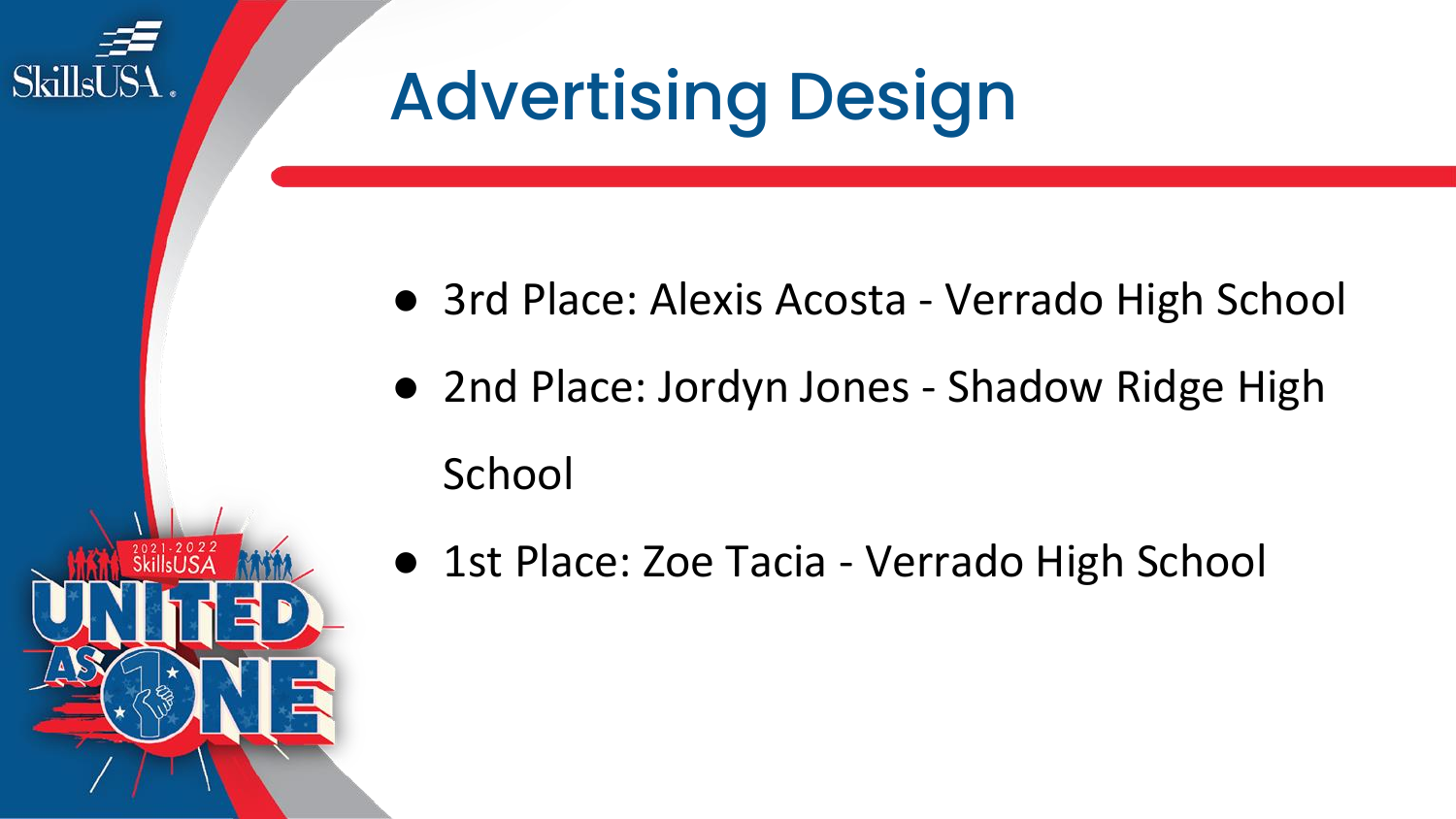

- 3rd Place: Jay Turner Canyon Del Oro High School
- 2nd Place: Sean Kennedy Canyon Del Oro High
- 1st Place: Cooper Love Snowflake High School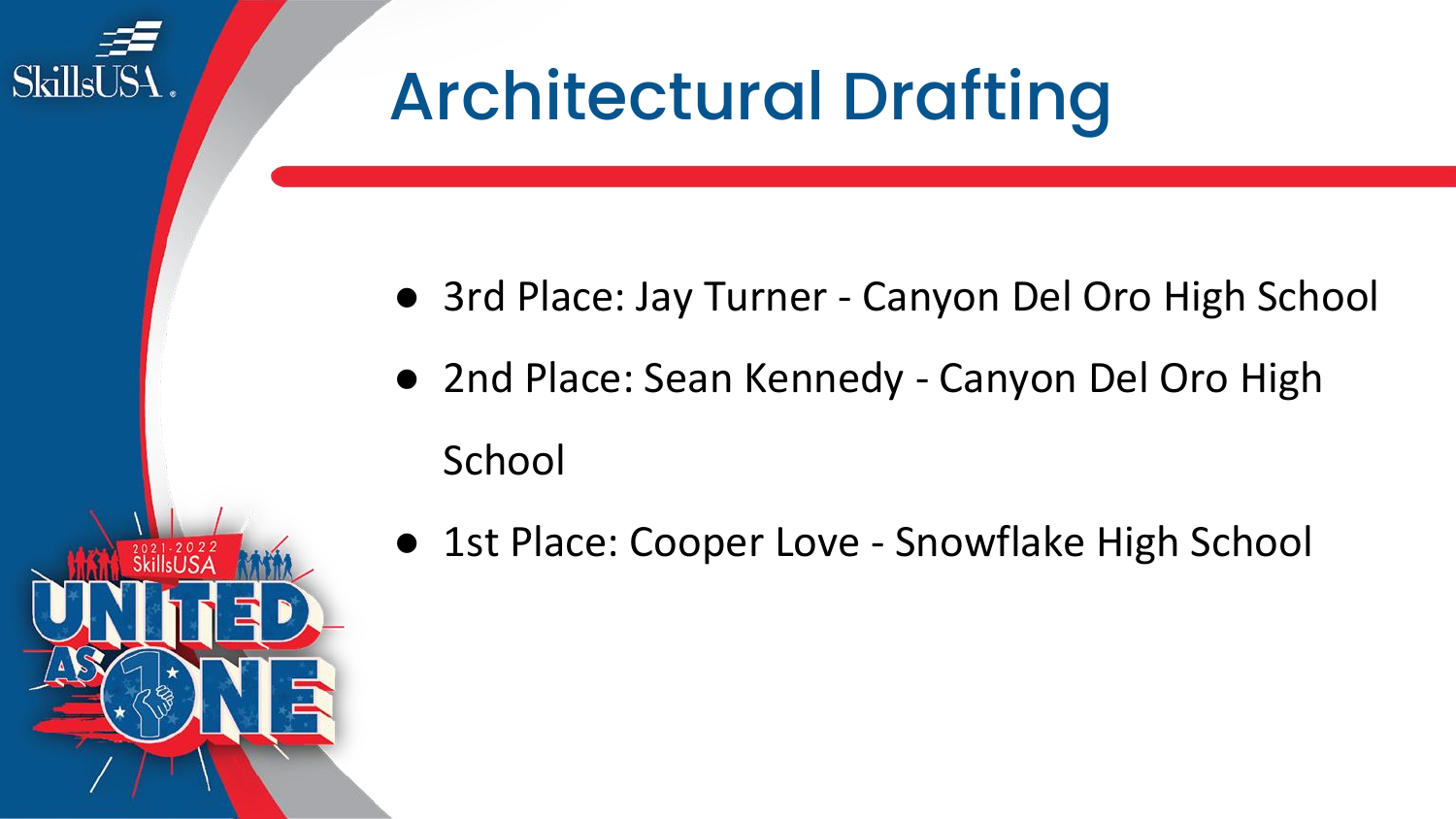

- 3rd Place: Taylor; Stickle EVIT
- 2nd Place: Fazio; Beaton EVIT
- 1st Place: De'Leon; Michael Buena High

#### School

**SkillsUSA** 

 $2021 - 2022$ <br>SkillsUSA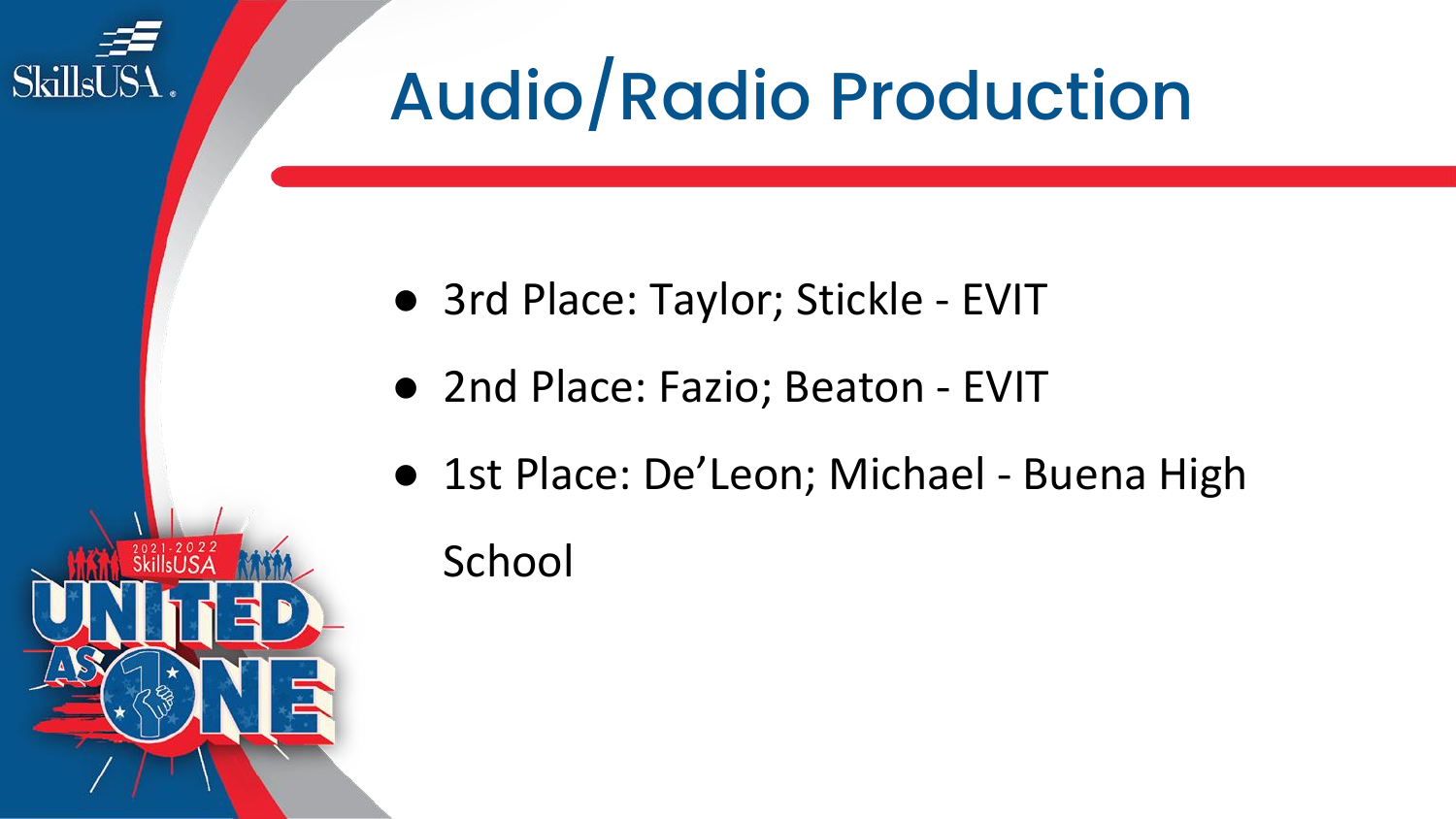

### Automated Manufacturing **Technology**

● 2nd Place: Tan; Avitia; Ceballos - Moon

Valley High School

● 1st Place: Camacho; Kitchen; Huey - Moon

Valley High School

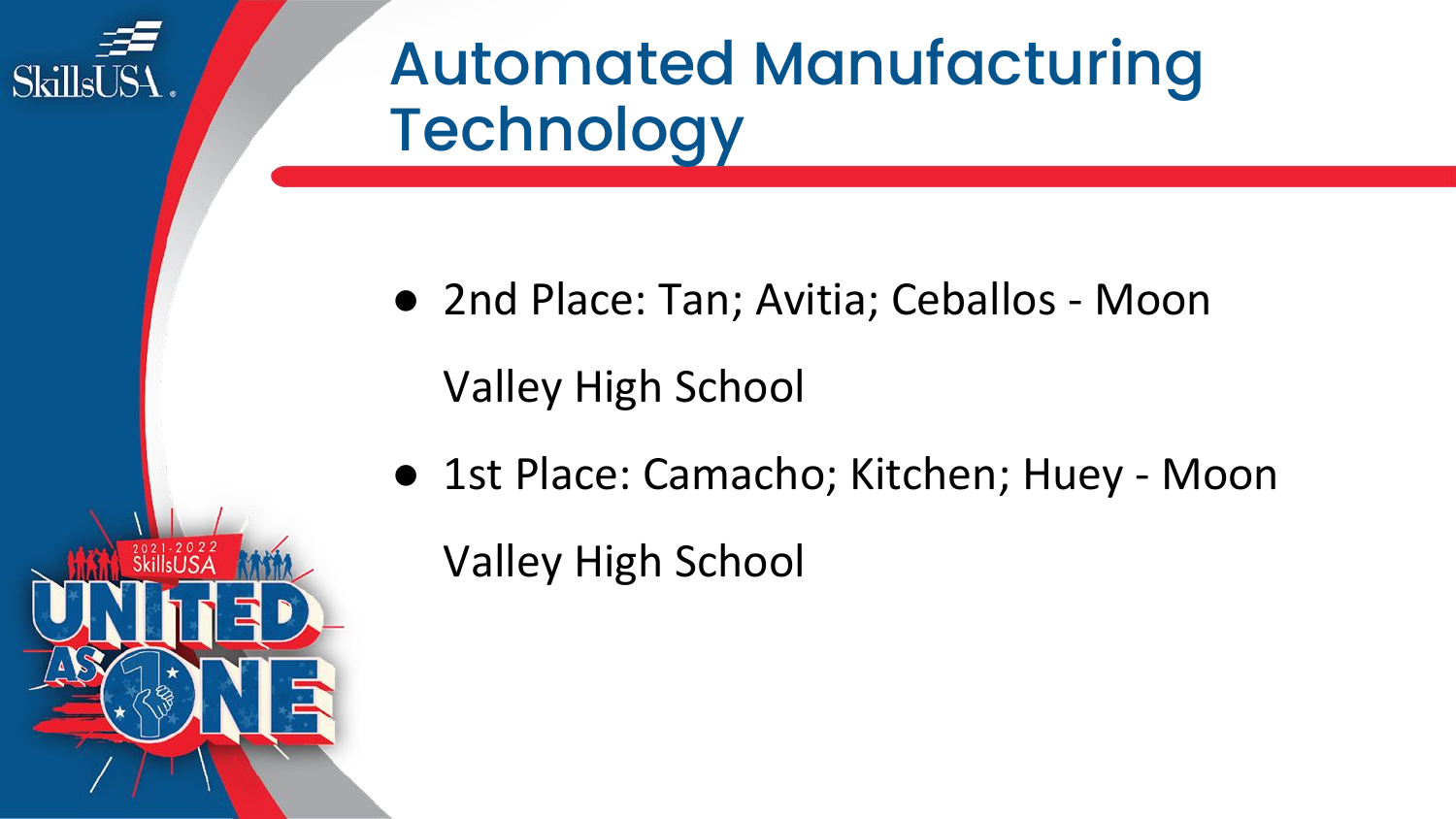

### Automotive Refinishing **Technology**

- 3rd Place: Jordan Smith West-MEC
- 2nd Place: Tristin Morgan West-MEC
- 1st Place: Kaitlynn Trubb West-MEC

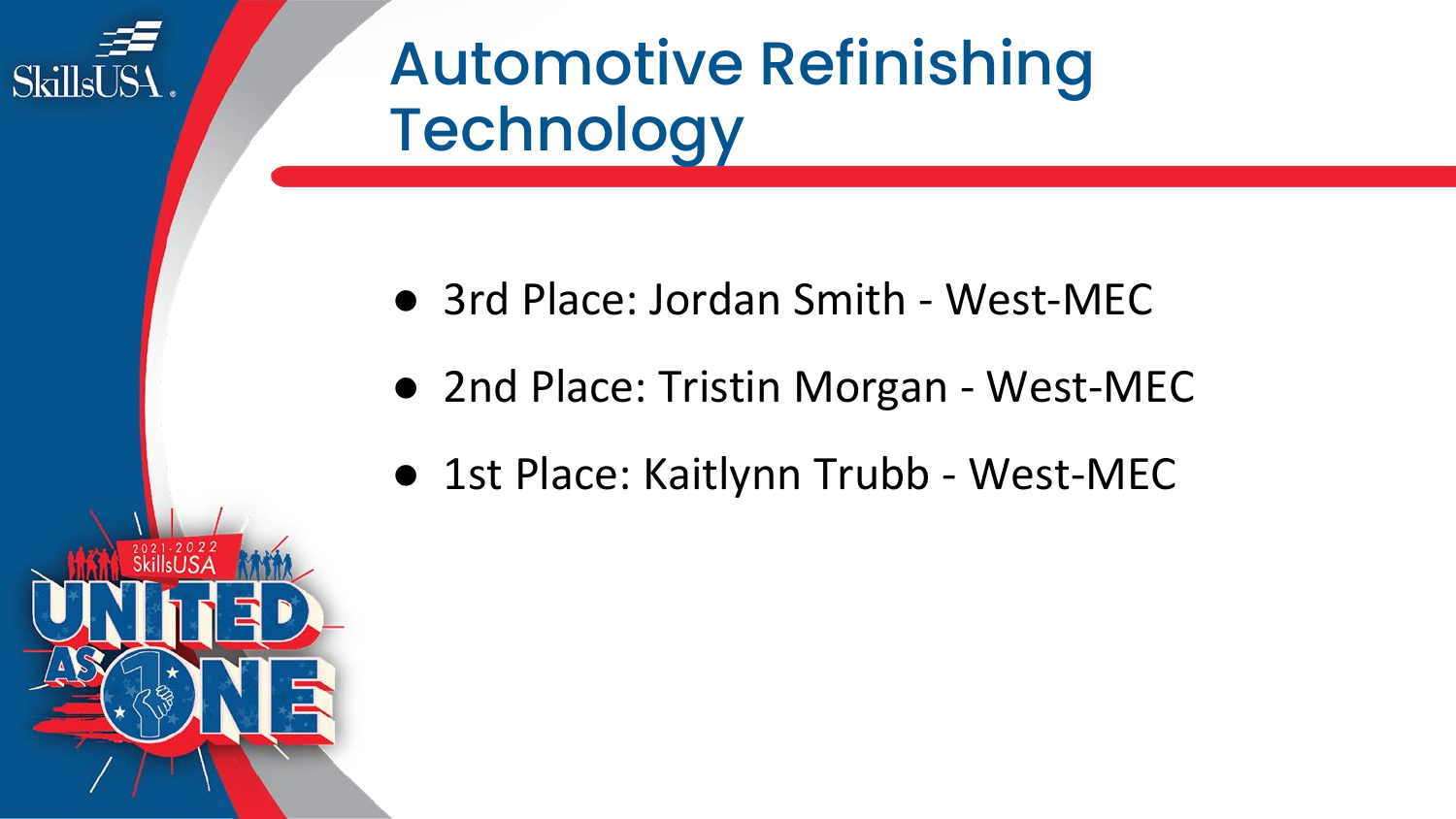

Automotive Refinishing Technology Postsecondary

#### ● 1st Place: Francisco Villalpando - EVIT

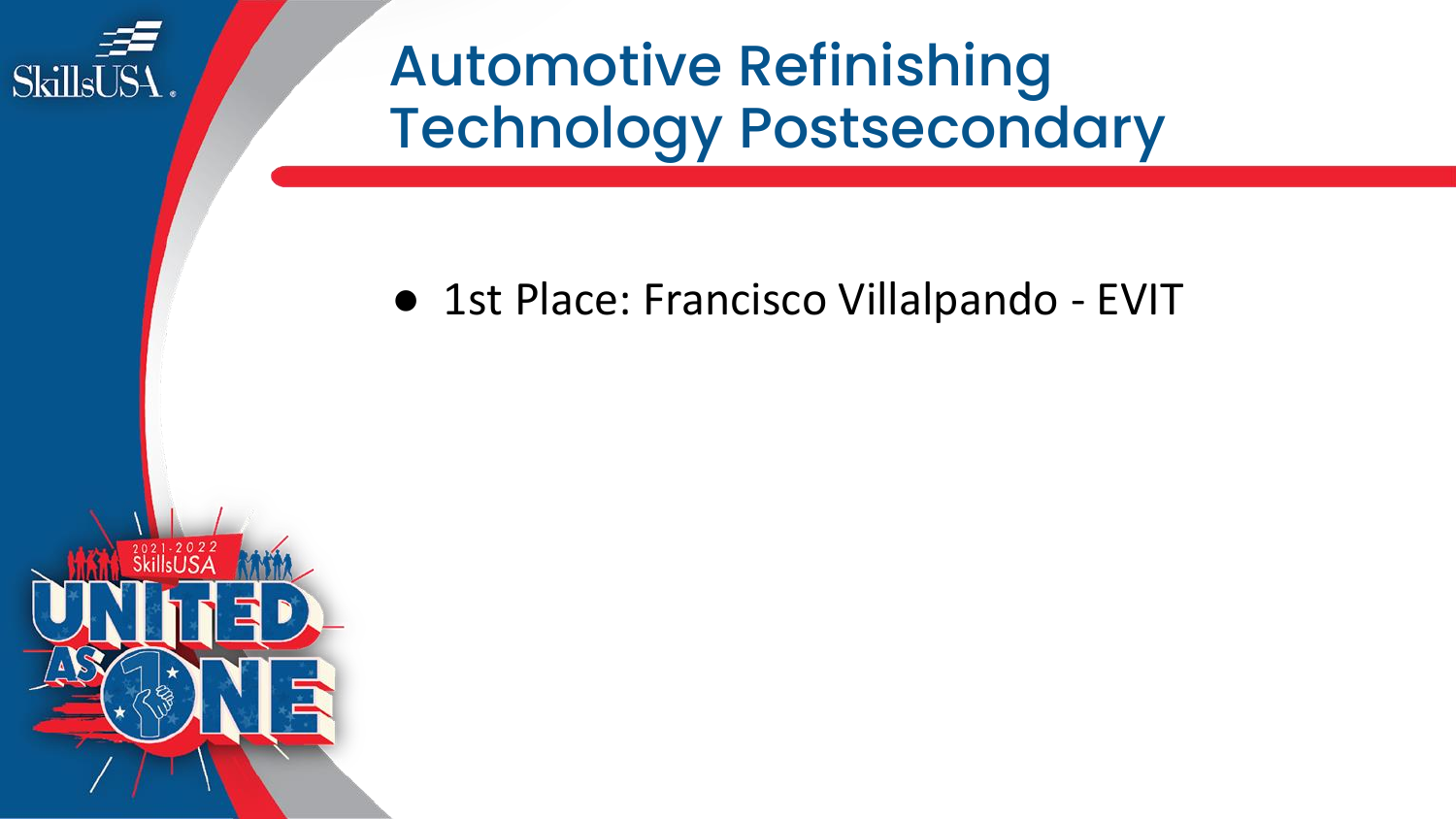

 $\frac{2021 \cdot 2022}{\text{SkillsUSA}}$ 

#### Automotive Service **Technology**

- 3rd Place: Adam Hodge West-MEC NE Campus
- 2nd Place: Rhys Tarver Camp Verde High School
- 1st Place: Krystopher Tackett Safford High

School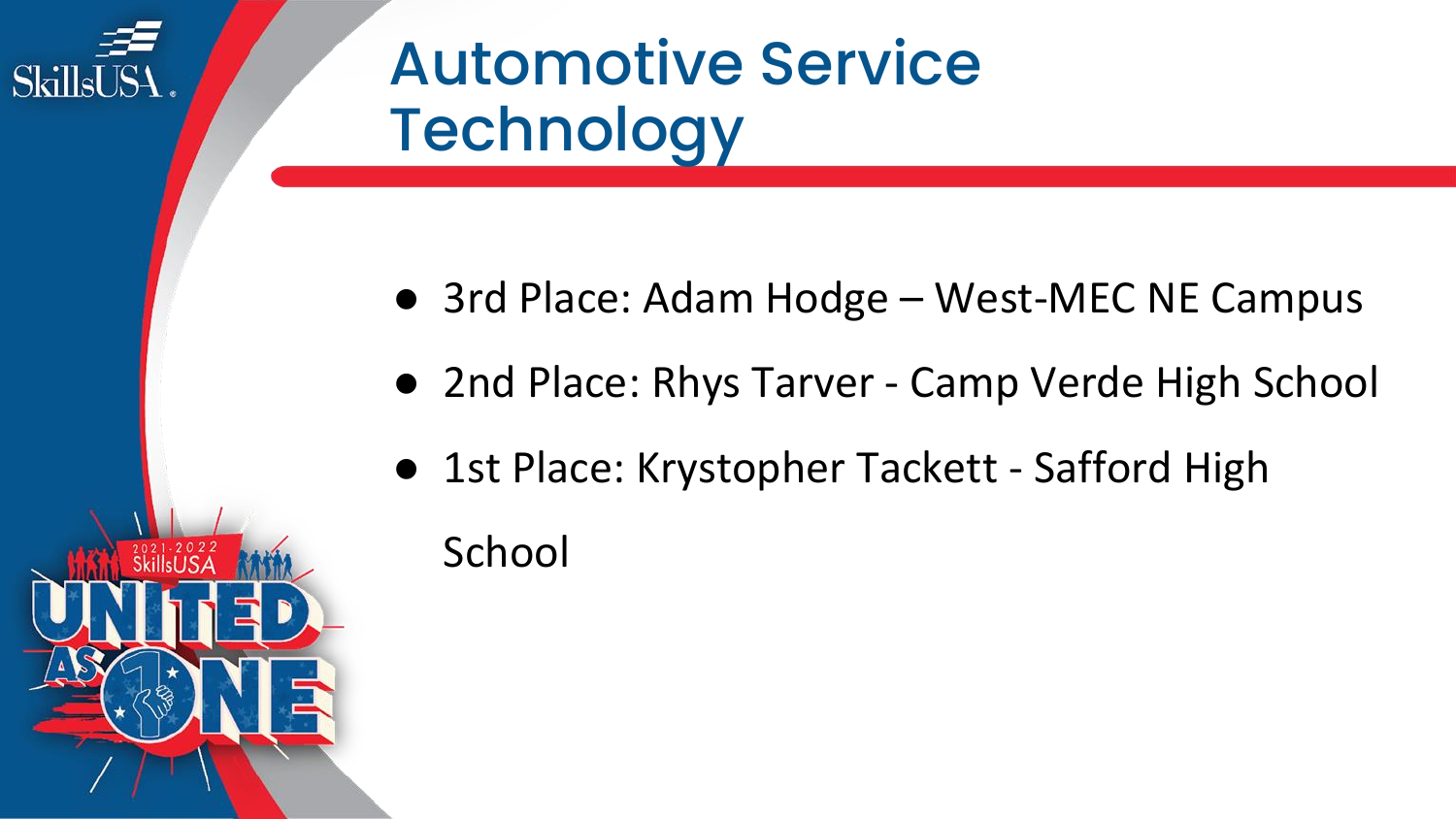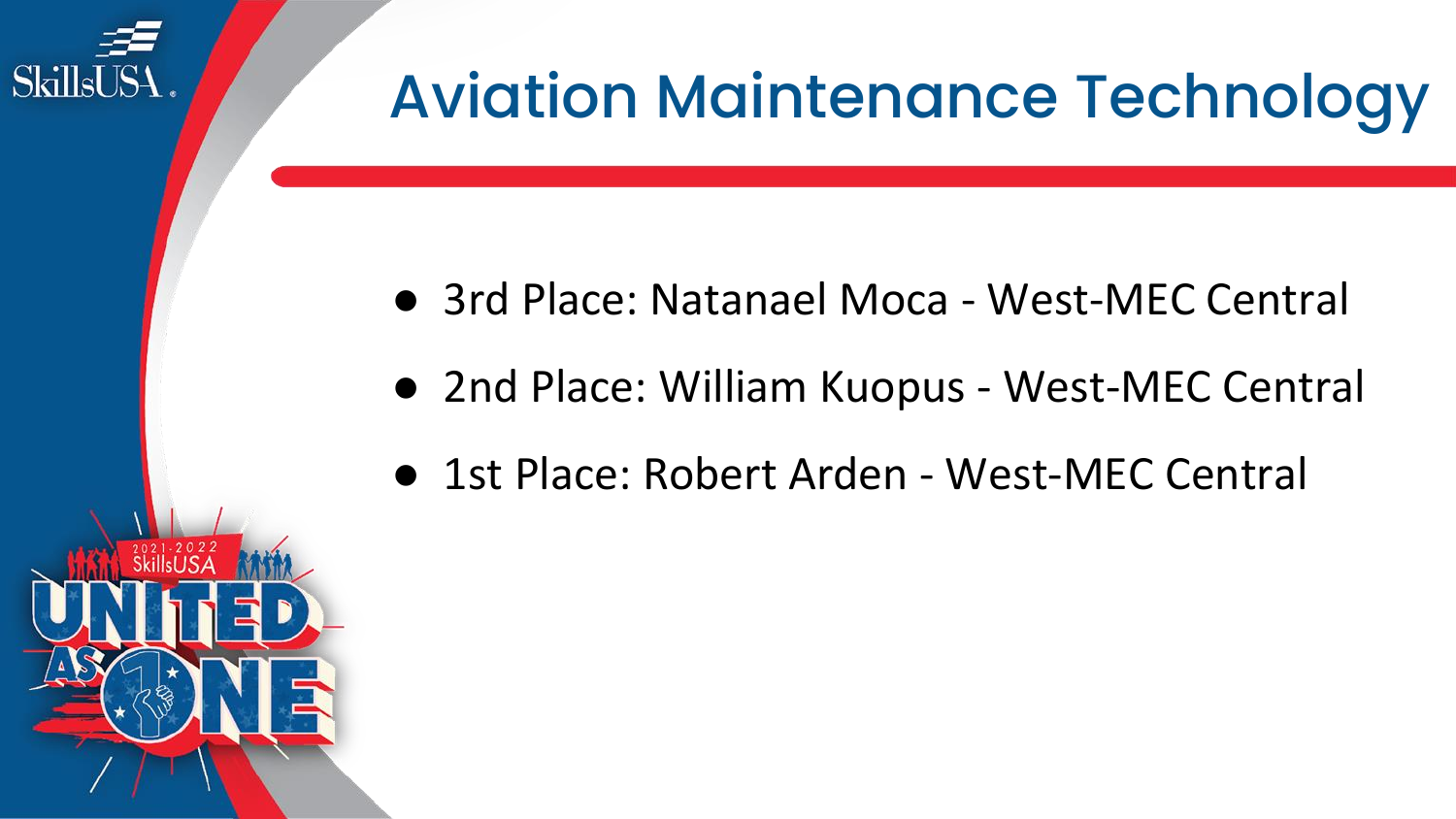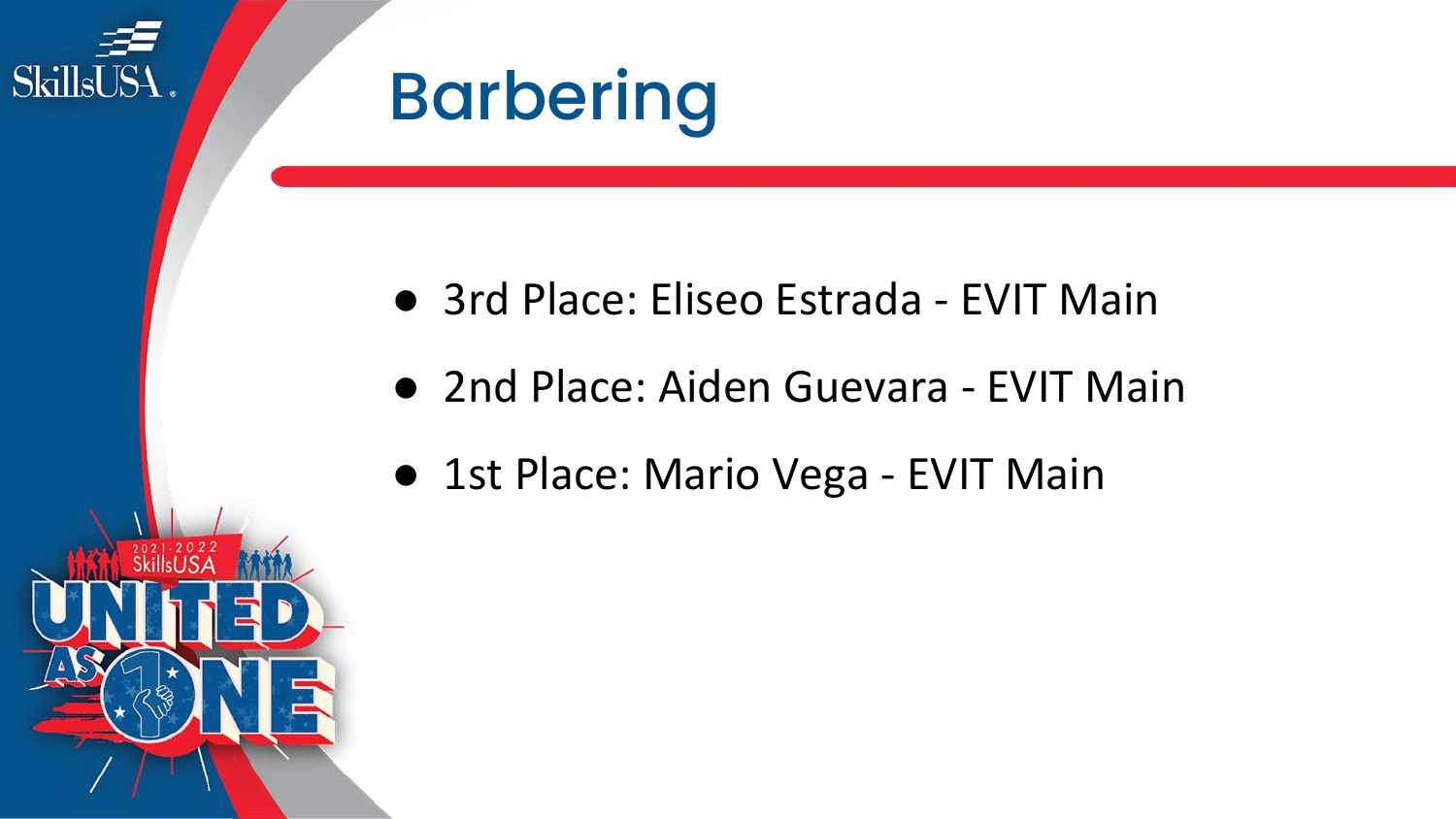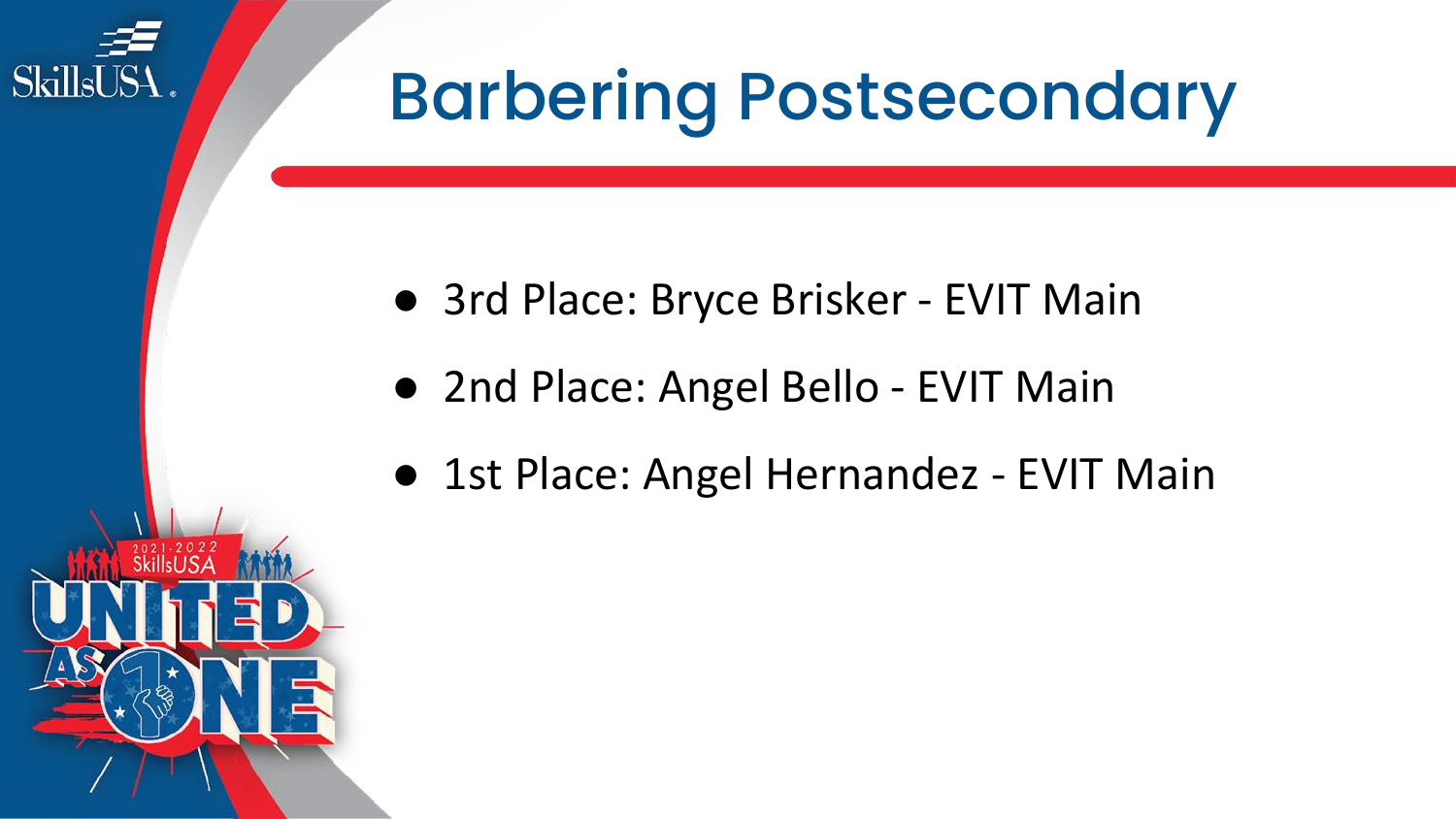

● 3rd Place: Ortiz; Torres Marrero; Valenzuela; Van

Zandt - Walden Grove High School

- 2nd Place: Clyne; Hall; Isham; Talbot Sunnyslope High School
- 1st Place: Doerksen; Hayslett; Marcano; Tiffany -

Verrado High School

SkillsUS<sup>1</sup>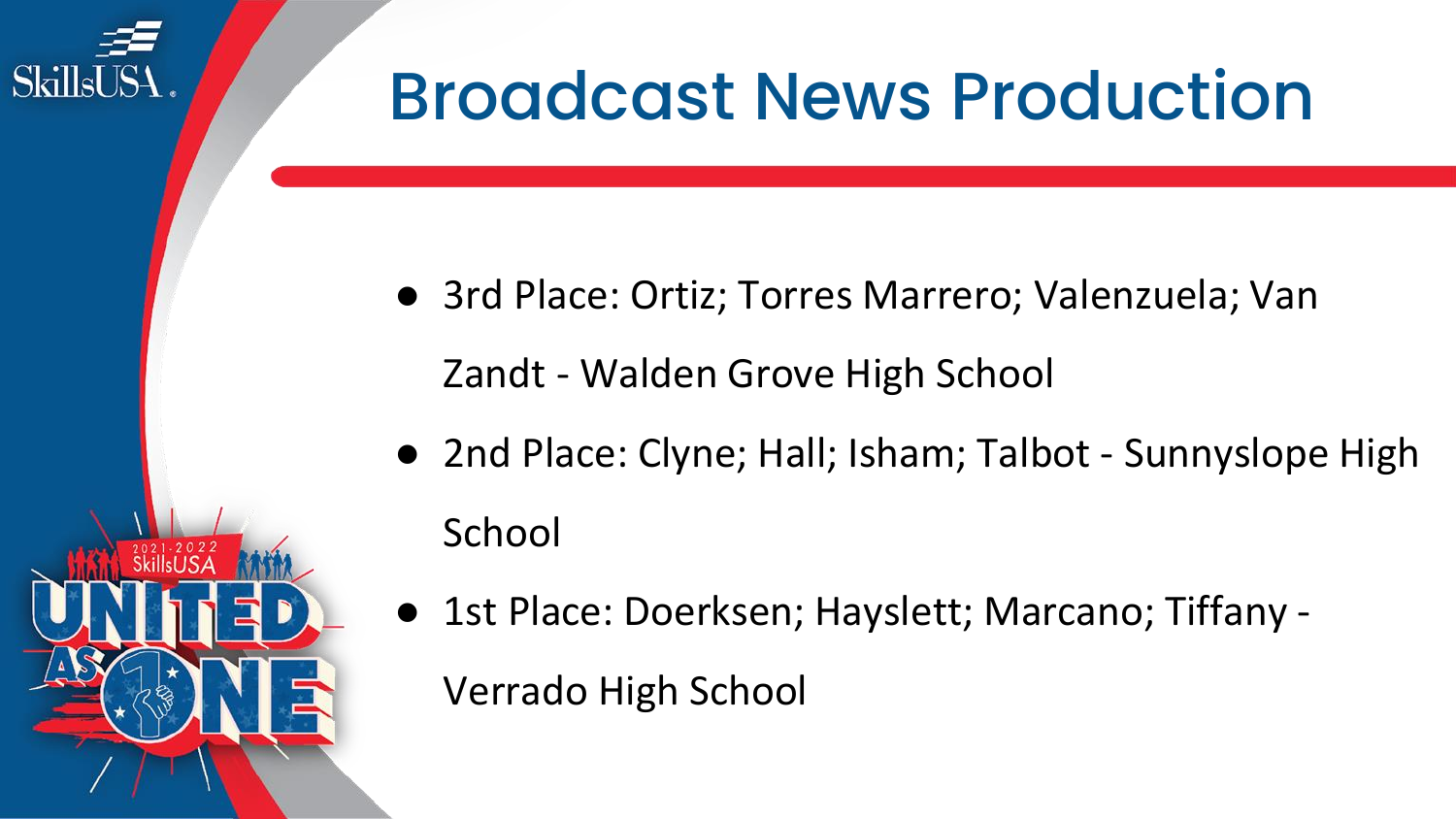

- 3rd Place: Miguel Iniguez Kofa High School
- 2nd Place: Jordan Mendoza Kofa High School
- 1st Place: Alberto Barraza Antona Kofa High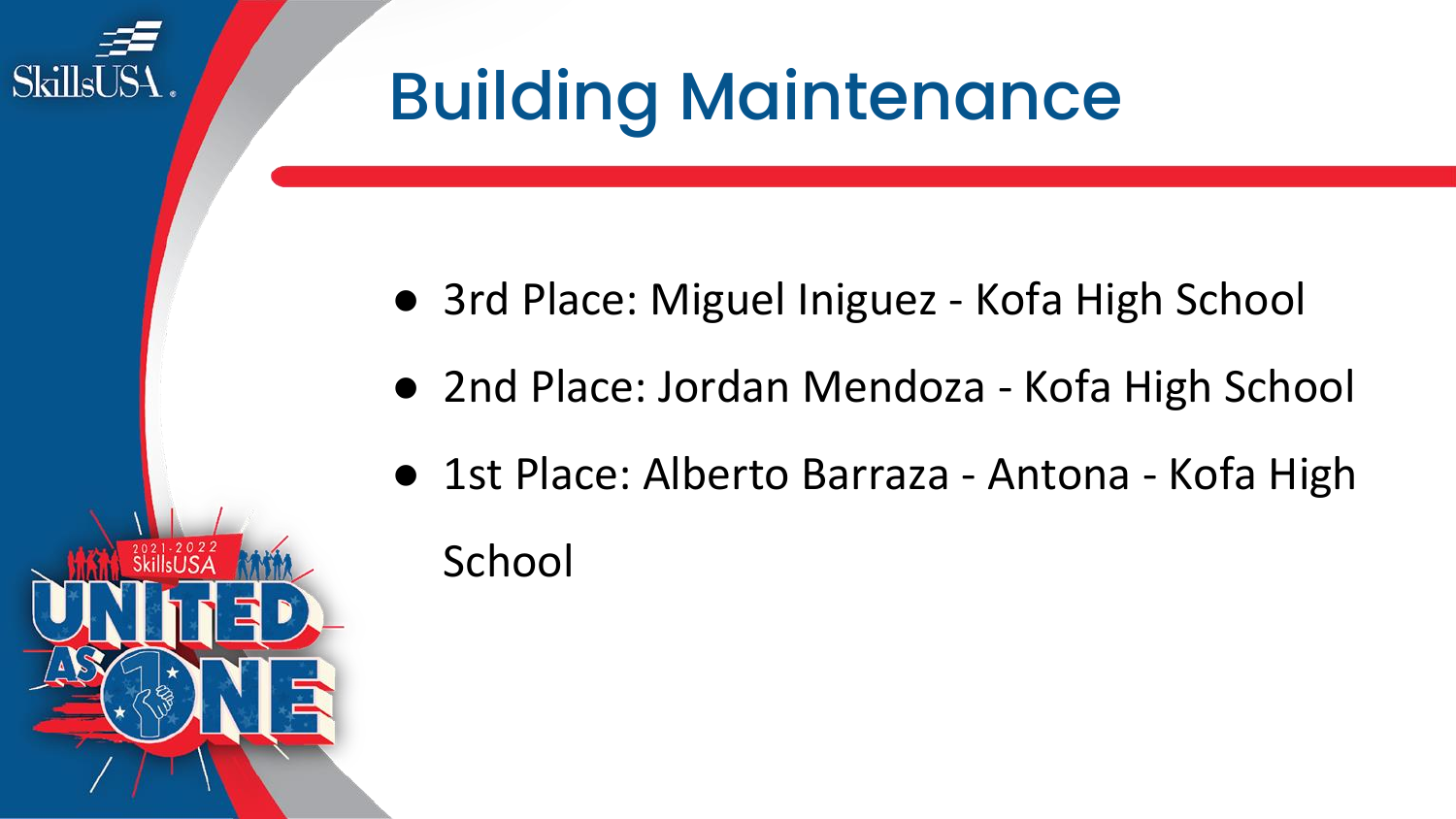

- 3rd Place: Irelynn Connoly Mountain View High School
- 2nd Place: Anders Noreng Canyon Del Oro High School
- 1st Place: Dominic Rezzonico VACTE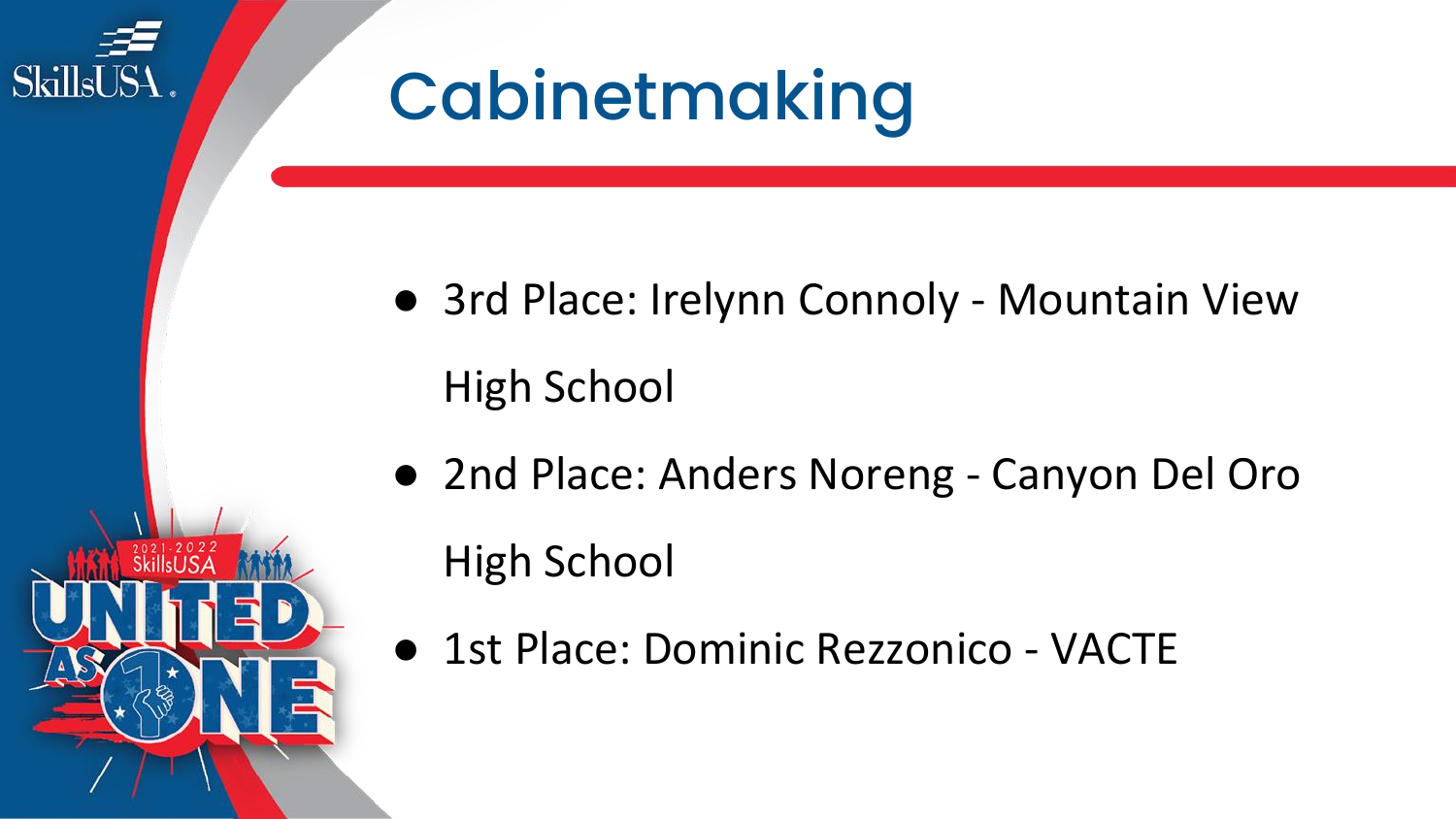

#### Career Pathways Showcase: Arts and Communication

- 3rd Place: Latrell; Russell; Woodruff Verrado High School
- 2nd Place: Acosta; Pirone; Rioja Verrado High School
- 1st Place: Hernandez; Kotzbauer; West Willow Canyon High School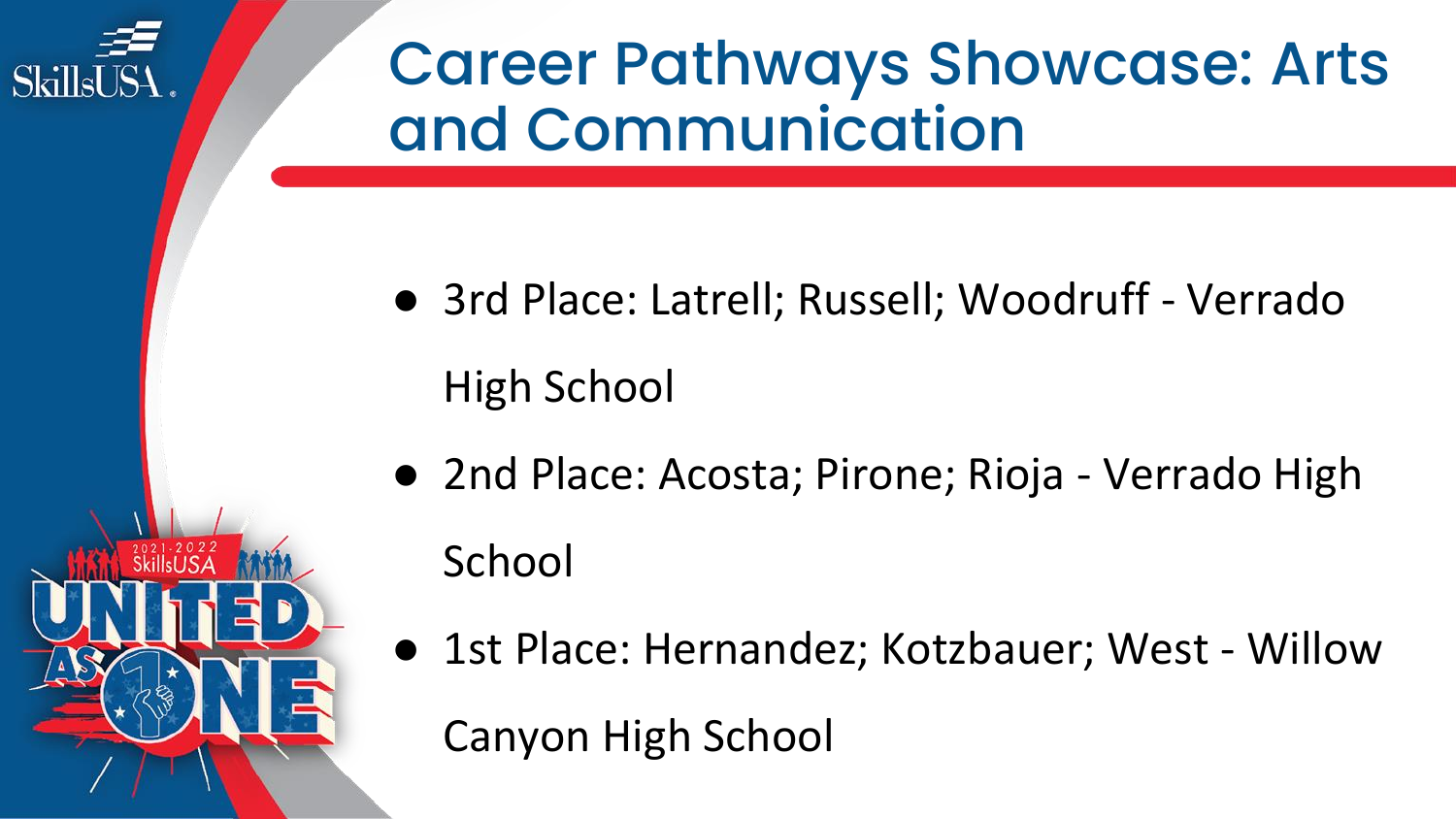

#### Career Pathways Showcase: Human Services

- 3rd Place: Martinez; Aispuro; Ramirez Kofa High School
- 2nd Place: Smith; McMahen; Jauregui Gila Ridge High School
- 1st Place: Jump; Sajek; Tacia Verrado High
	- School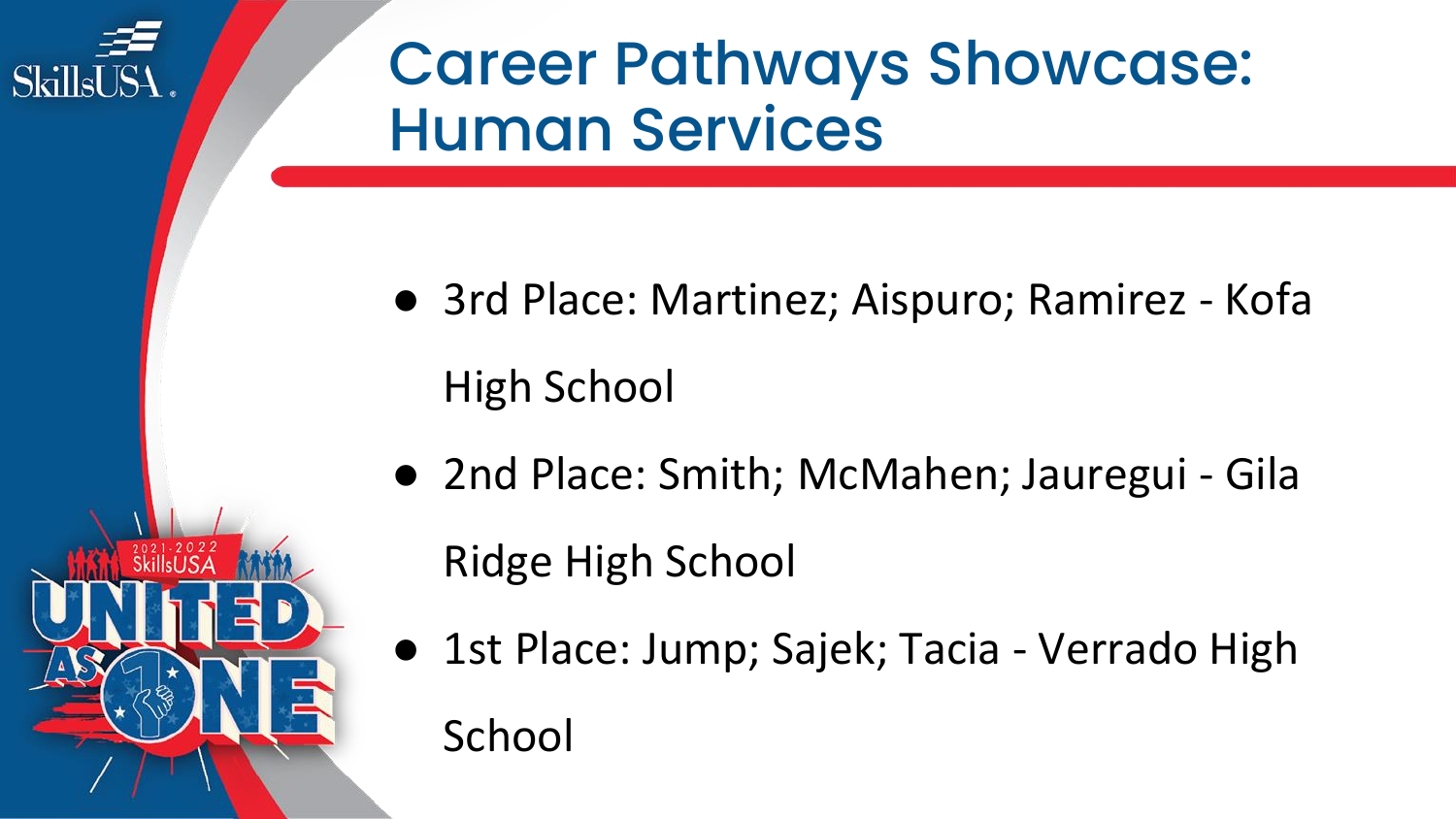

Career Pathways Showcase: Industrial and Engineering Technology

- 3rd Place: Sanchez; Contreras; Vallejo Cibola High School
- 2nd Place: Almejo; Amavisca; Martinez West

Point High School

● 1st Place: Ma; Balos; Lucio Camargo - Verrado High School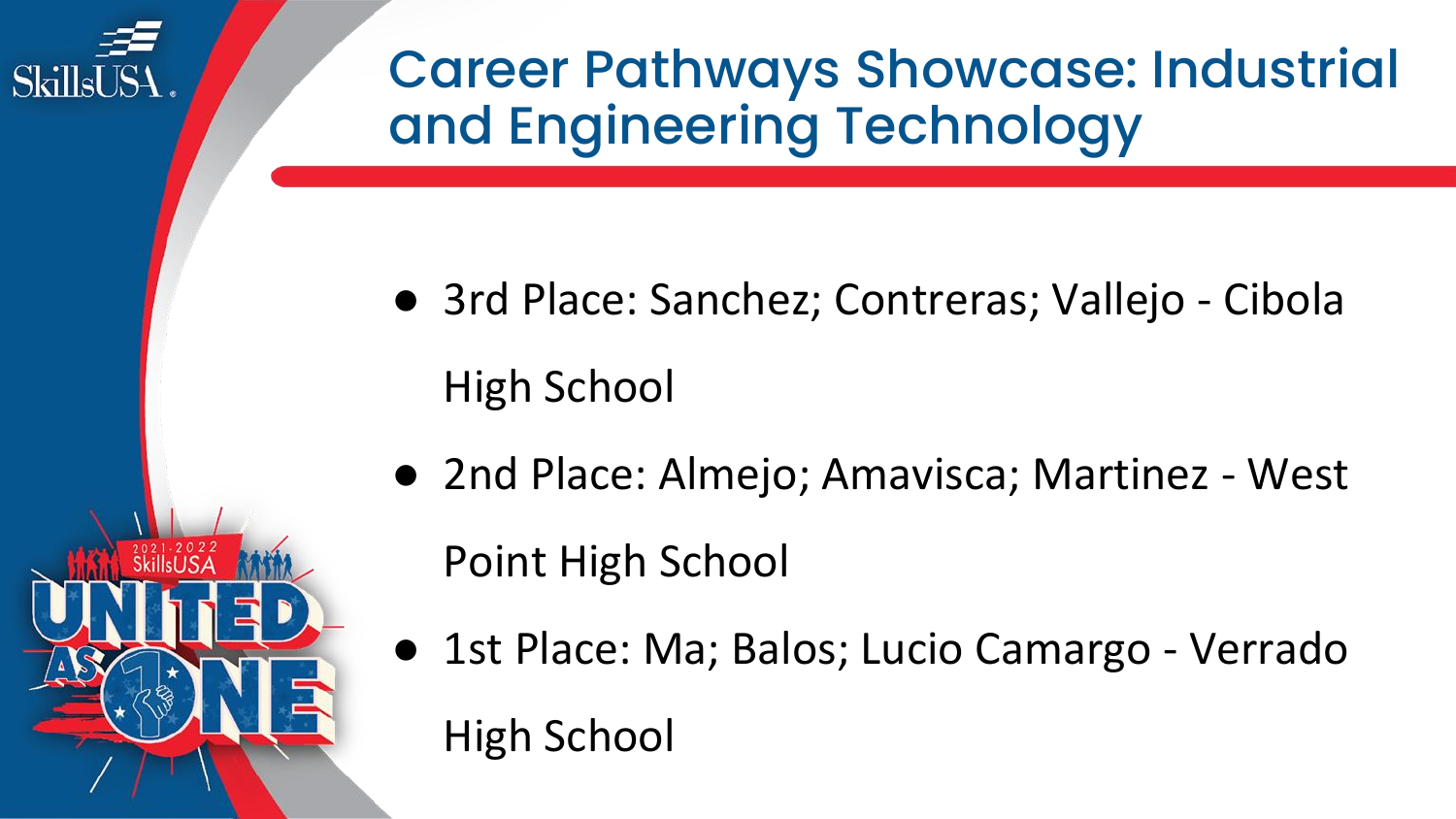

Career Pathways Showcase: Information Technology

- 2nd Place: Breeches; Colon; Huynh West-MEC NWC
- 1st Place: Casto; Christophero; Shearer -

Maricopa High School

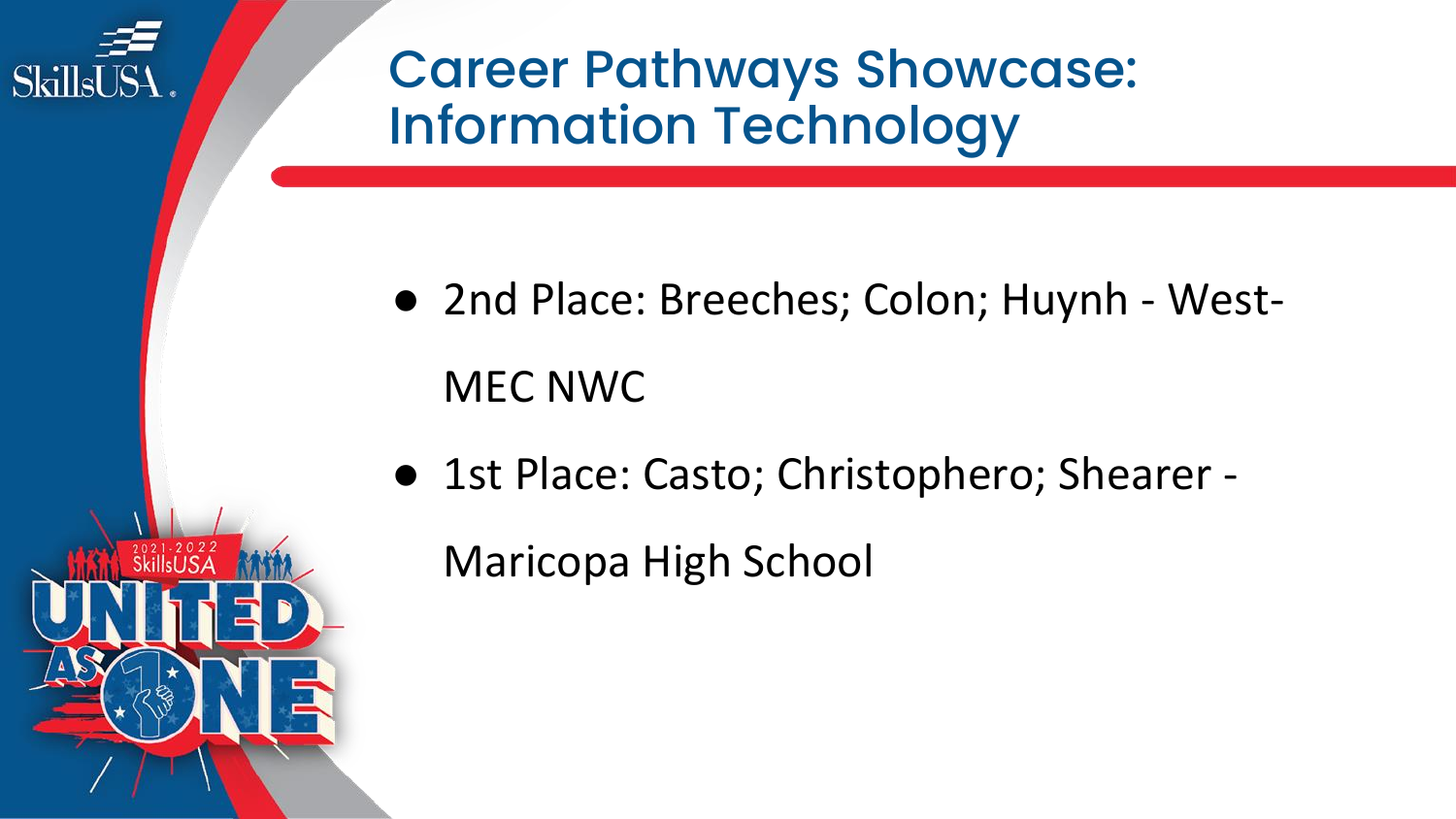

 $\overset{2021}{\text{SkillsUSA}}$ 

### **Carpentry**

- 3rd Place: Aaron Perez Monument Valley High School
- 2nd Place: Lane Medd Casa Grande High School
- 1st Place: Degan McCabe Snowflake High School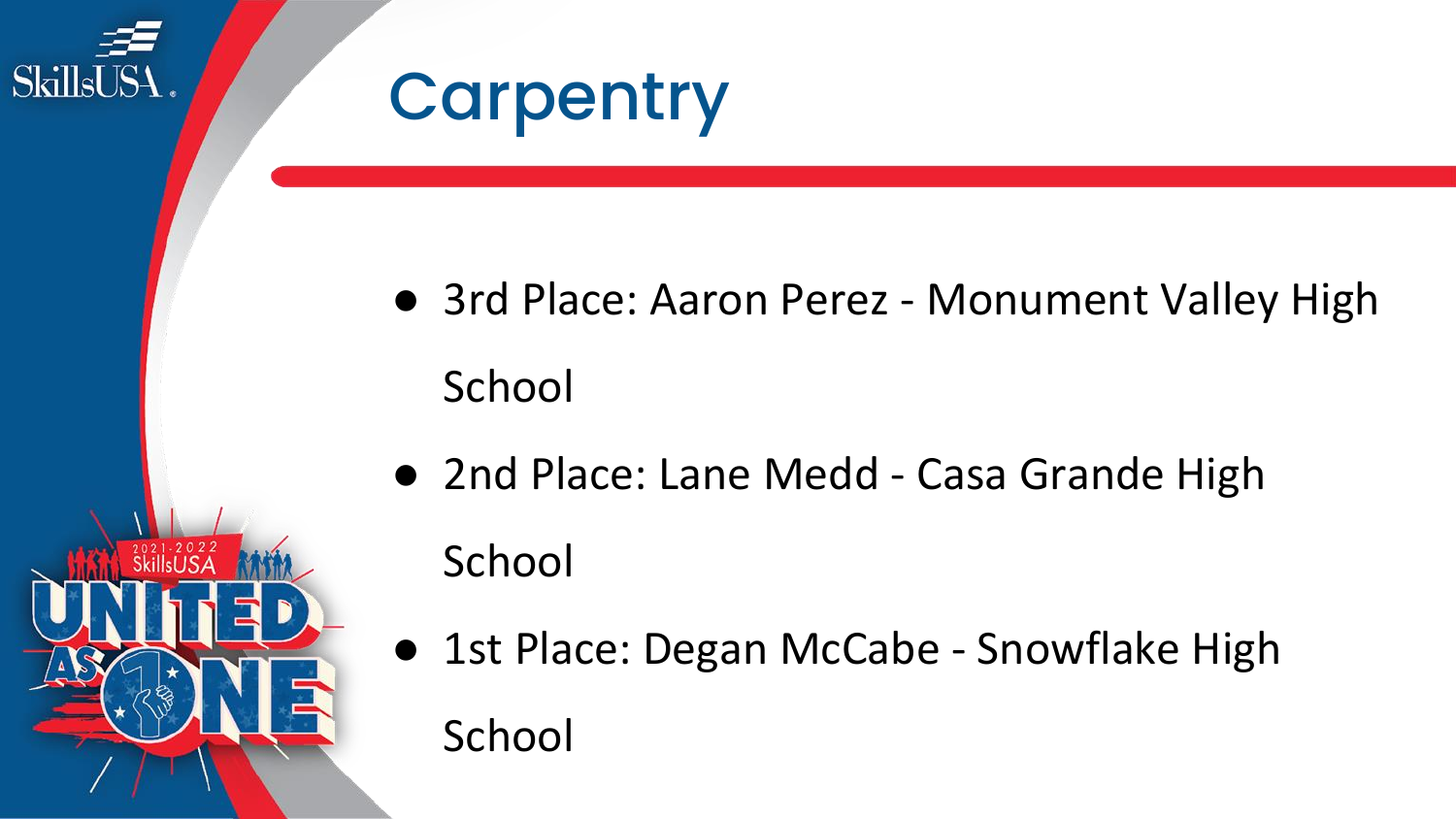

## Chapter Display

- 3rd Place: Bell; Chacun; Cox West-MEC Central
- 2nd Place: Cordova; Heil; Mercado West-MEC
- 1st Place: Cabrera-Ledesma; Perez-Bogarin;

Perez-Bogarin - Yuma High School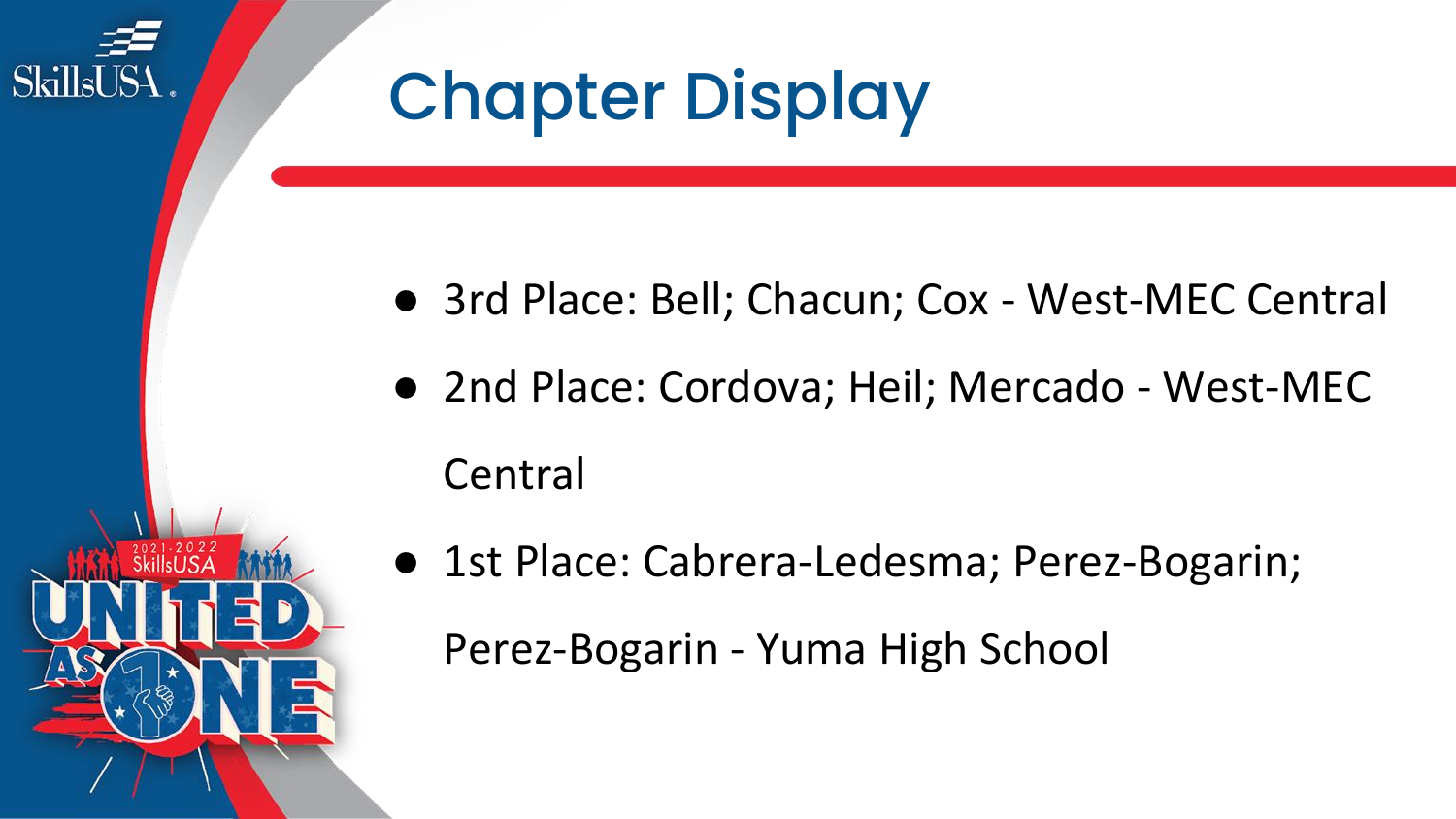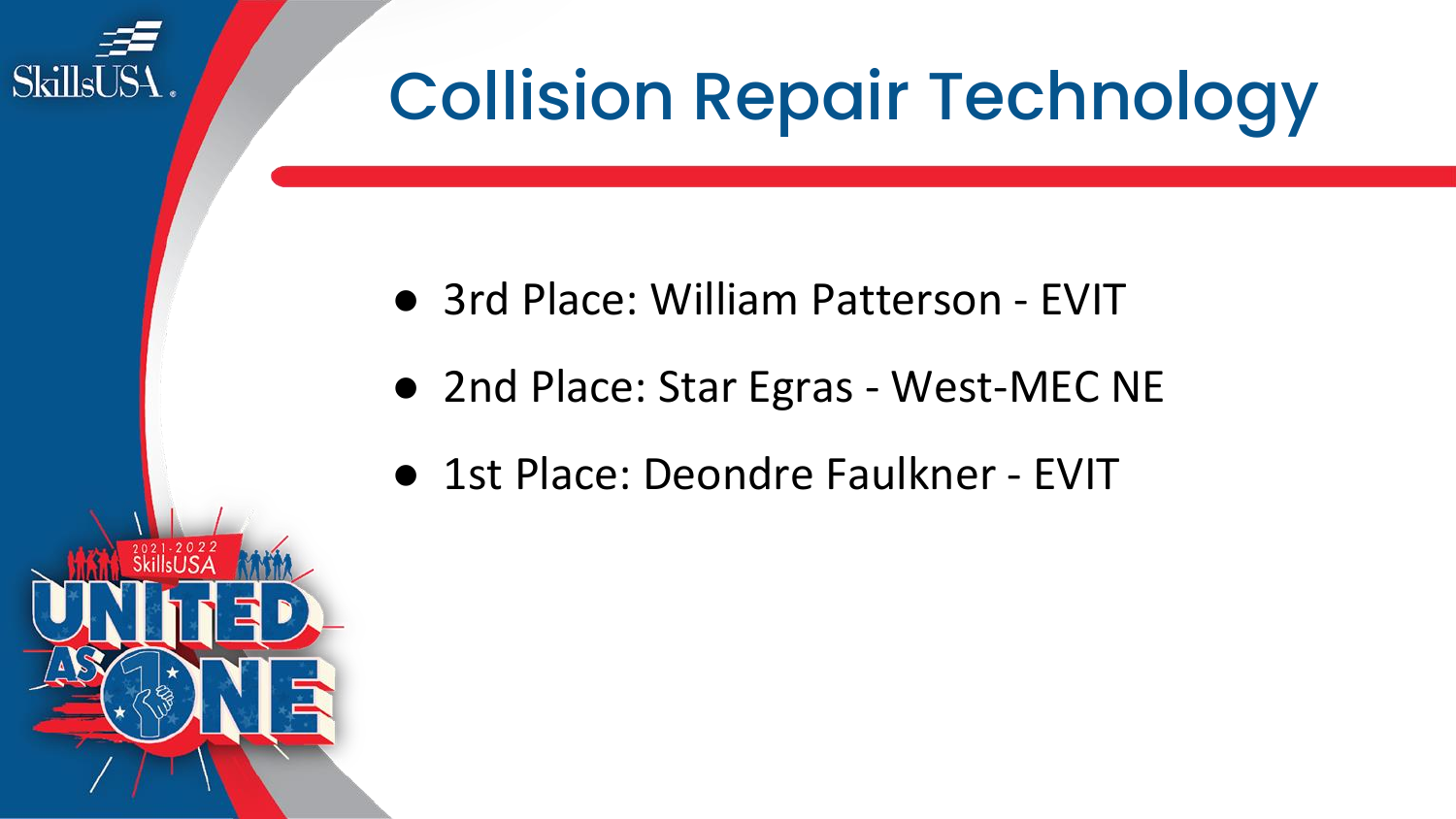

- 3rd Place: Jurado Garcia; Ramirez West Point High School
- 2nd Place: Coleman; Molina; Trejo West-MEC **Central**
- 1st Place: Akhavan-Restubog; Marrufo; Nordhoff
	- Maricopa High School

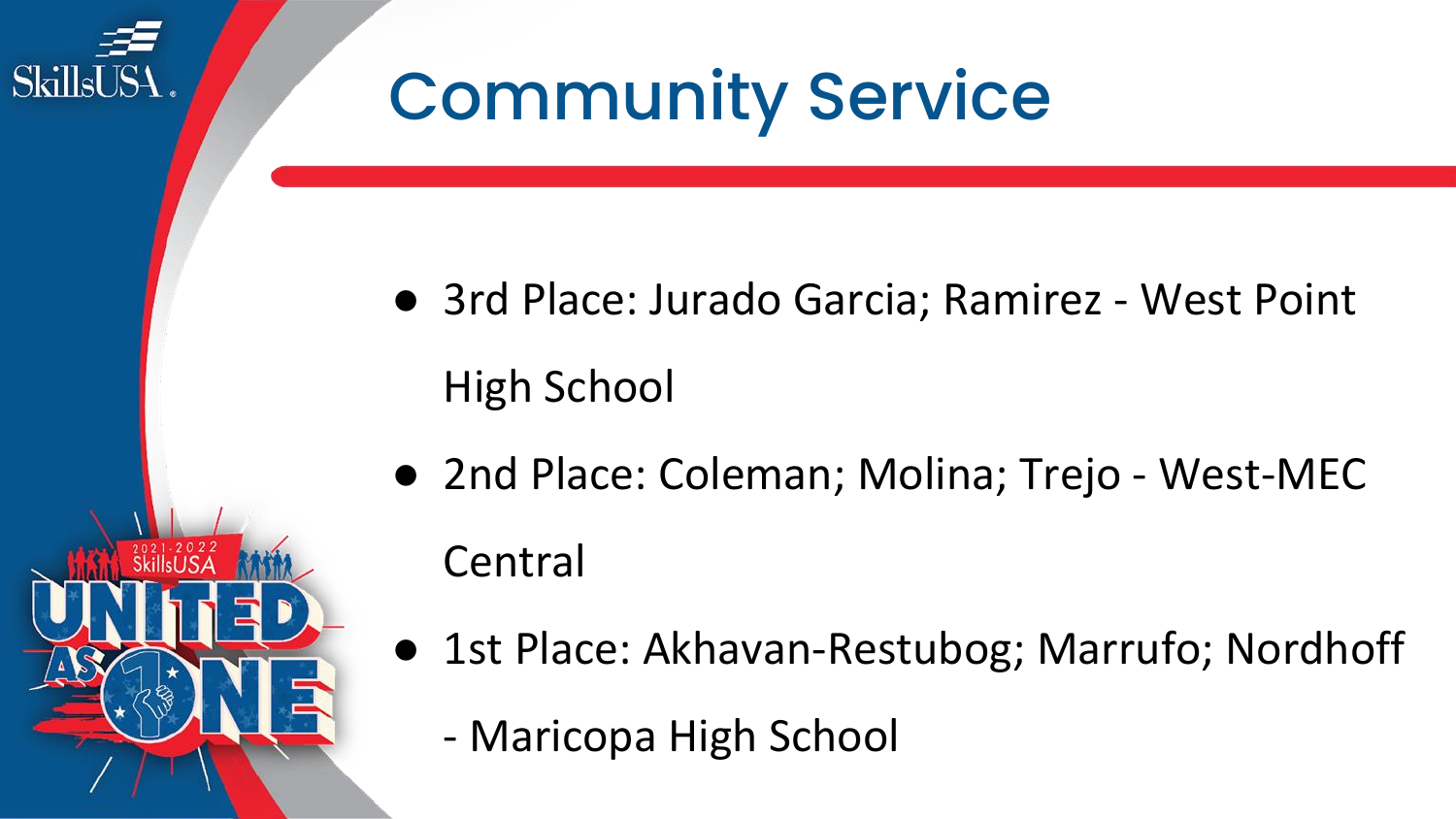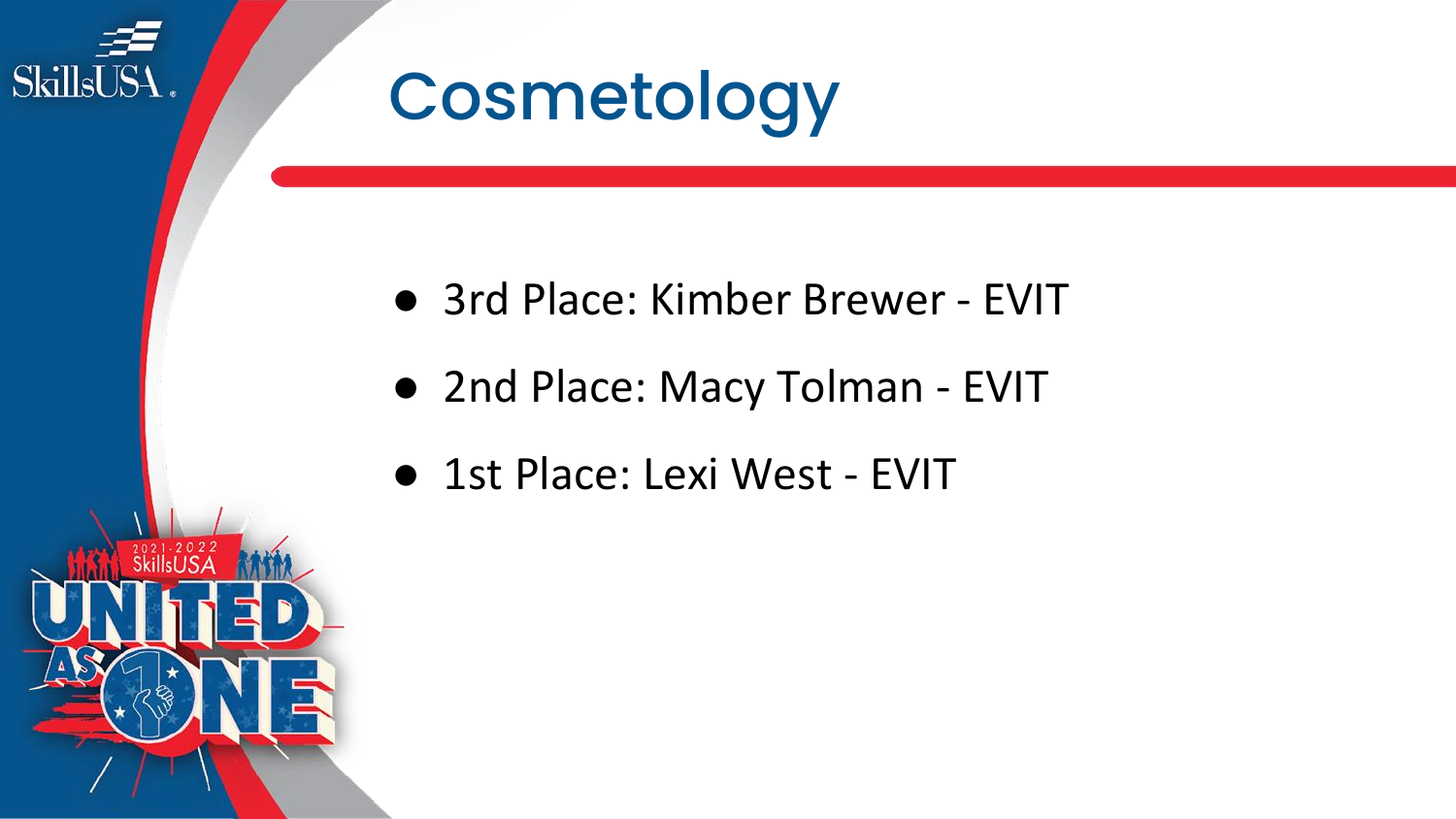

### Cosmetology Postsecondary

- 2nd Place: Natalie Hancock Gila Institute of
- 1st Place: Hannah Bingham Gila Institute of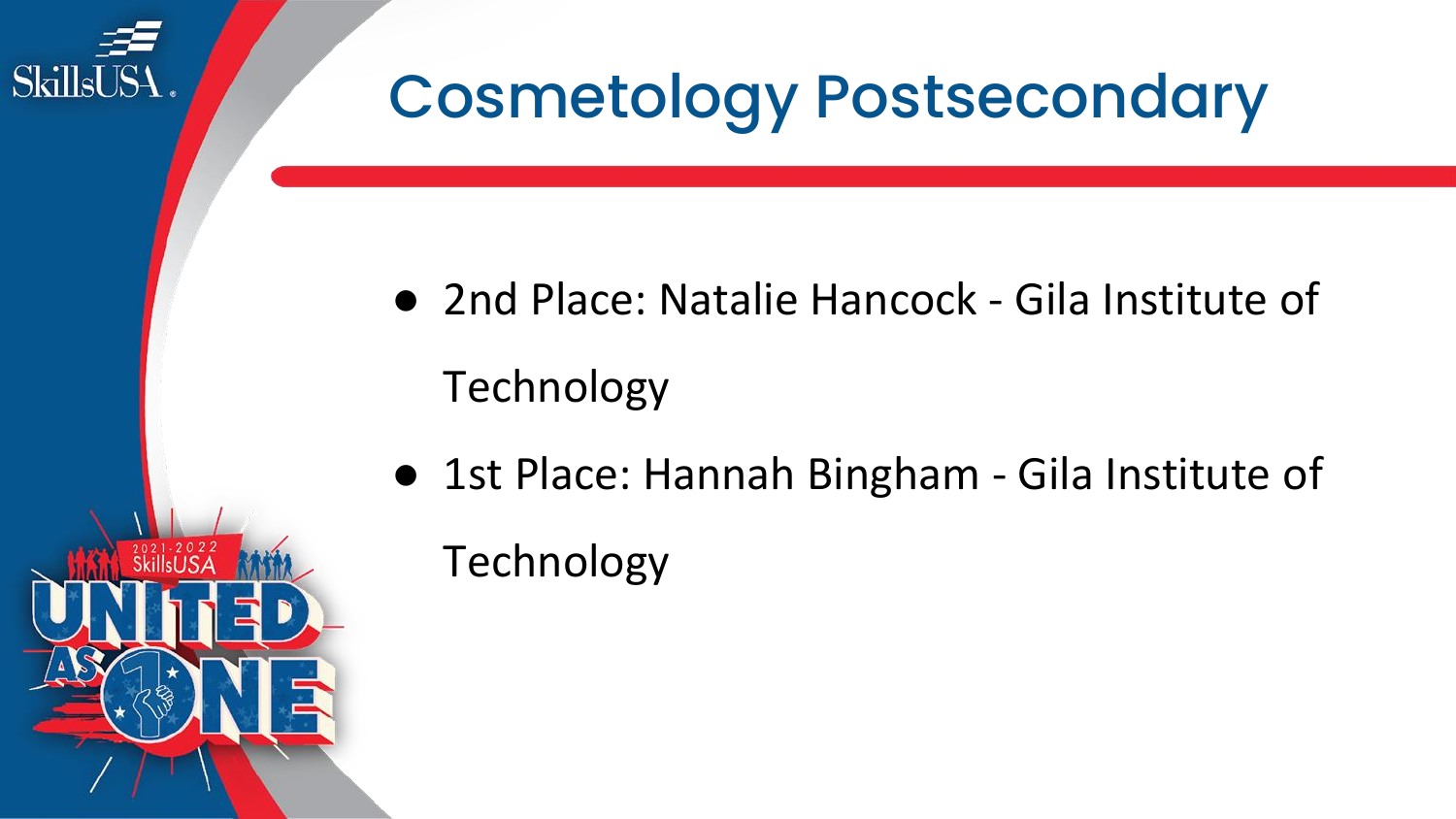## Crime Scene Investigation

- 3rd Place: Darre; Johnson; Kratzer Walden Grove High School
- 2nd Place: Zaragoza; Gutierrez-Lopez; Salazar -

San Luis High School

SkillsUS4

● 1st Place: Corral-Gonzales; Madrigal; Yanez -

Cibola High School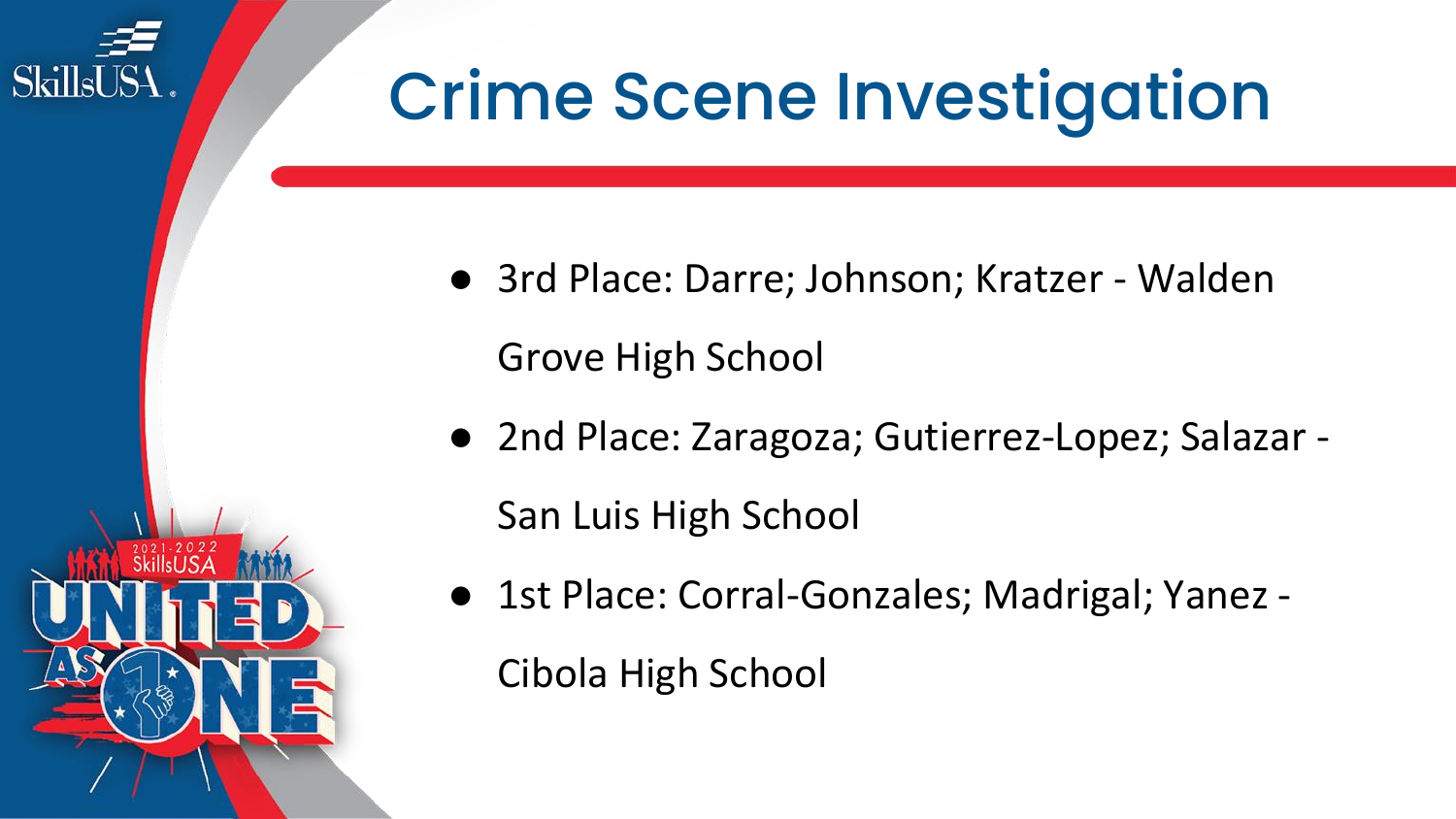

## Criminal Justice

- 3rd Place: Daniel Soto-Rodriguez Ironwood High School
- 2nd Place: Julio Vargas San Luis High School
- 1st Place: Asya Guillen Cibola High School

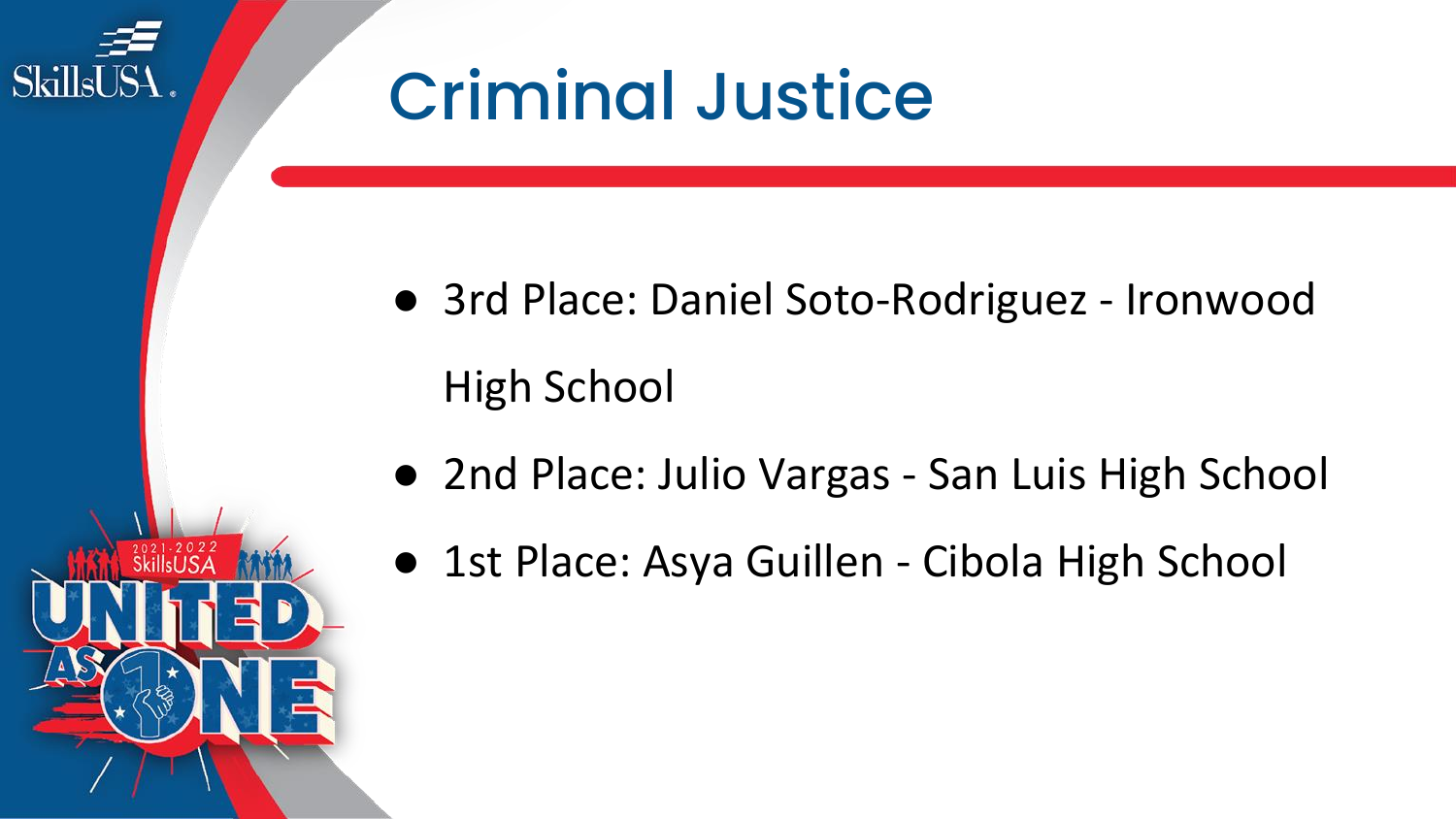

- 3rd Place: Uvaldo Vaca Garcia Copper Canyon
- 2nd Place: Geminis Gonzalez Martinez Kofa
- 1st Place: Rayna Mehta Paradise Valley High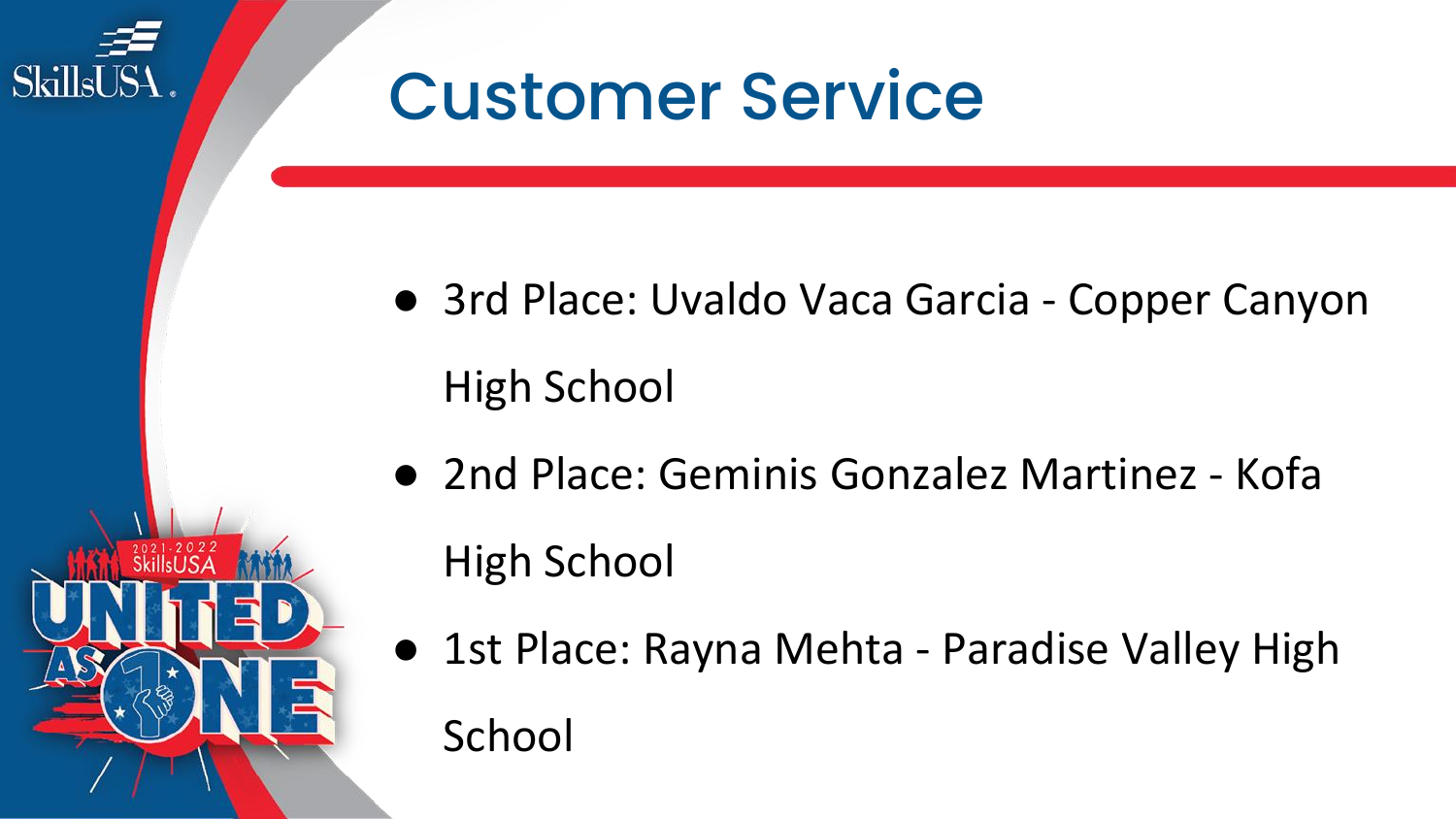

## Cyber Security

- 3rd Place: Owen; Grace Maricopa High School
- 2nd Place: Olson; Torres West-MEC NWC
- 1st Place: Howell; Mittal Paradise Valley High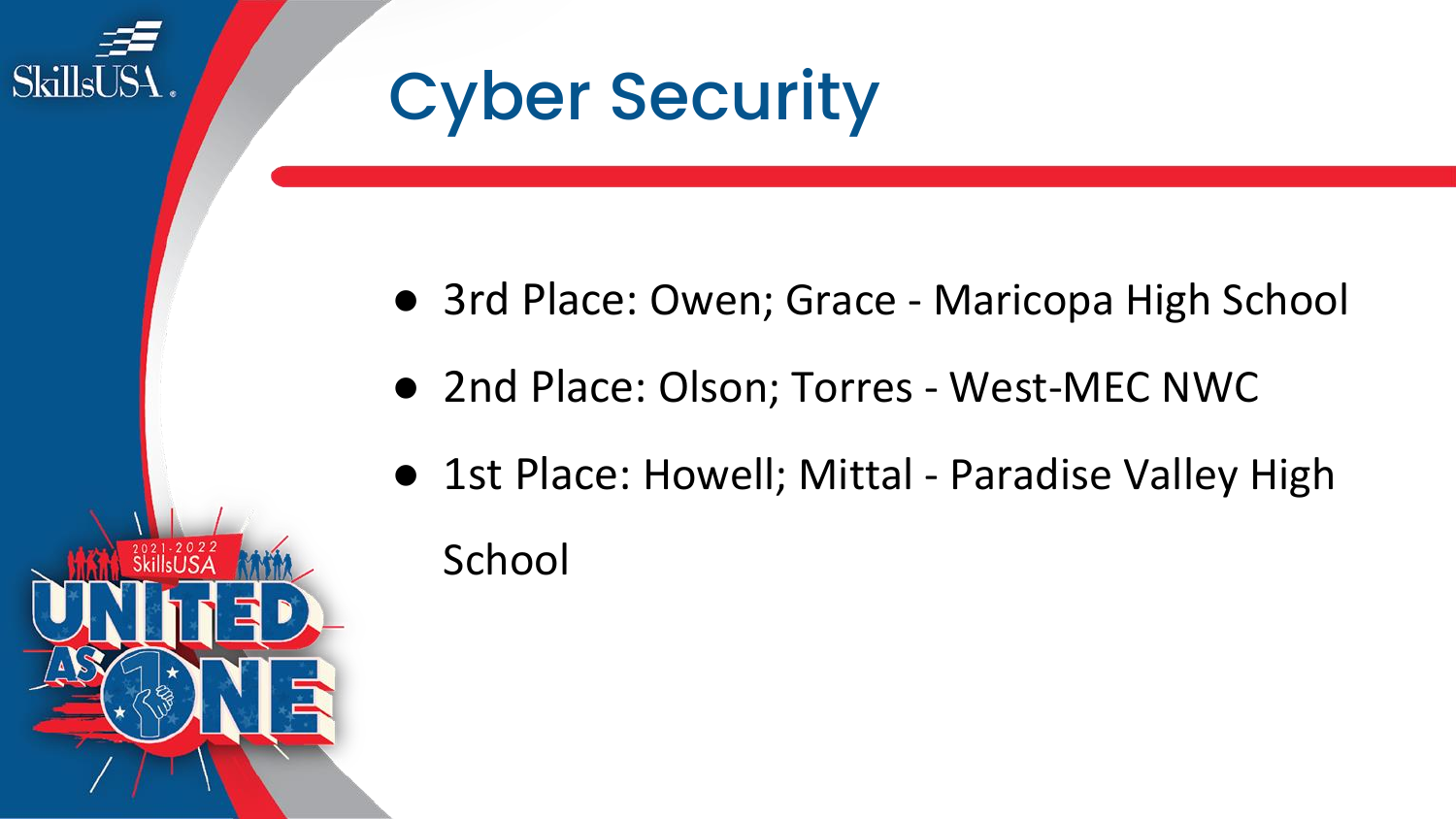## **SkillsUSA**

## Digital Cinema Production

- 3rd Place: Koebnick; McGuire Sahuarita High School
- 2nd Place: Caton; Magdaleno Lake Havasu High School
- 1st Place: Anderson; Van Horn Buena High School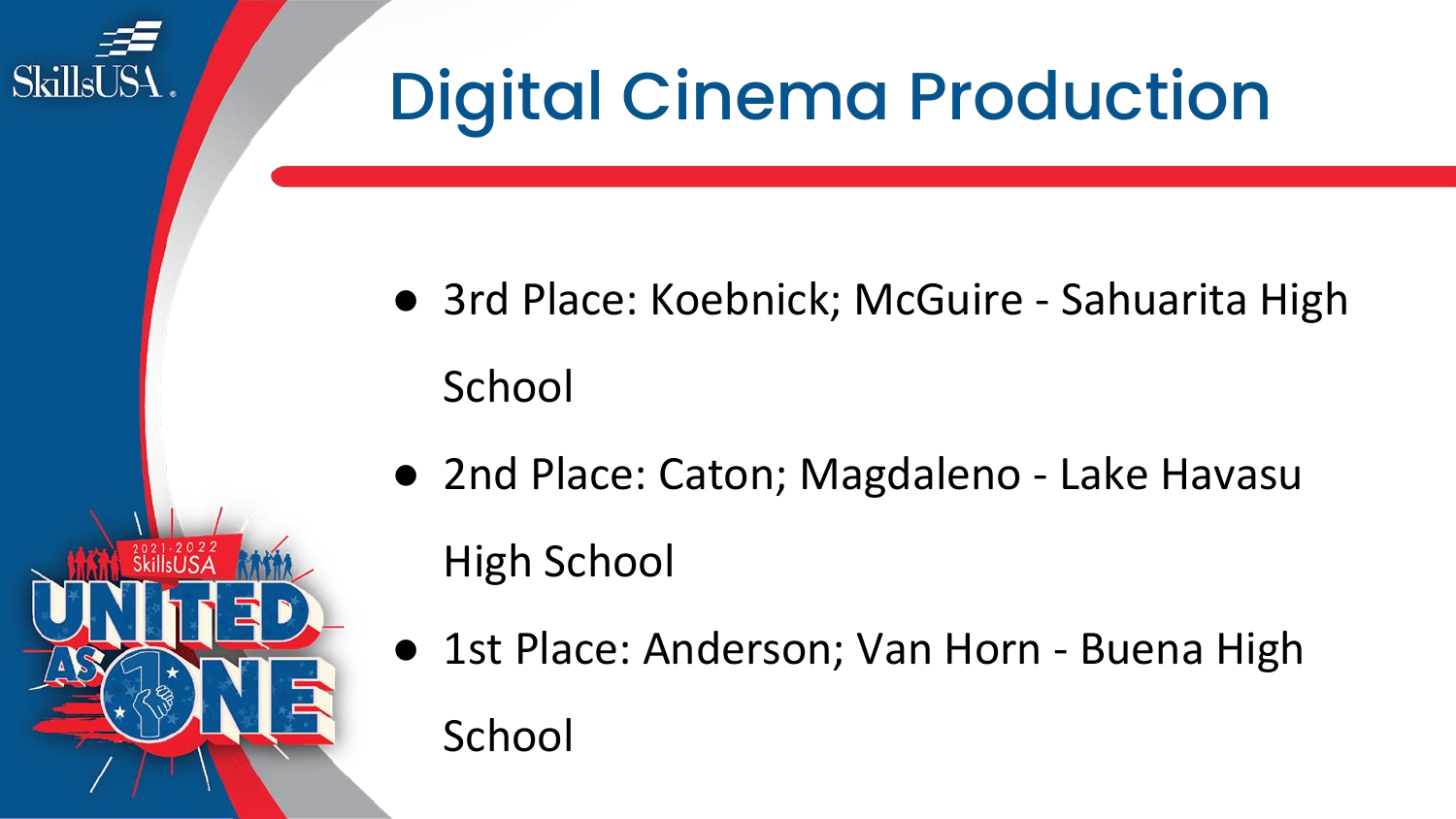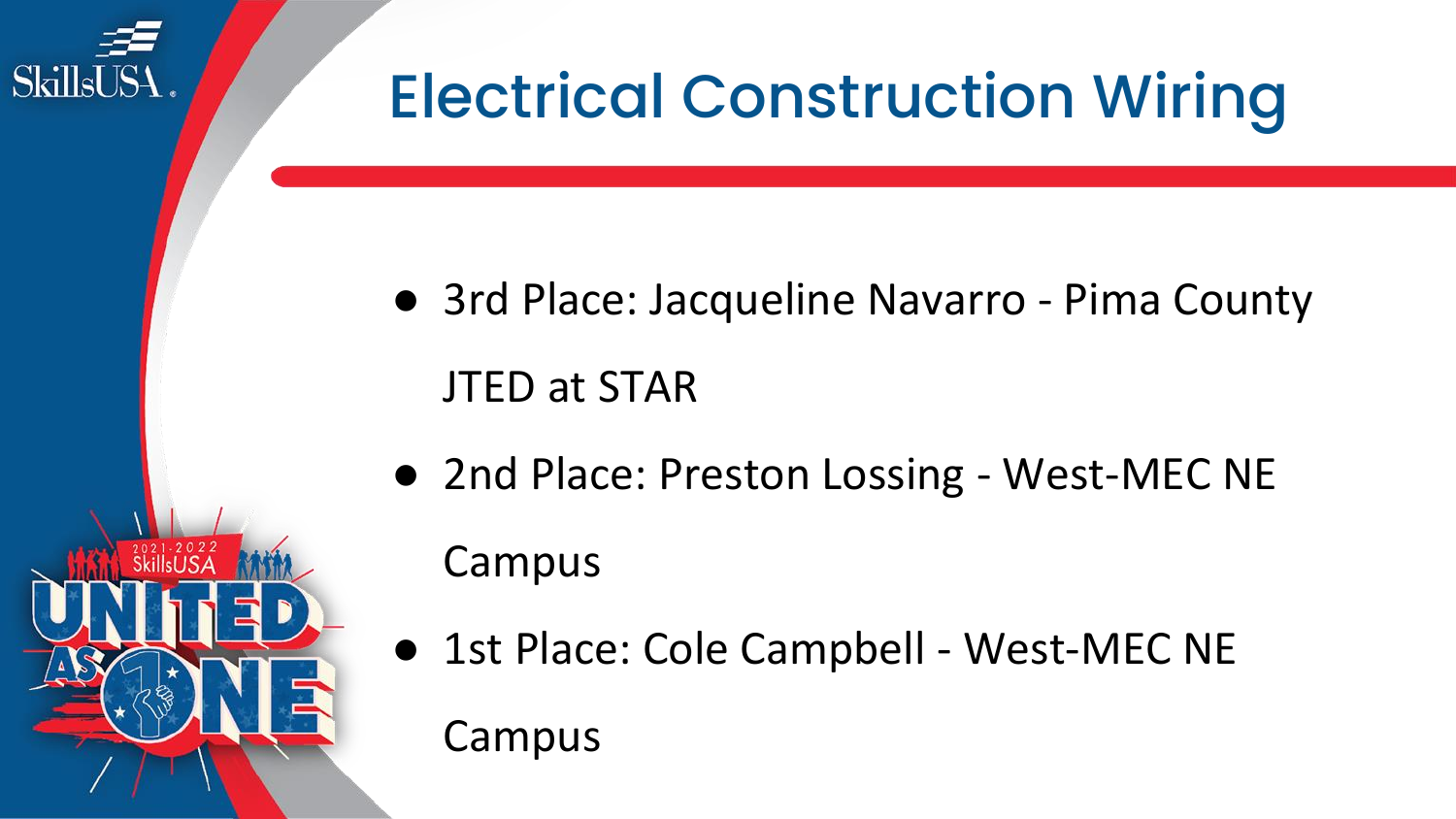

 $2021 - 2022$ <br>SkillsUSA

#### Employment Application Process

- 3rd Place: Cristian Starner West-MEC Central
- 2nd Place: Derek Unger Perry High School
- 1st Place: Liam Curtin Poston Butte High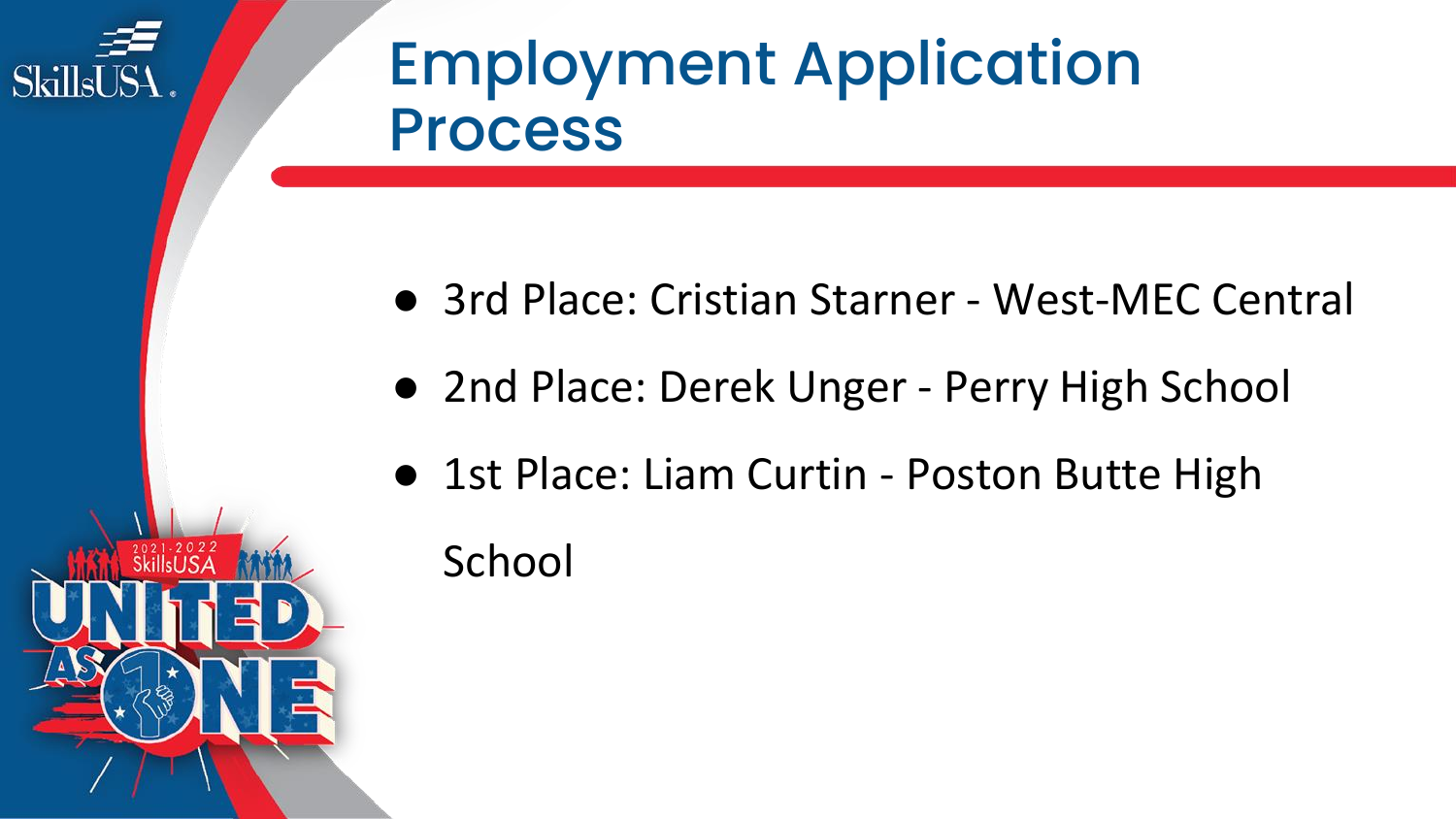

## **Engineering** Technology/Design

- 3rd Place: Haggard; Lamb Williams Field High School
- 2nd Place: Greenland; Barnes; Clark Poston Butte High School
- 1st Place: White; Martinez; Hohman Buena High School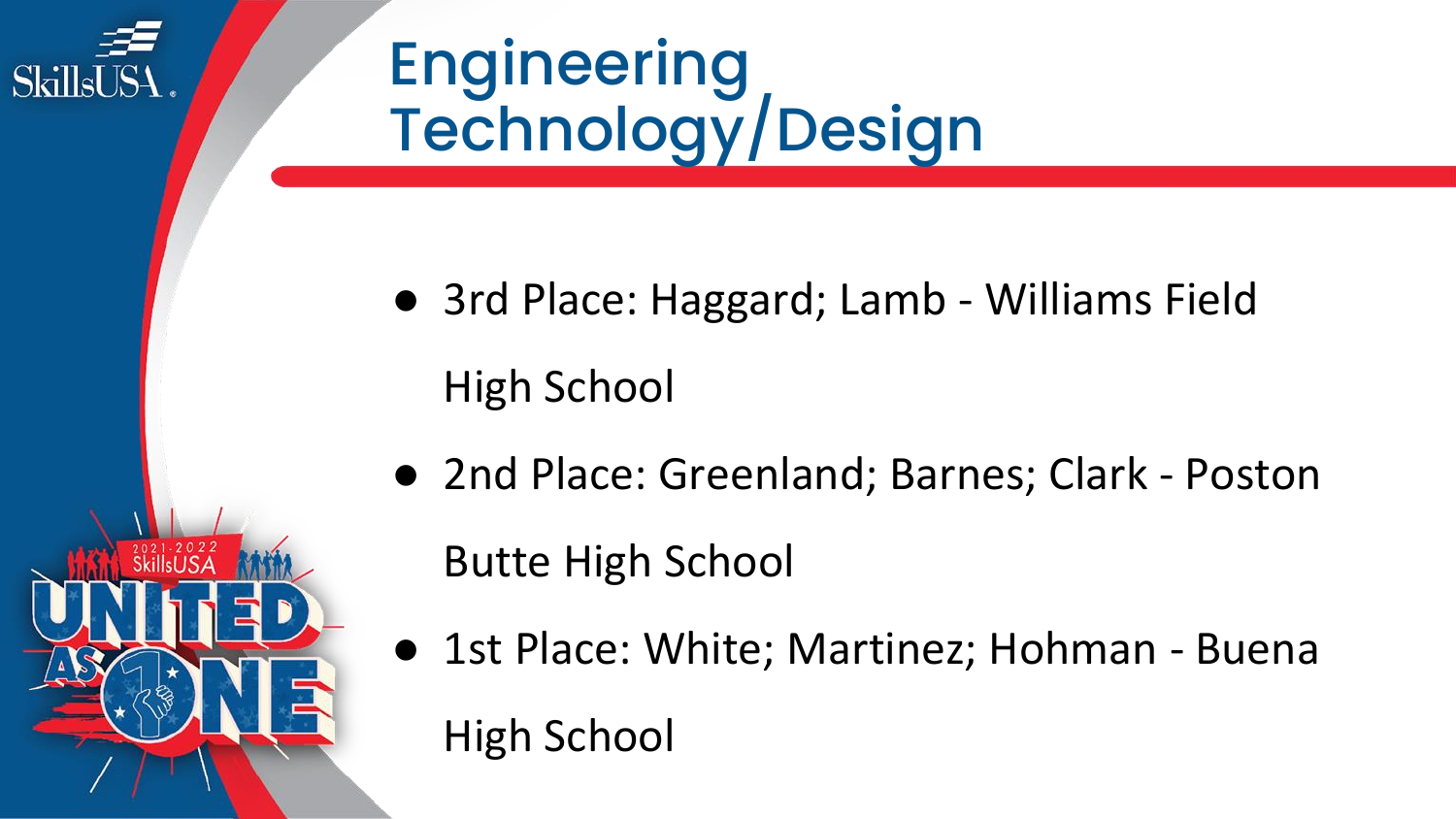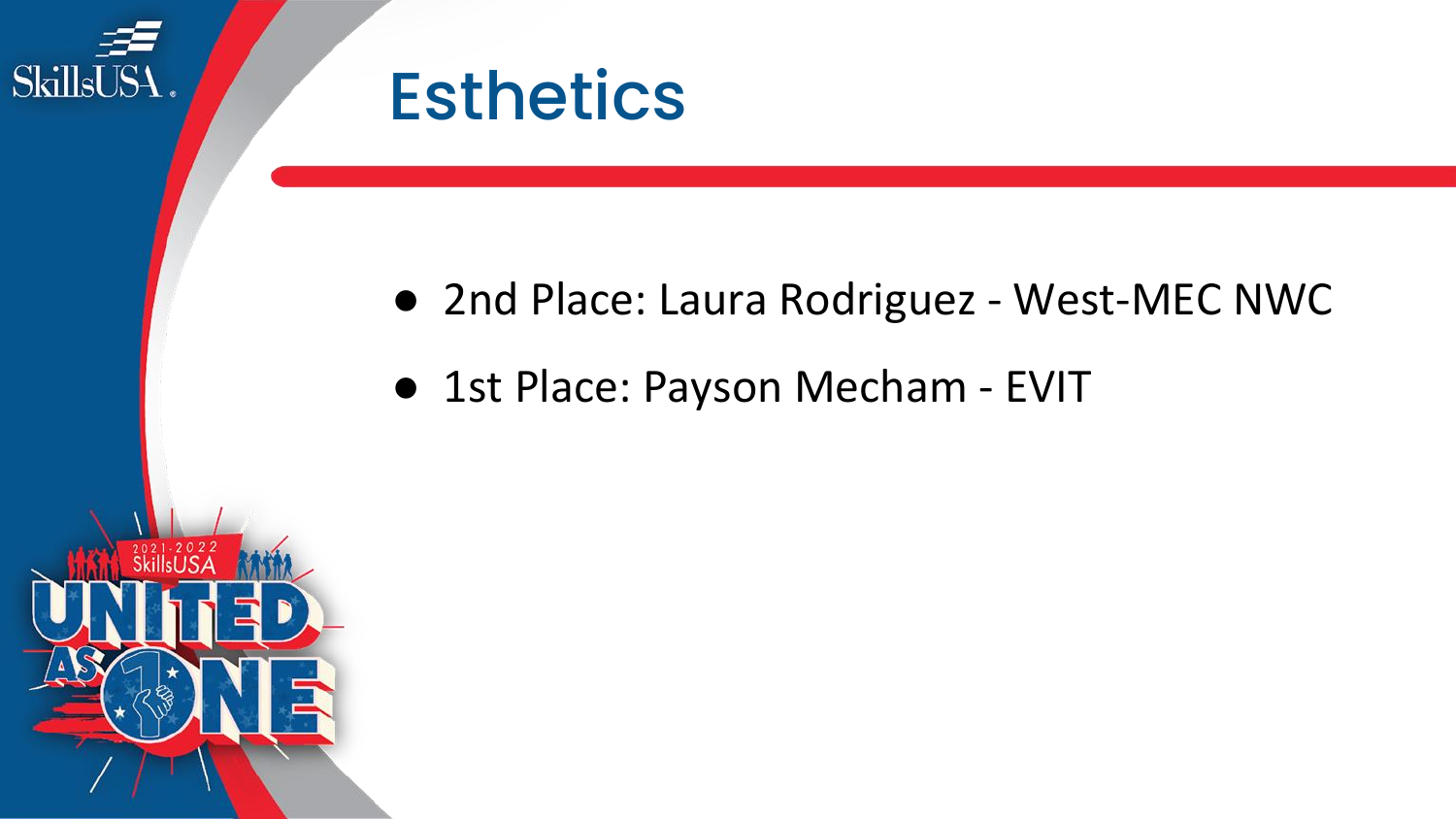

 $\frac{^{202}}{SkillsUSA}$ 

## Extemporaneous Speaking

- 3rd Place: MacKenzie Lees Estrella Foothills High School
- 2nd Place: Cassandra Dahin Kofa High School
- 1st Place: Rayna Mehta Paradise Valley High School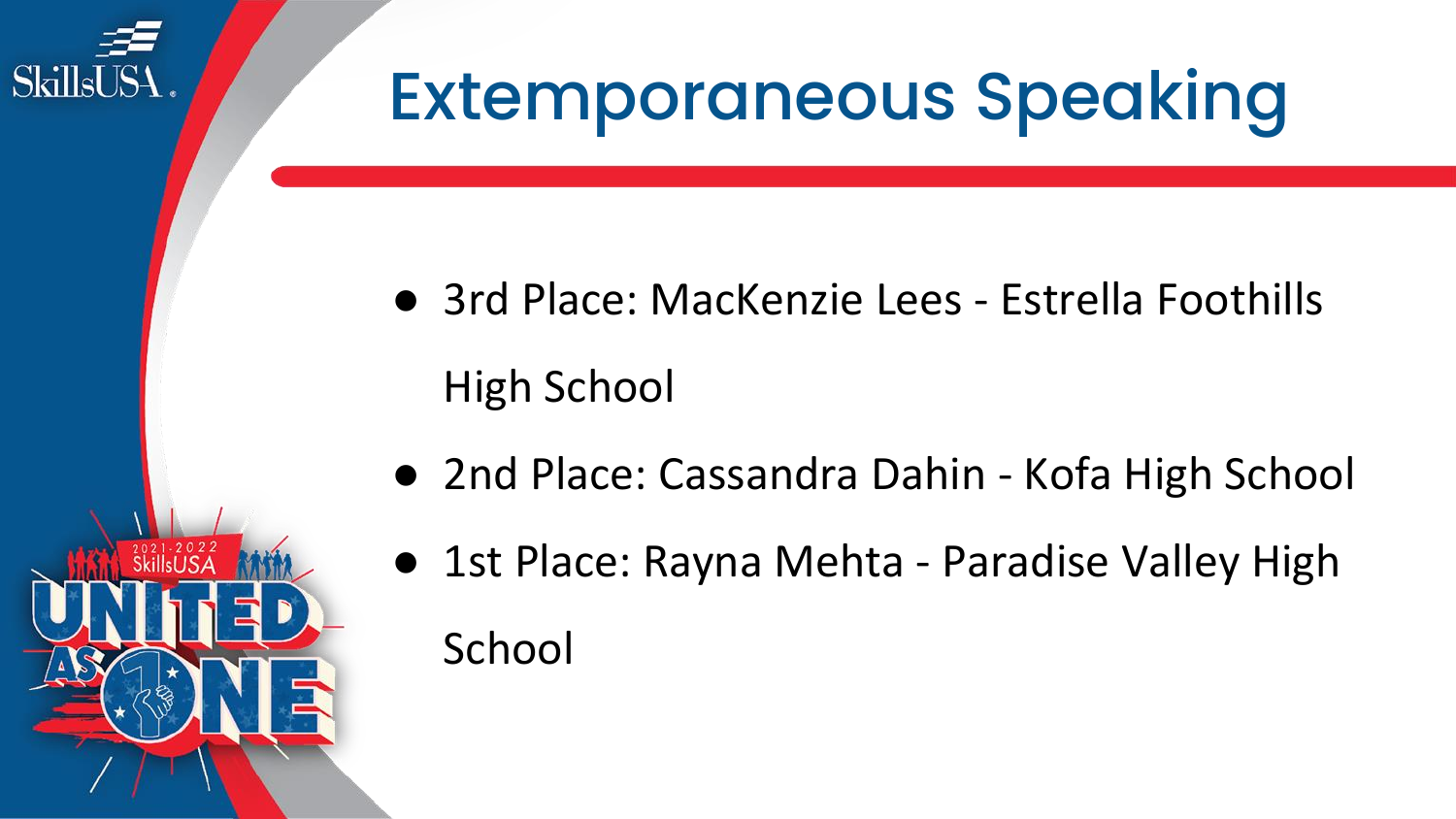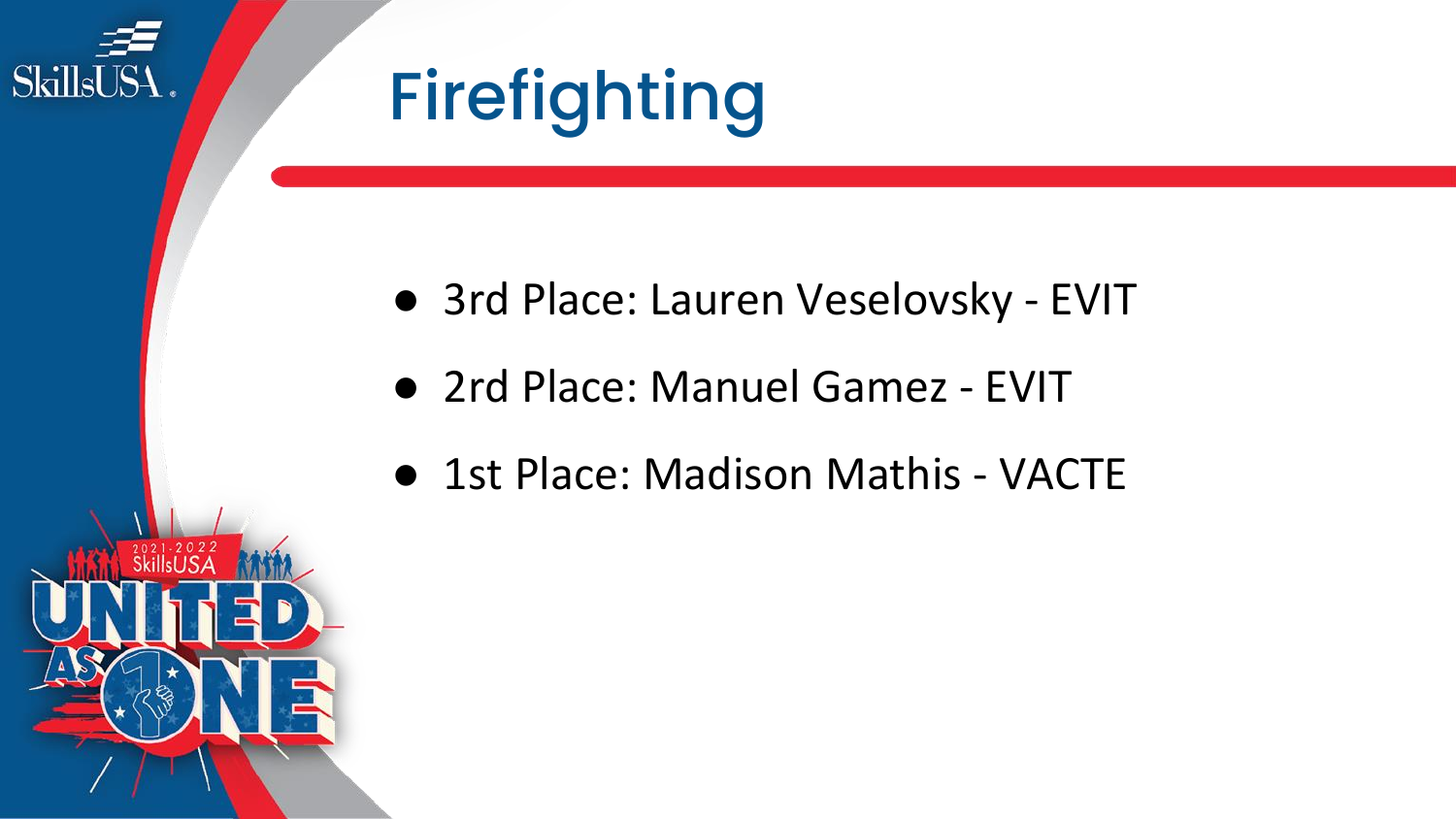



- 3rd Place: Boyd Anderson West-MEC
- 2nd Place: Nora Marshall West-MEC
- 1st Place: Lynden Sanchez West-MEC

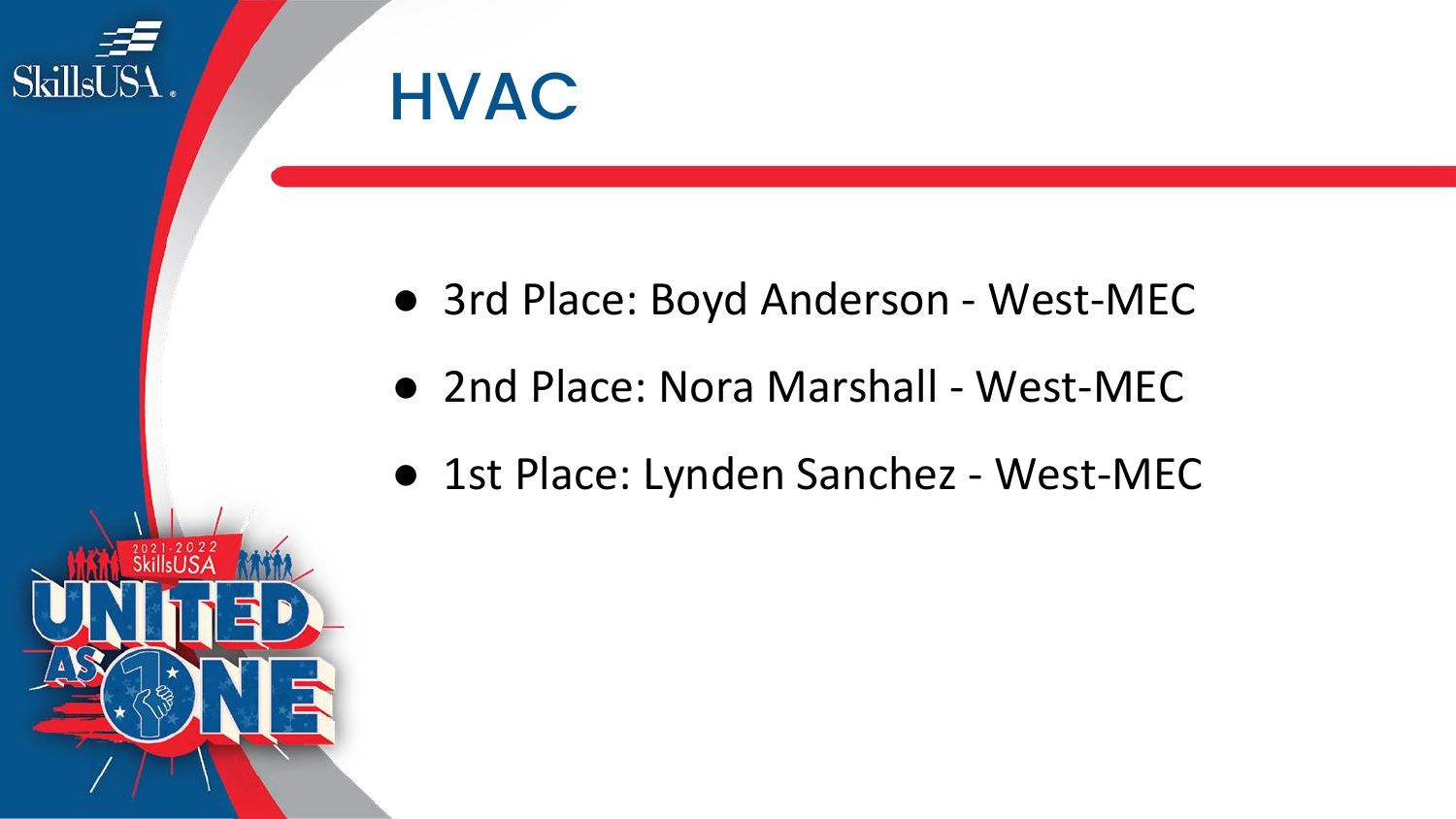

 $3021 - 2022$ <br>SkillsUSA

#### Information Technology **Services**

- 3rd Place: Huy Huynh West-MEC NW
- 2nd Place: Ryan McGrath EVIT
- 1st Place: Charles Liermann Maricopa High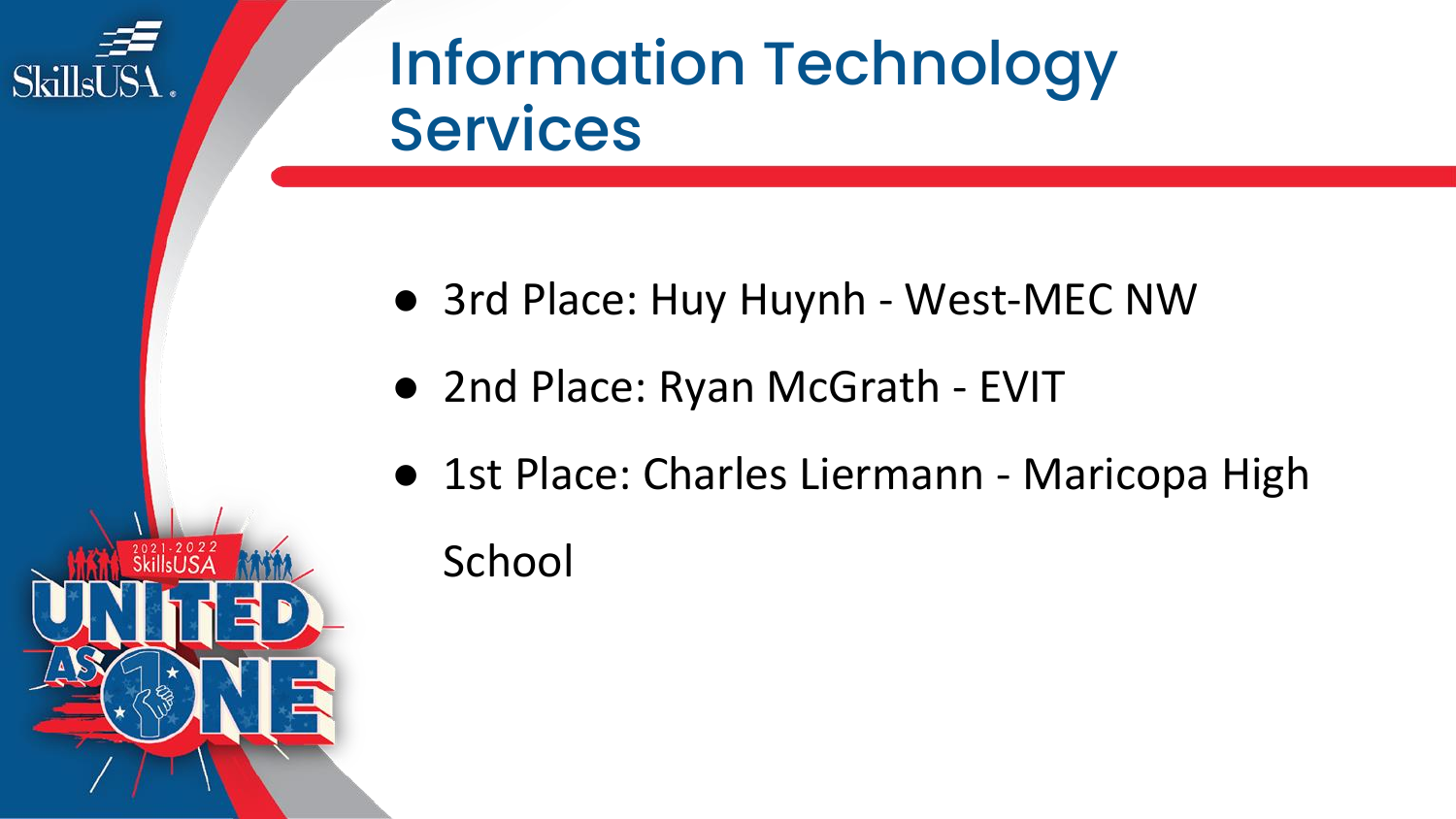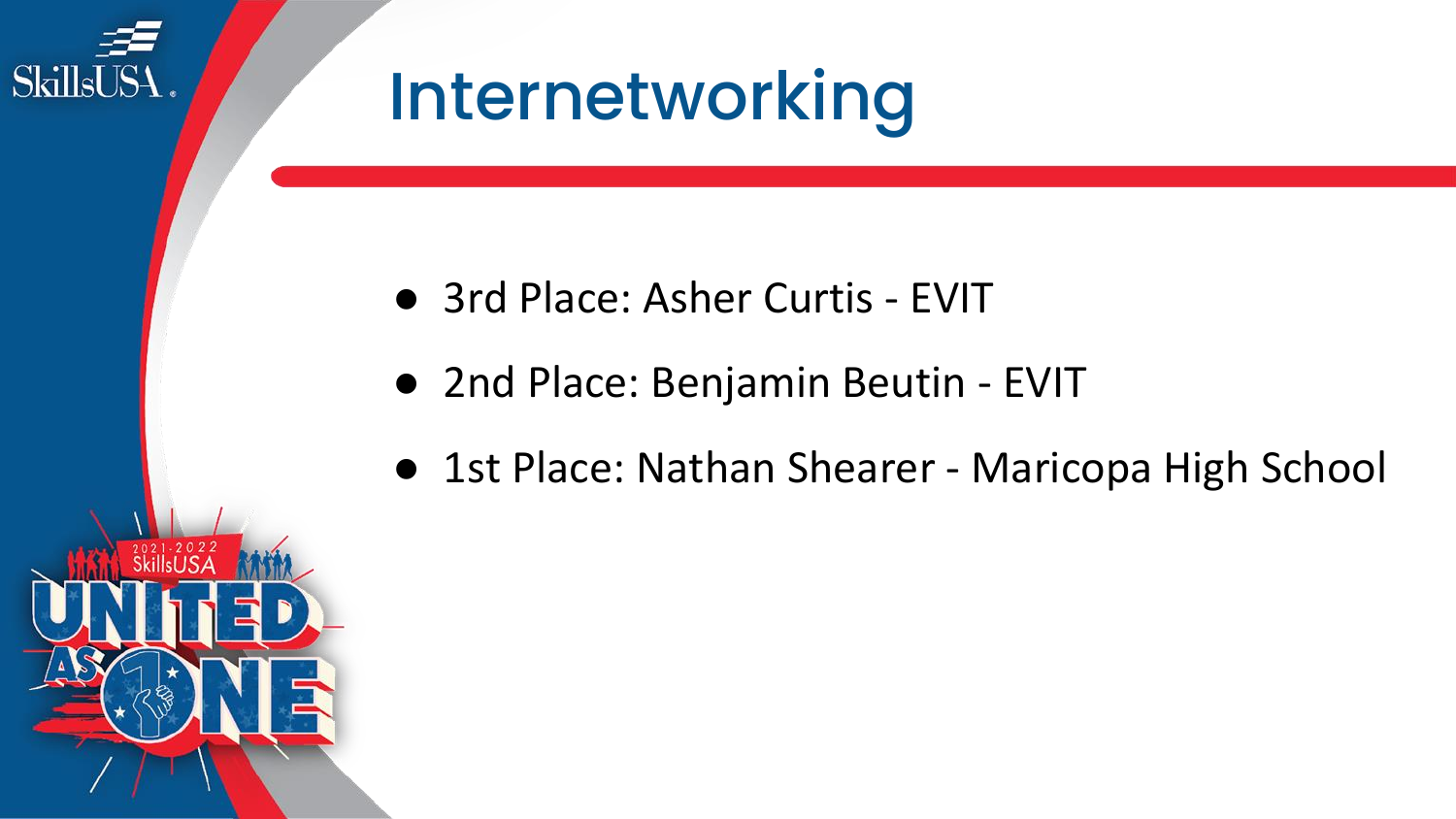

- 3rd Place: Lilylan Bellows Show Low High
- 2nd Place: Solomon Williams Horizon High
- 1st Place: Dominick Luera West-MEC Central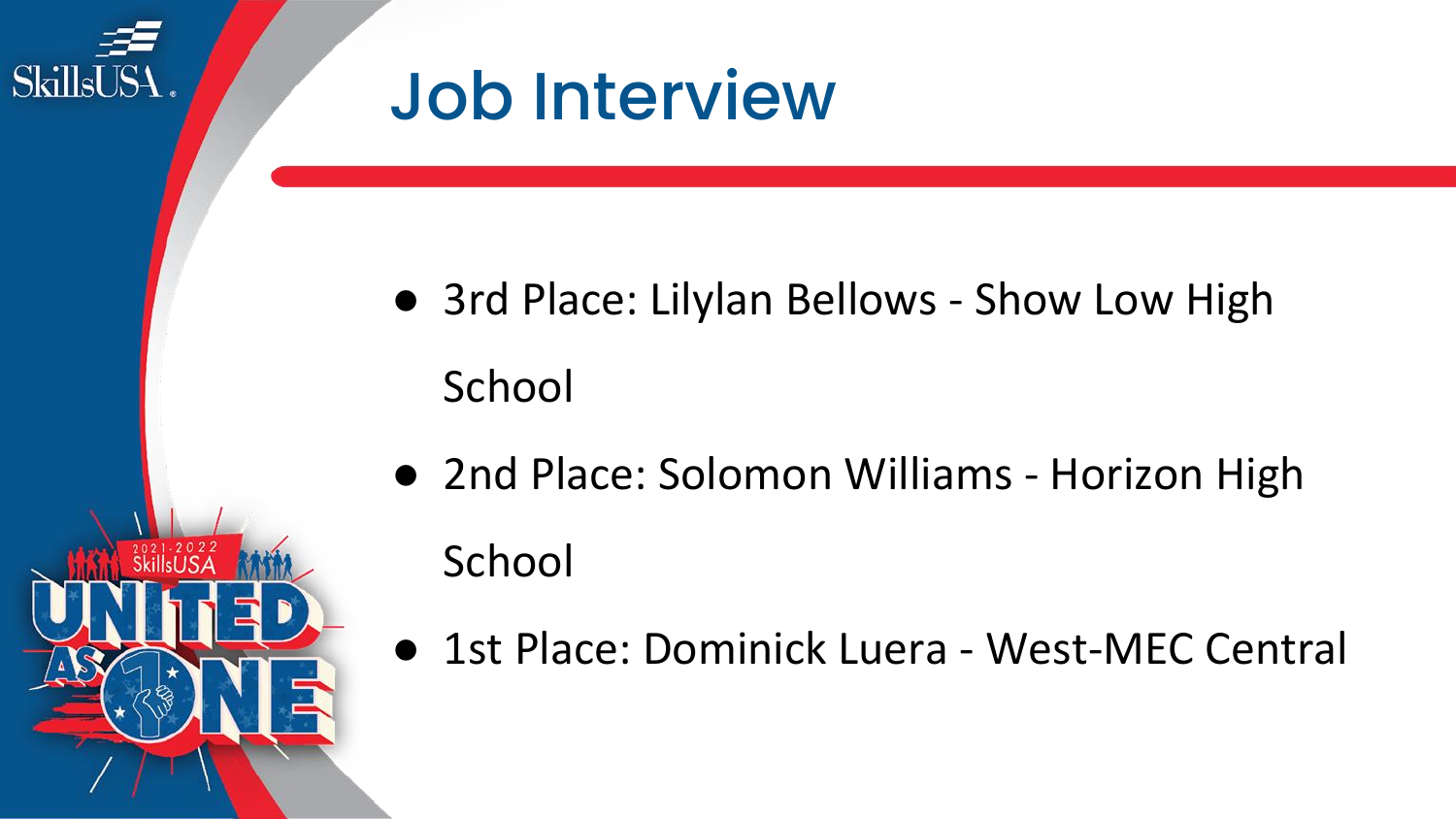

## Job Skill Demonstration A

- 3rd Place: Isabel Jones Walden Grove High School
- 2nd Place: Nicole LeBlanc Walden Grove High
- 1st Place: Kevin Guenther River Valley High School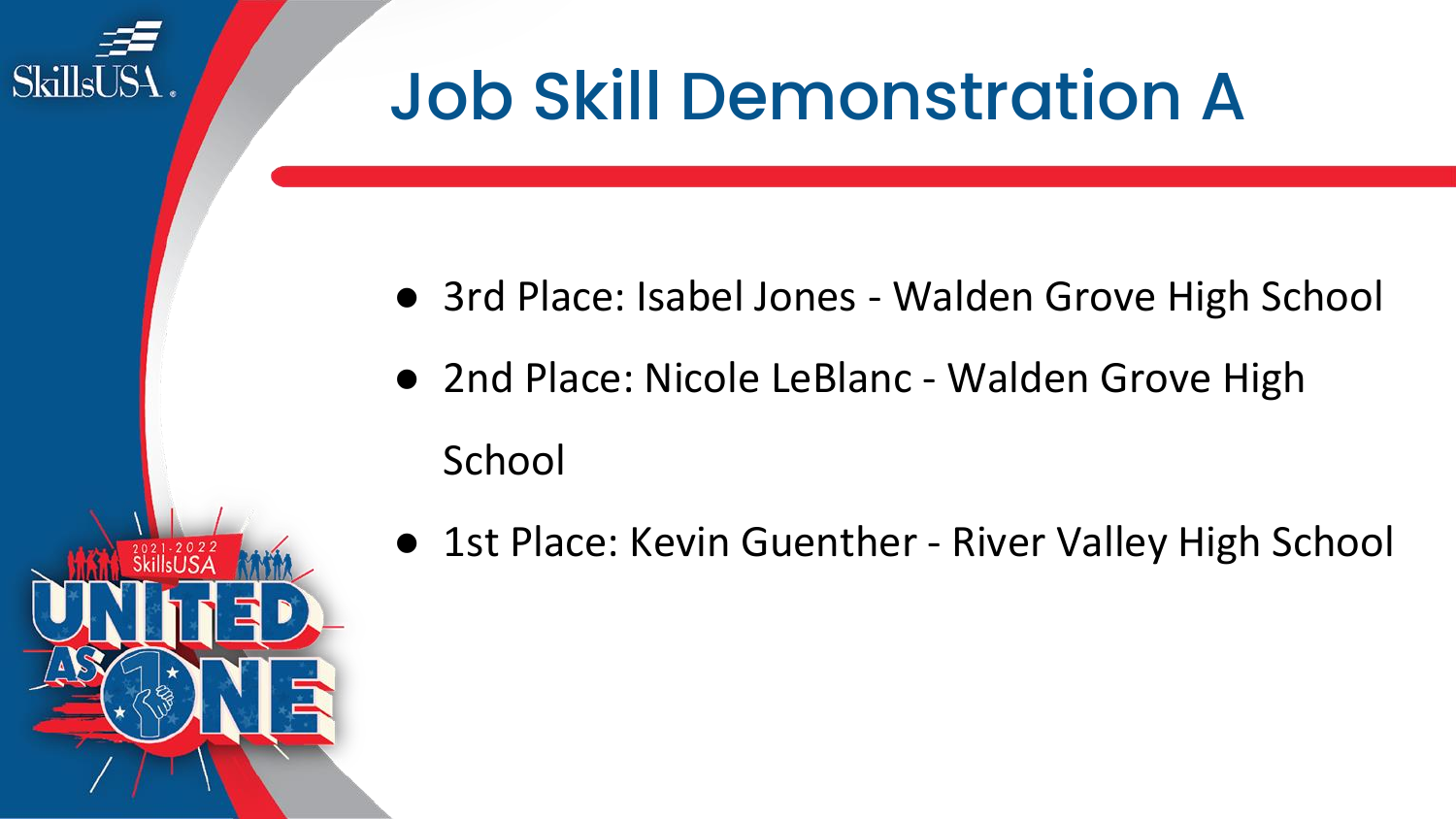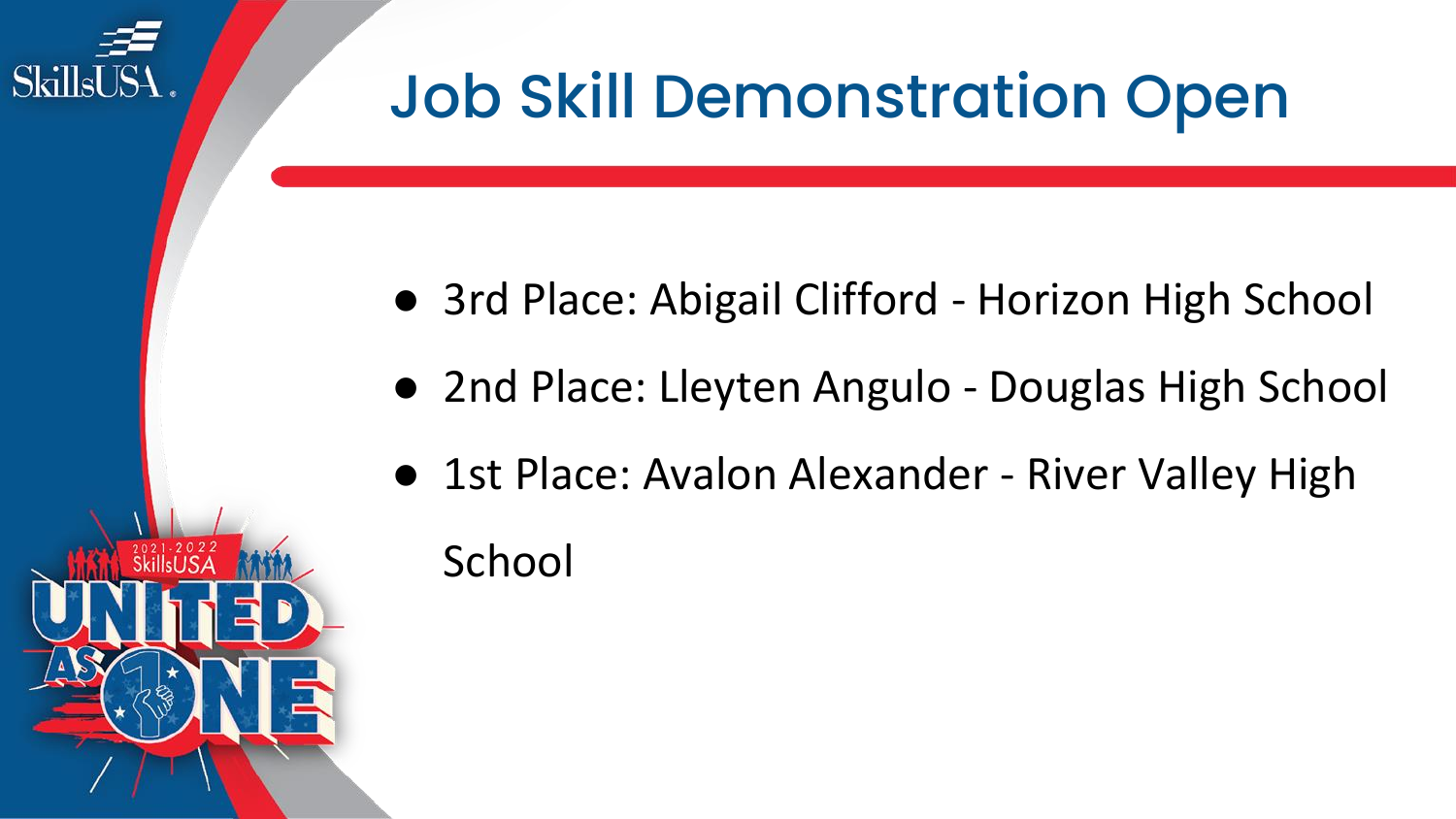

- 3rd Place: Ryan Carlsen Sahuarita High School
- 2nd Place: Josiah Duell Pima County JTED at
- 1st Place: Caleb Peterson Canyon Del Oro High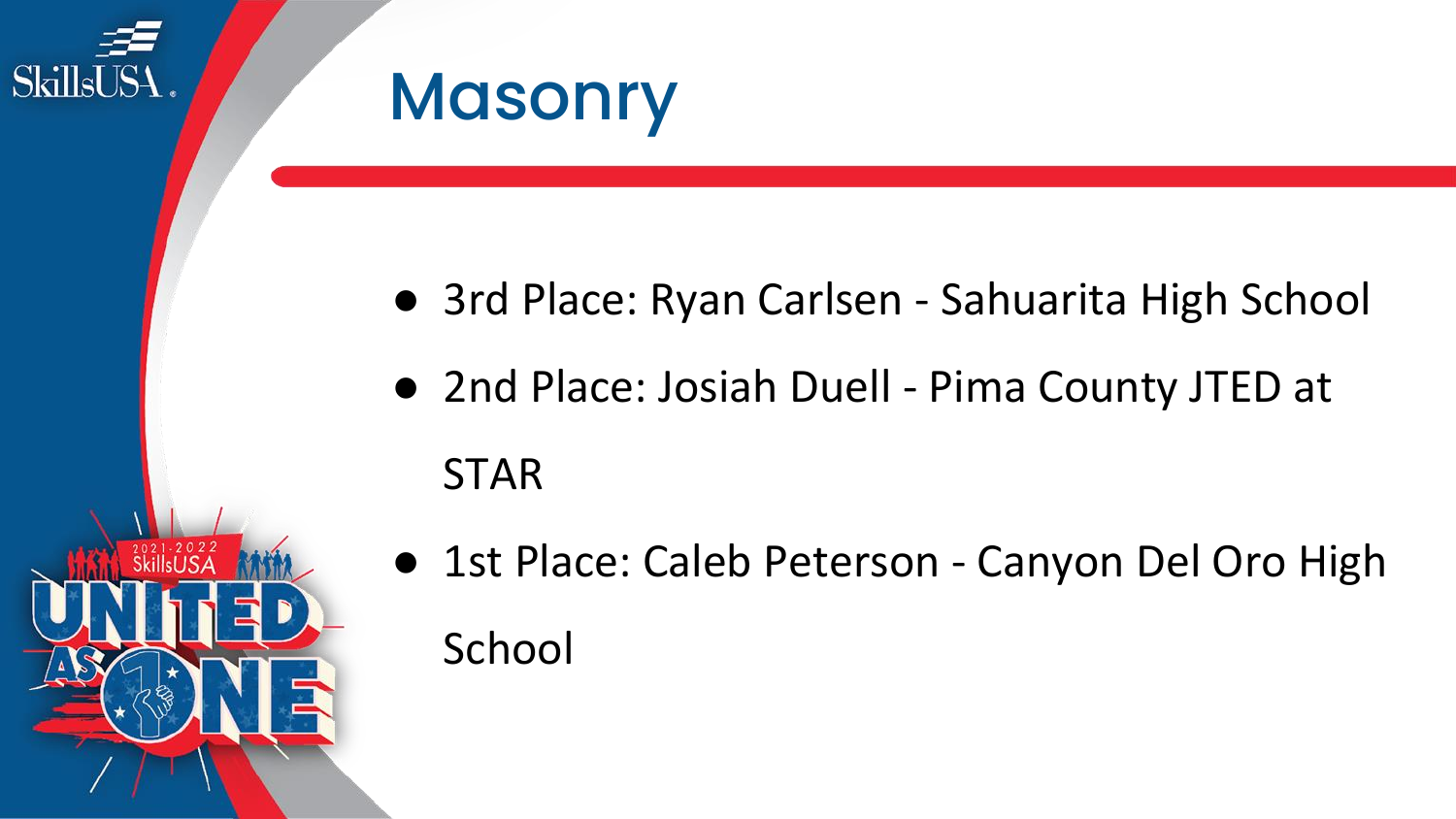

- 3rd Place: Ricardo Bedoya Arizona Masonry Council
- 2nd Place: Ruben Rodriguez Arizona Masonry
- 1st Place: Gilberto Davila Arizona Masonry Council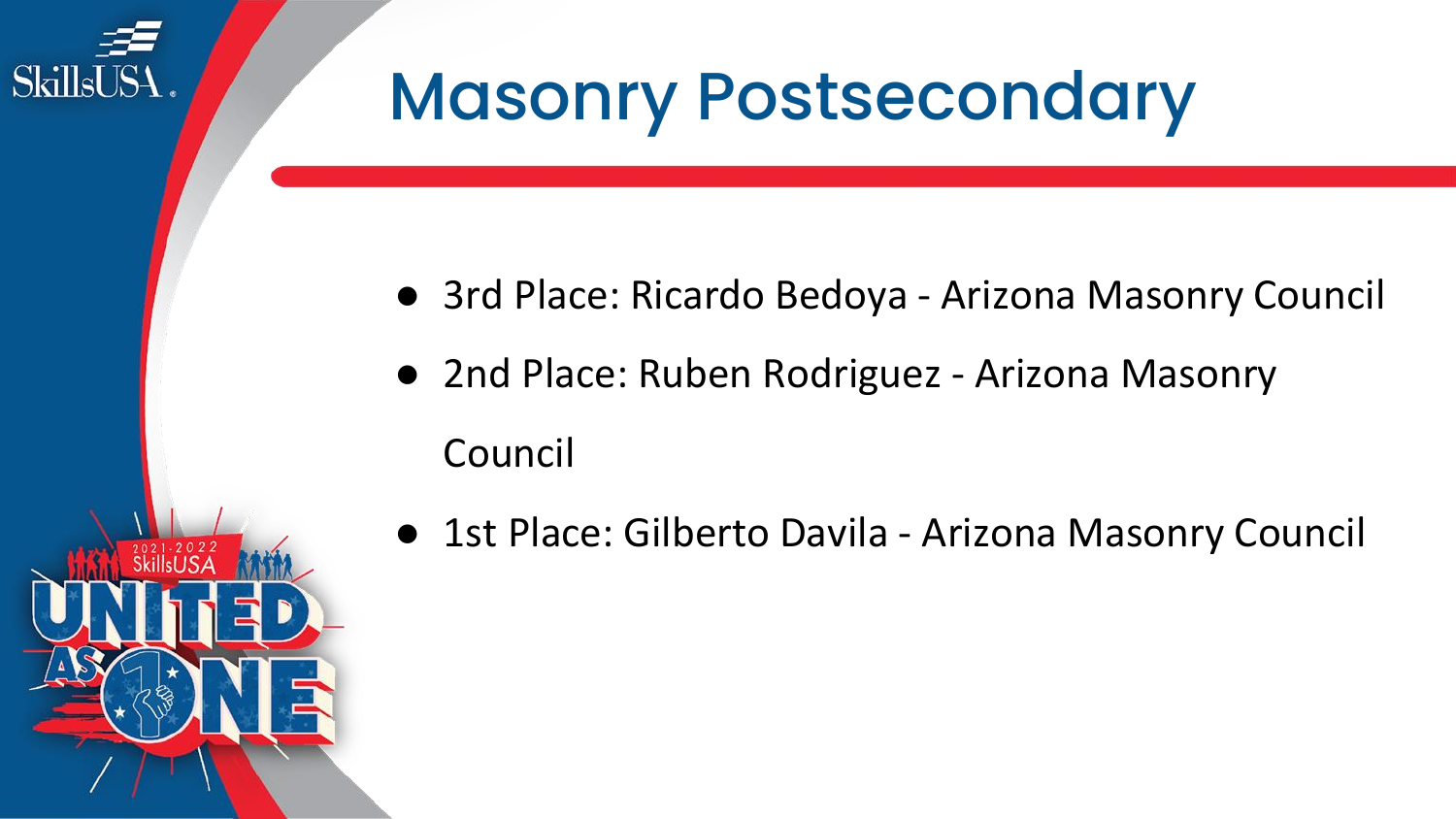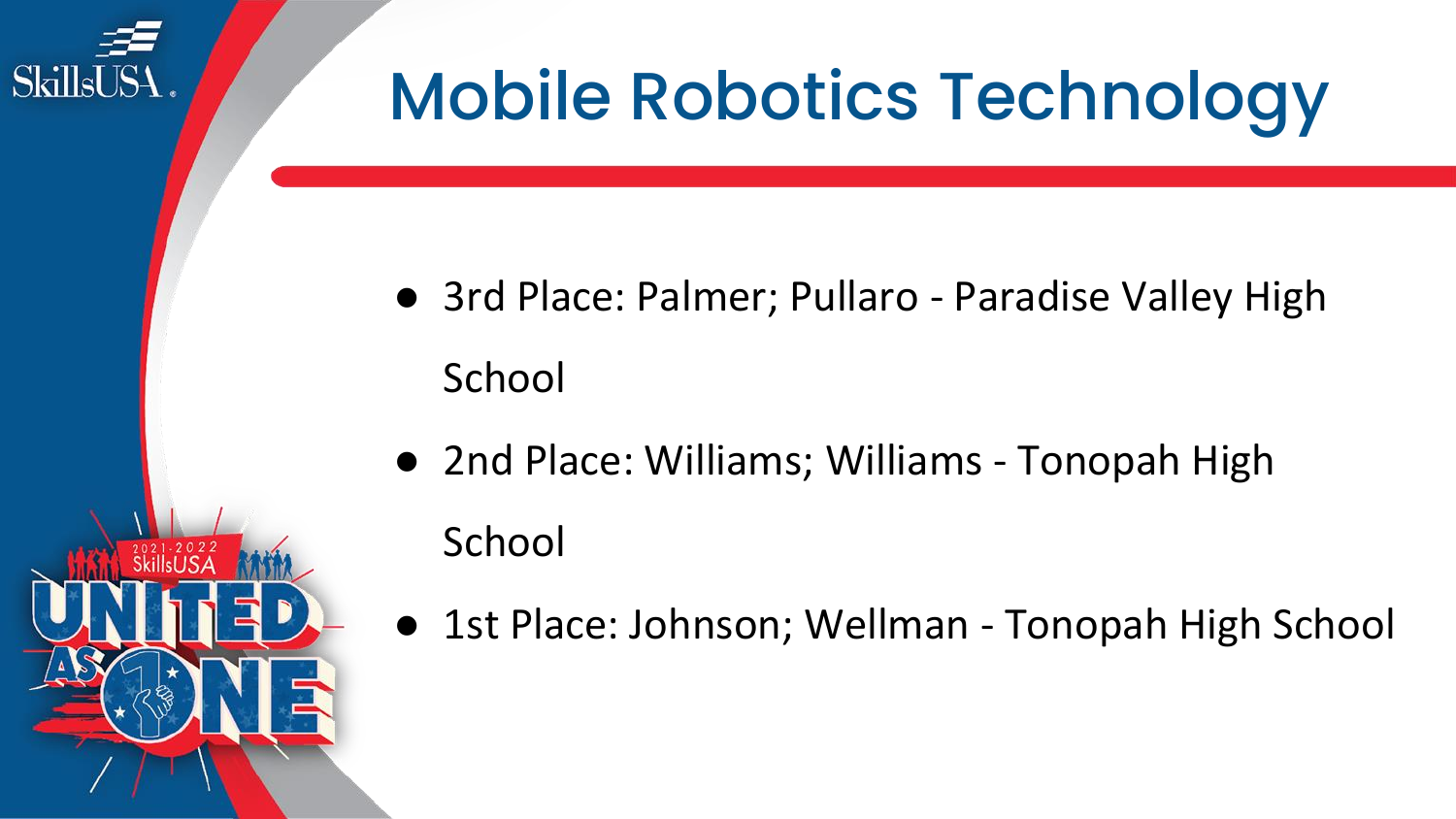

#### Opening and Closing Ceremonies

● 1st Place: Anderson; Brown; Doerksen; Hayslett; Marcano; Tiffany; Wilson - Verrado High School

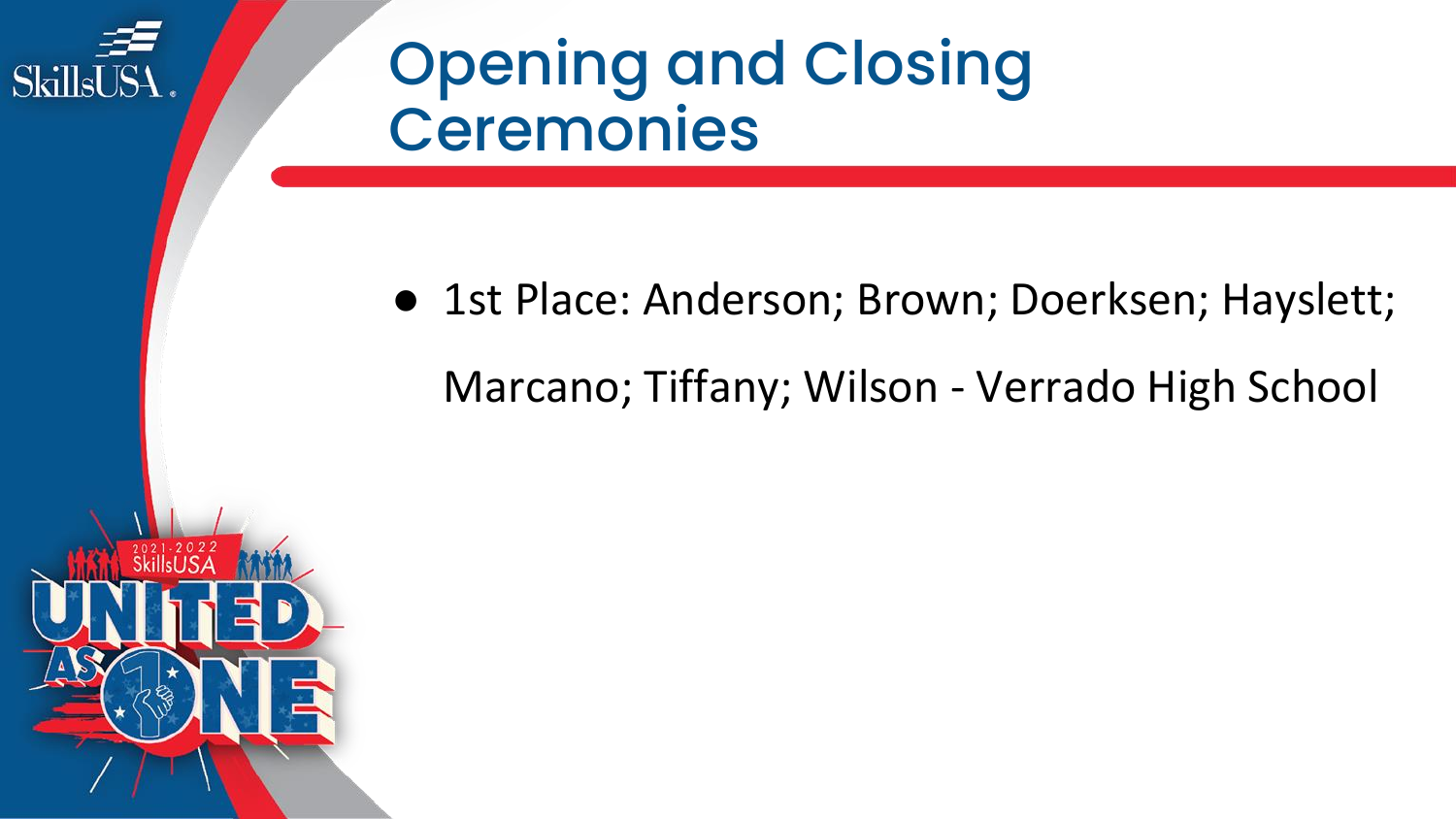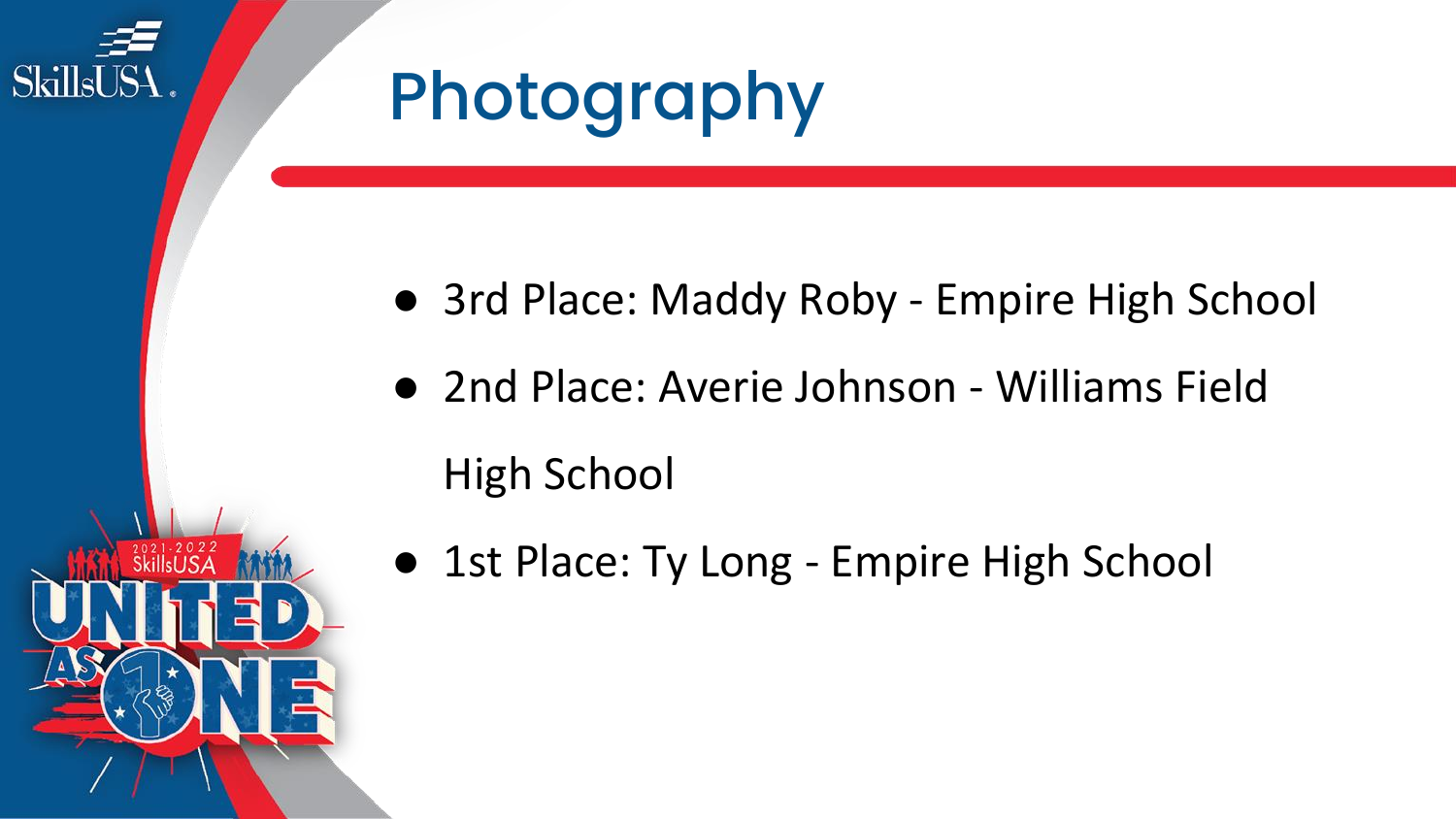

- 3rd Place: Corbin McGill Tonopah Valley High
	- 2nd Place: Kennedy McCann EVIT
	- 1st Place: Abigail Barba Maricopa High School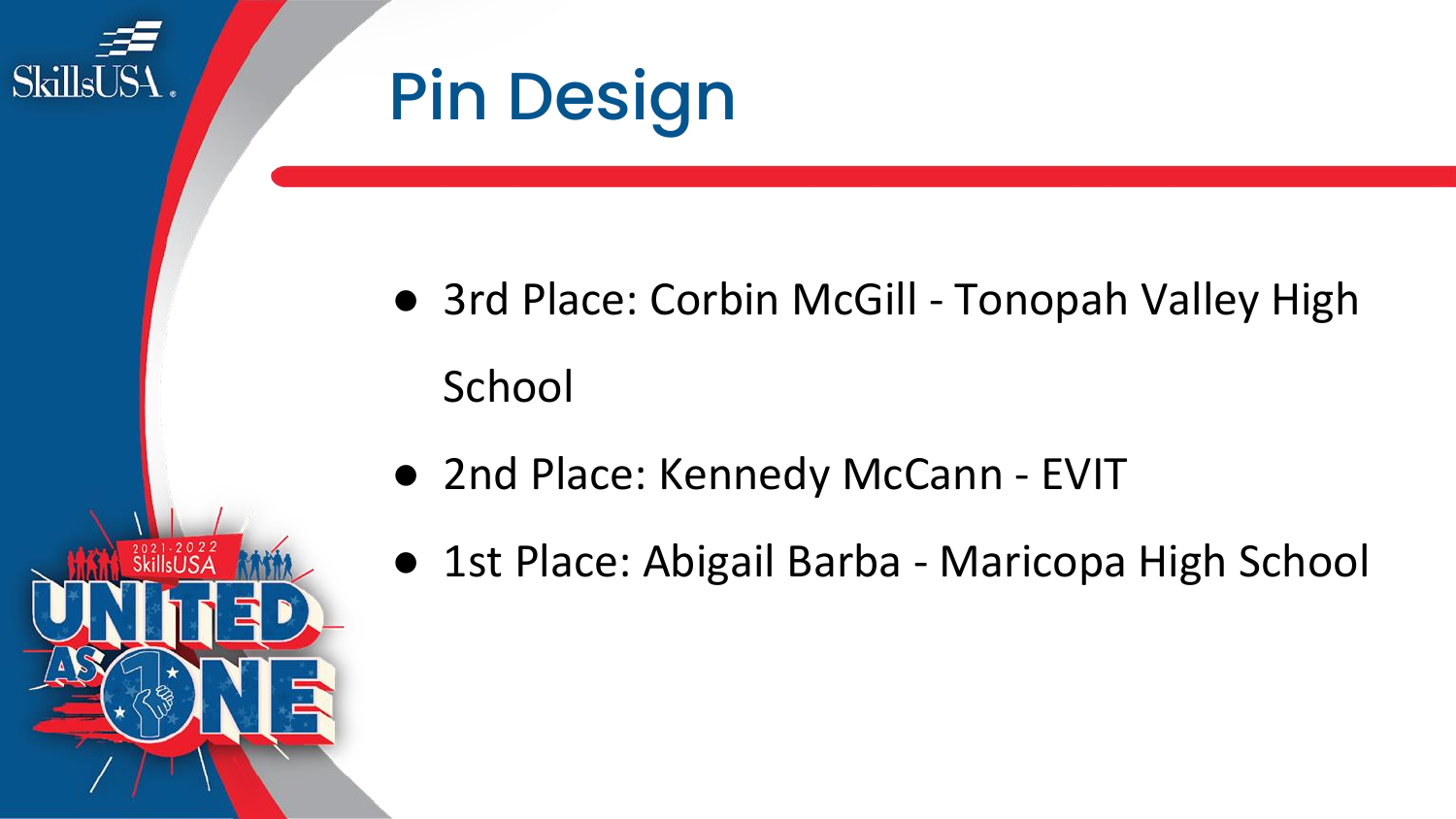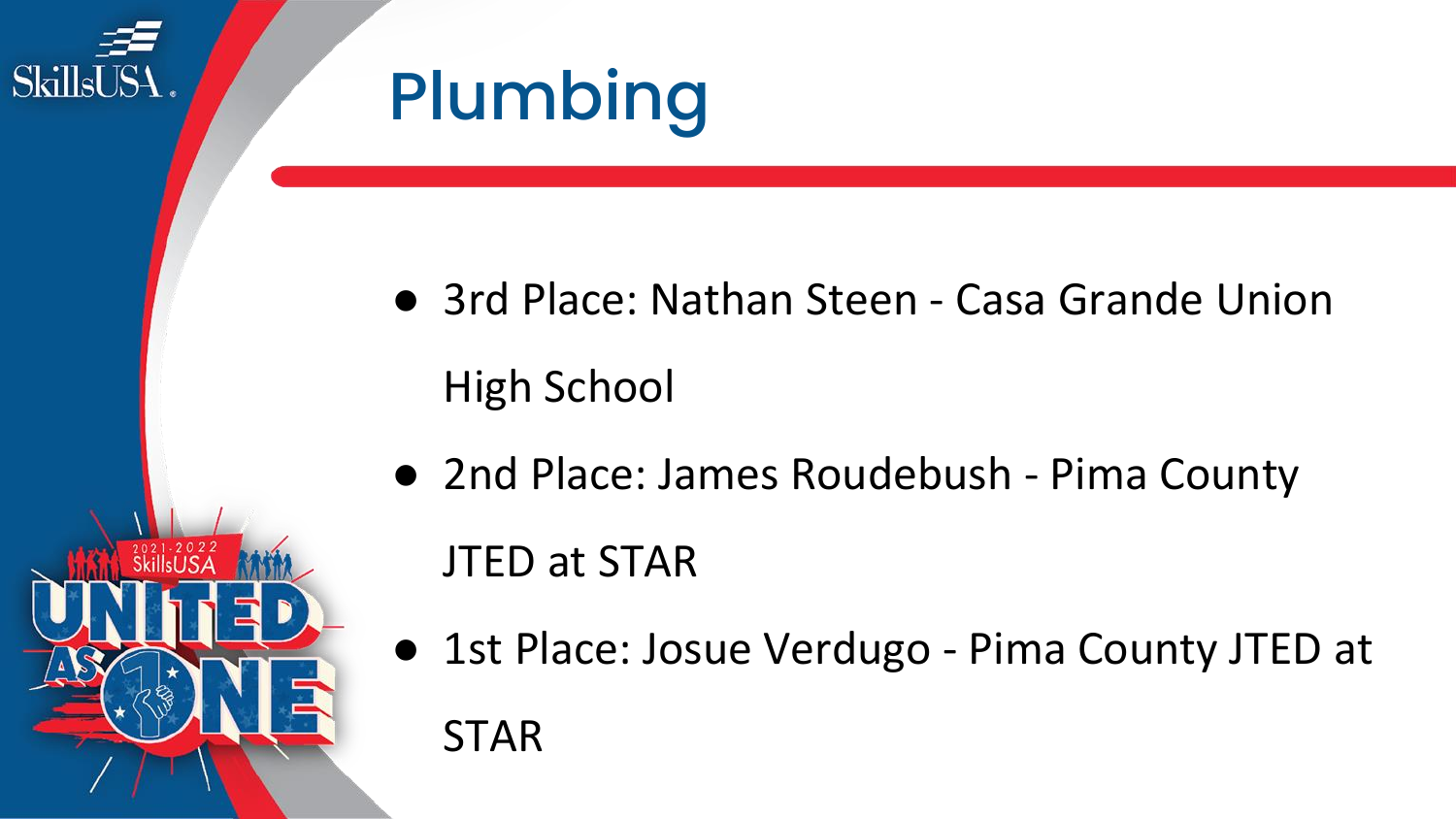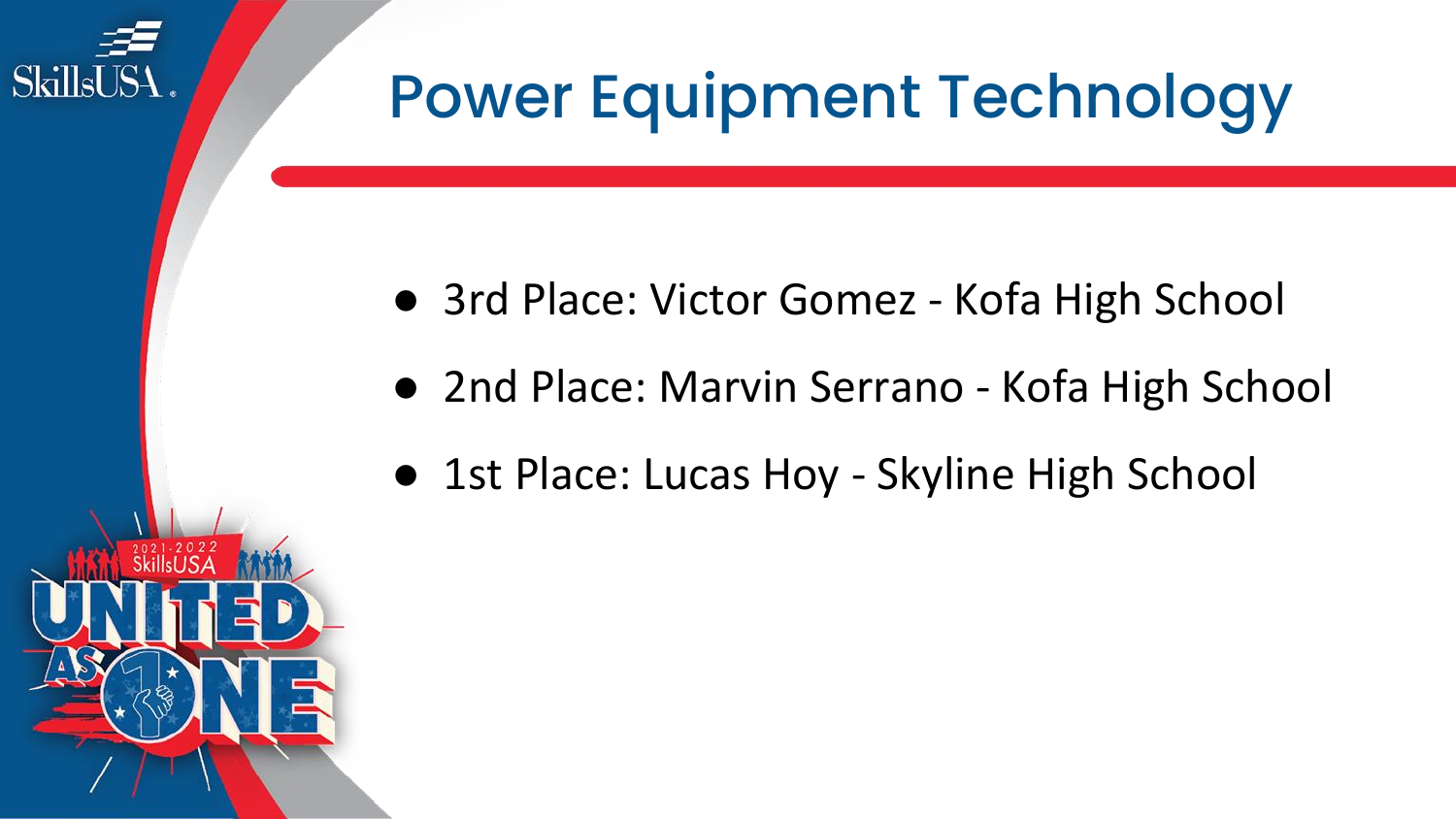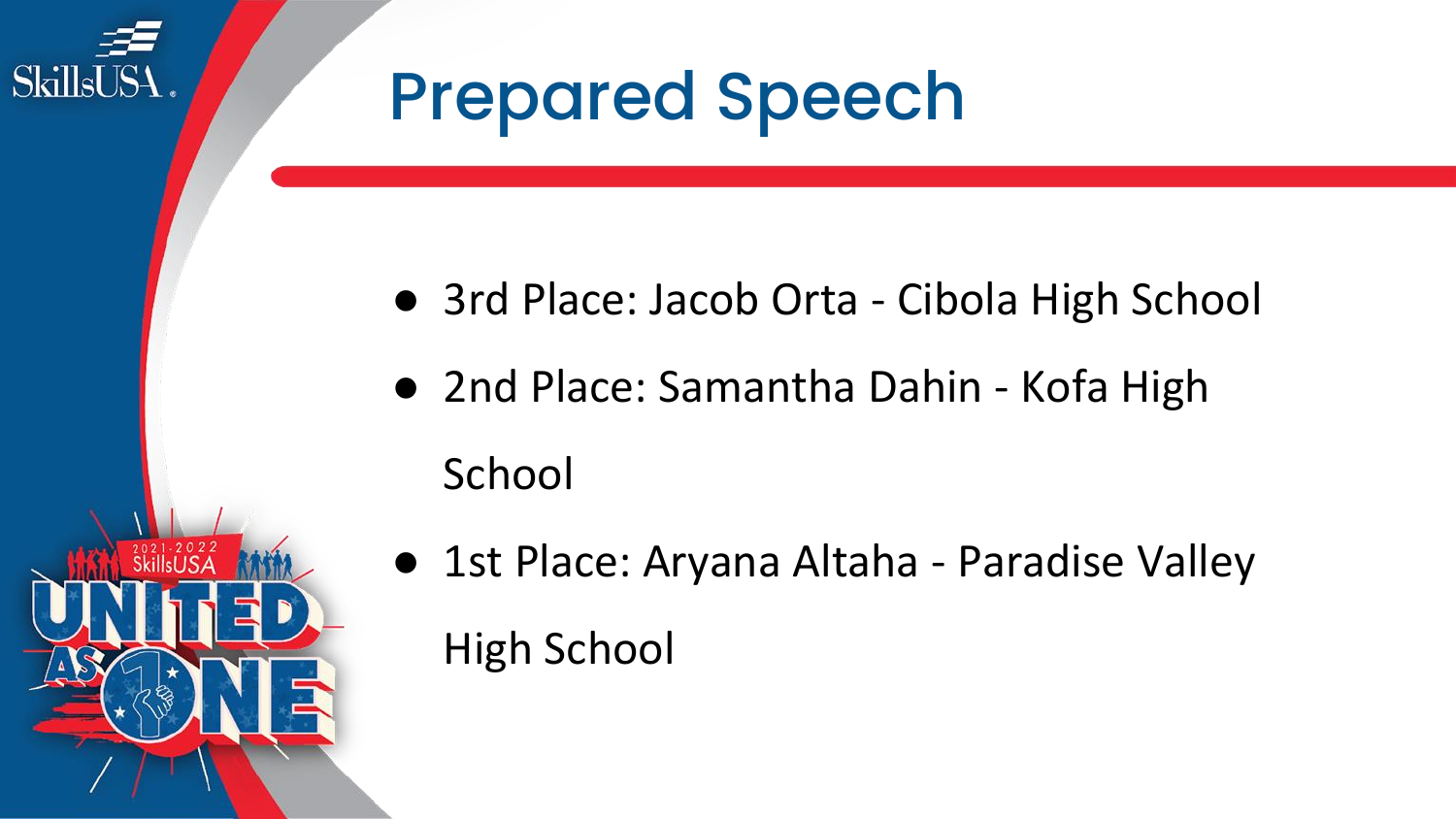

● 3rd Place: Sotelo; Linares Torres; Valenzuela -

Vista Grande High School

● 2nd Place: Delgado; Sanchez; Sloan - Vista

Grande High School

SkillsUS<sup>1</sup>

● 1st Place: Braaten; Braaten; Perkett - Perry High School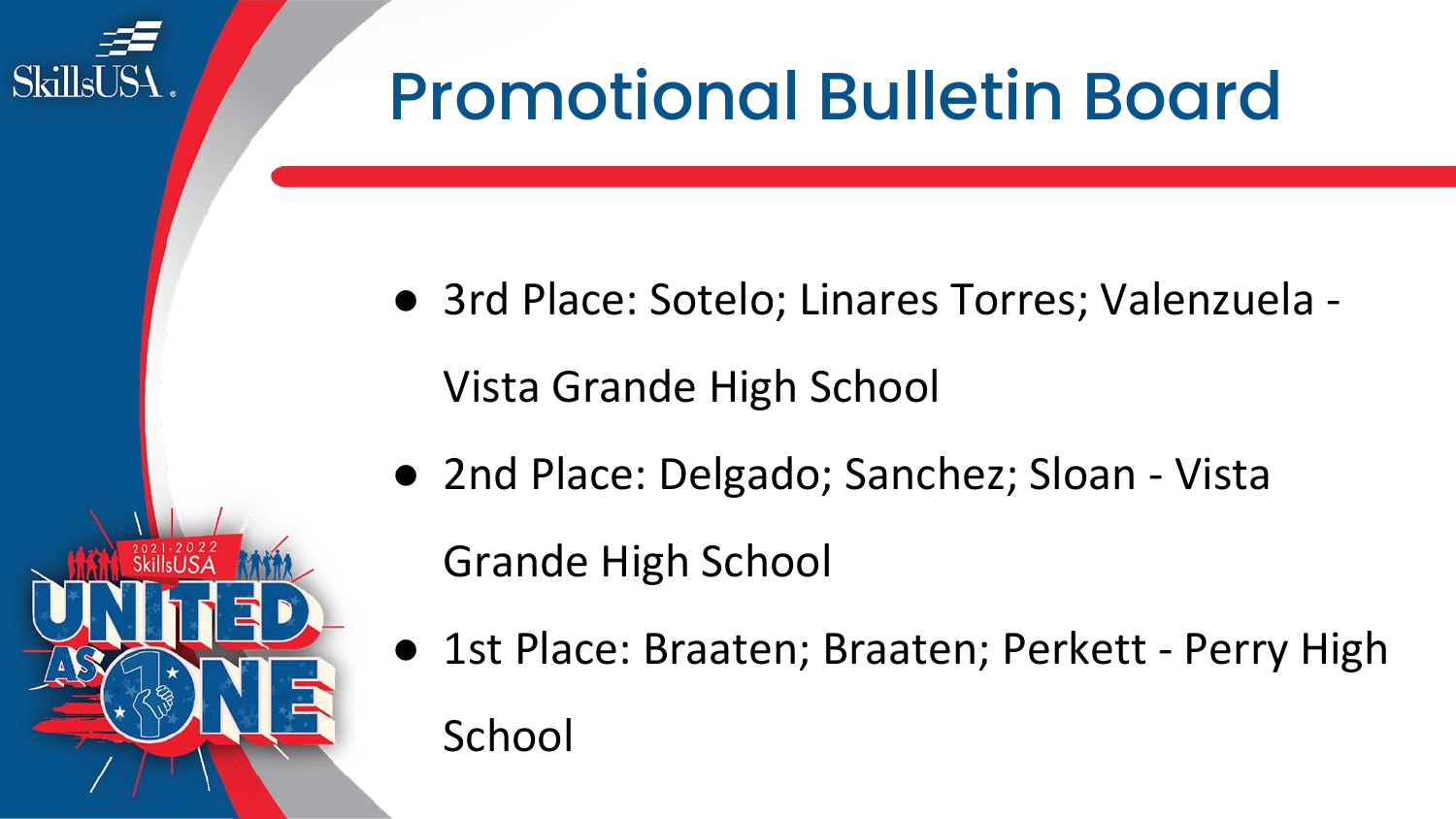

● 3rd Place: Armas; Luna; Matakas; Miranda;

Perrone; Salas Vega - West-MEC Central

- 2nd Place: Arora; Bhatia; Dyer; Healy Perry
- 1st Place: Cacnio; Desai; Guel; Goel; Latz; Russo;

Sumugam - Paradise Valley High School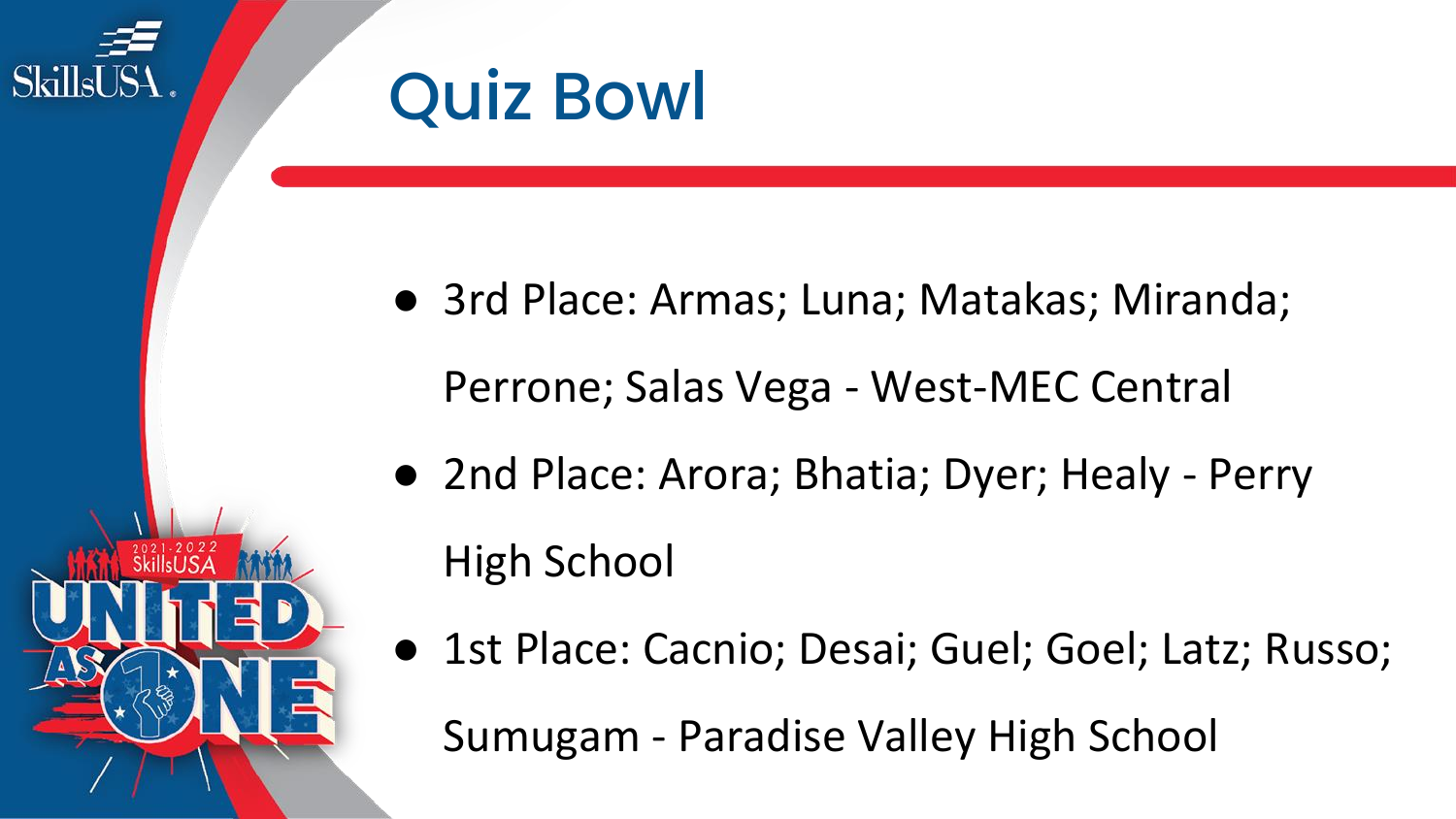# Related Technical Math

- 3rd Place: Valerie Garcia Maricopa High School
- 2nd Place: Christian Smith Estrella Foothills High School
- 1st Place: Ian Nguyen Peoria High School



SkillsUS4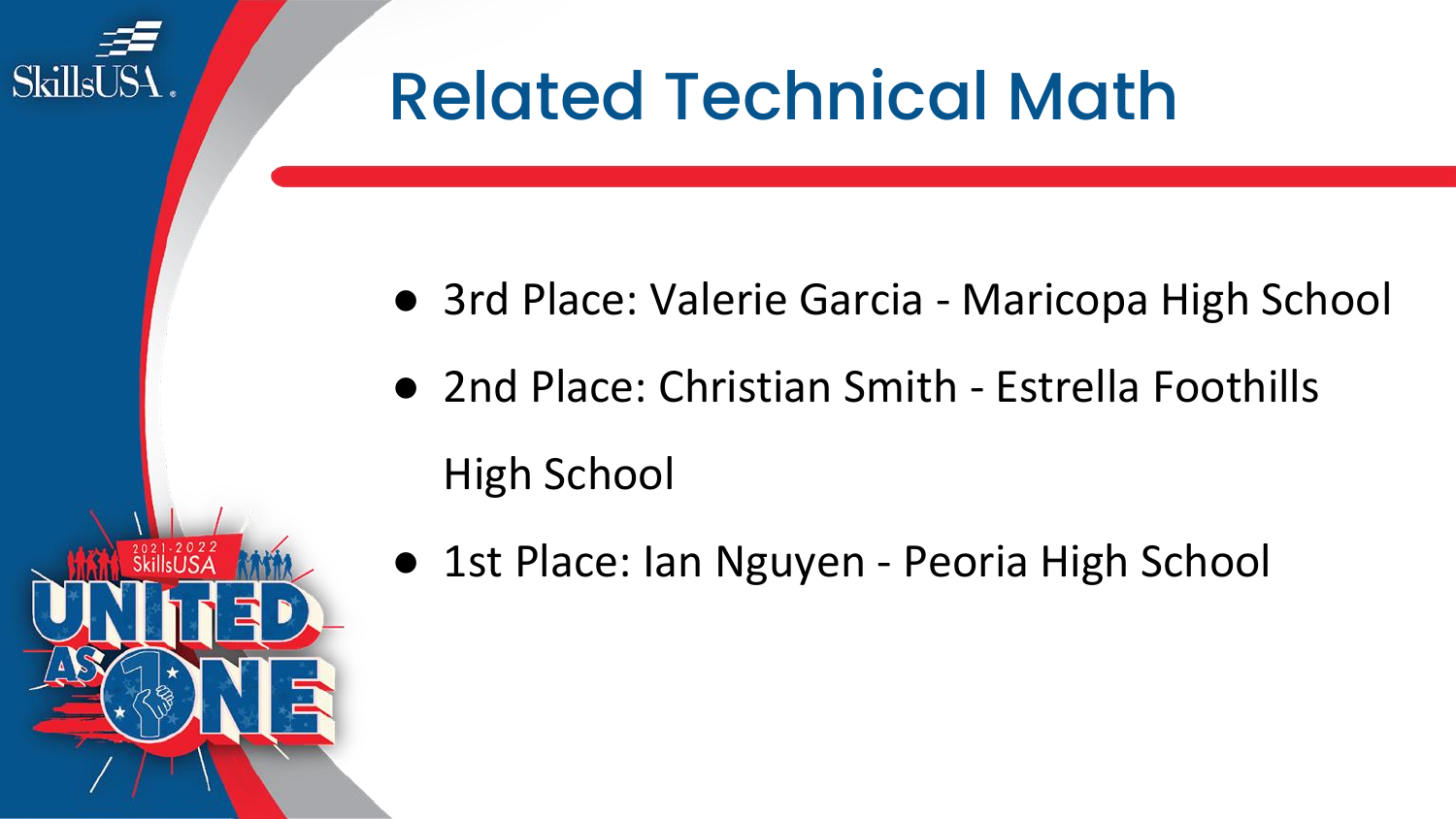

### Robotics and Automation **Technology**

● 1st Place: Garcia; Miramontes - Douglas High

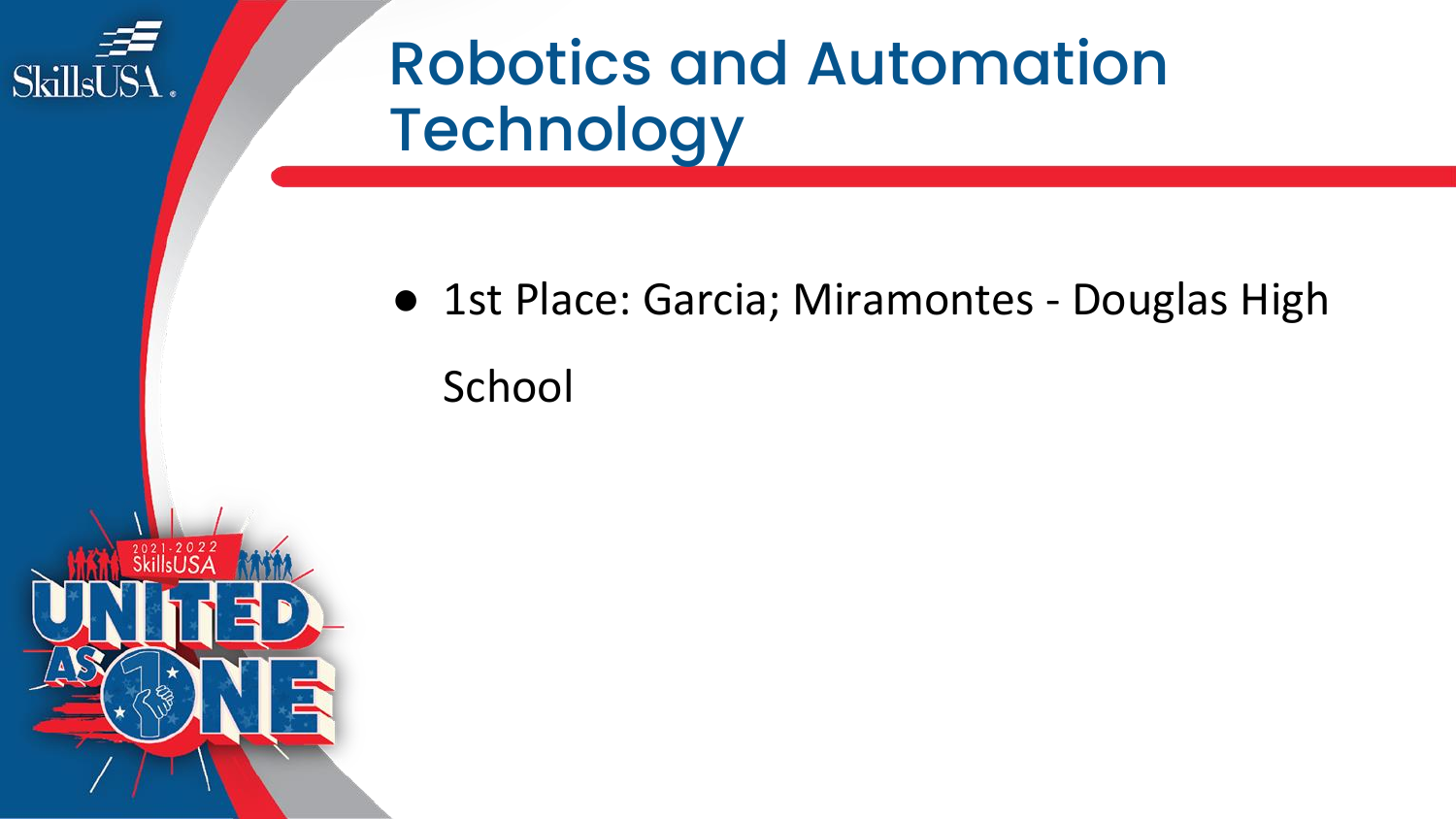

#### Robotics: Urban Search and Rescue

- 3rd Place: Christensen; Lopez Gila Ridge High School
- 2nd Place: Gonzalez-Serna; Marin Gila

Ridge High School

● 1st Place: Sanchez; Melendrez - San Luis High School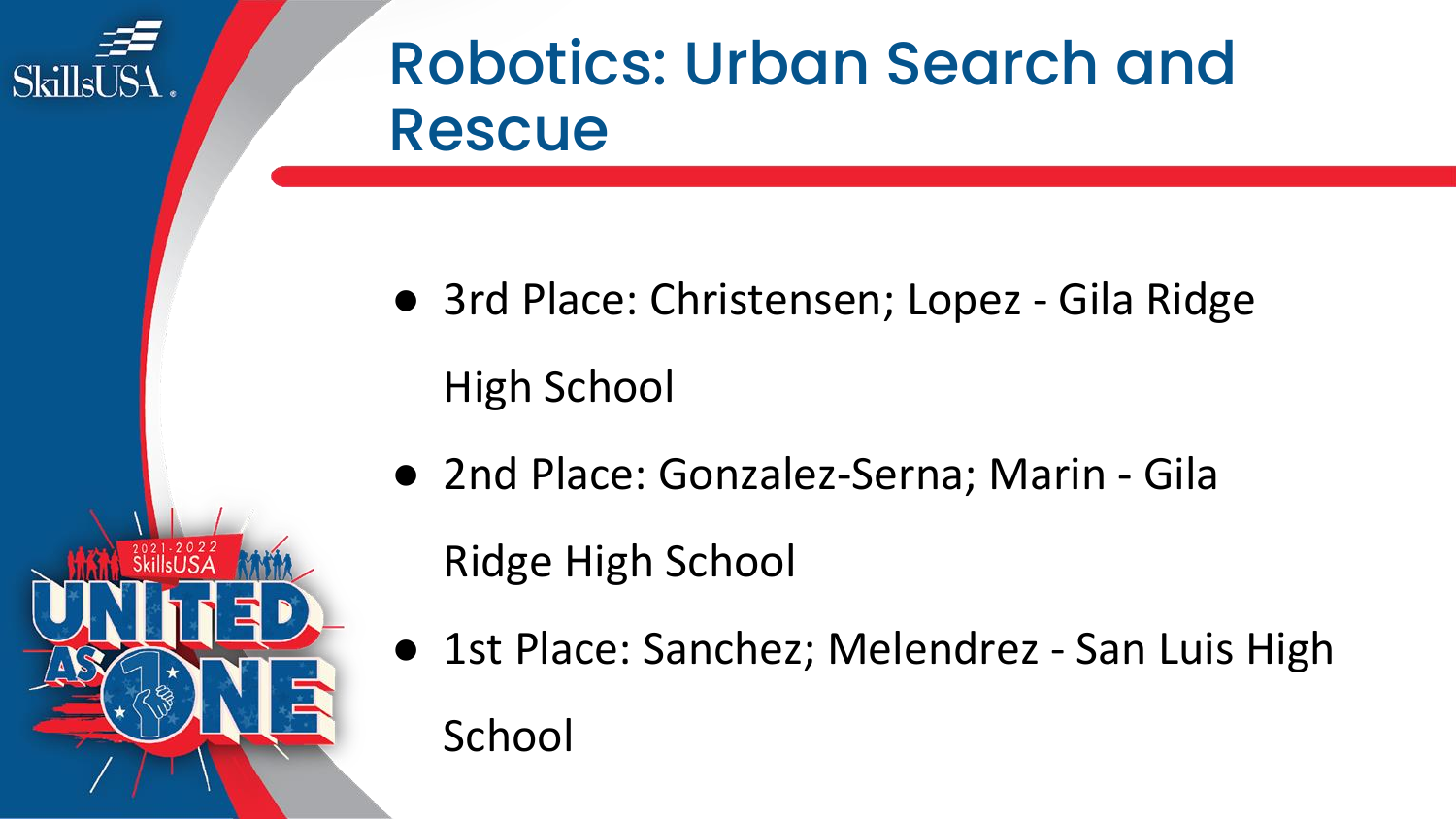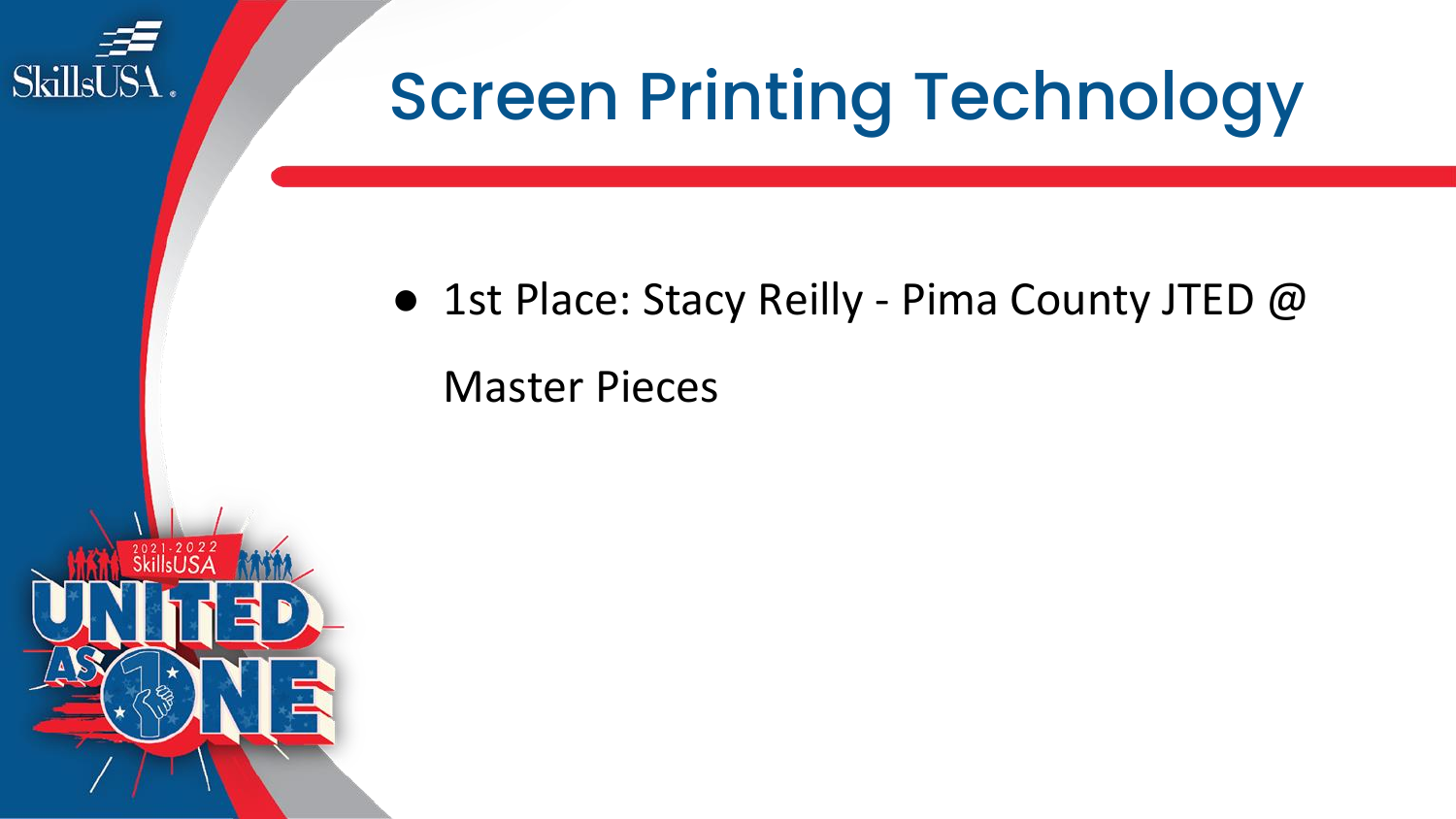

● 3rd Place: Calvillo; Hernandez; Mendoza Palma;

● 2nd Place: Dokey; Christiansen; Poulter; Ruiz -

● 1st Place: Martinez; O'Connor; Powers;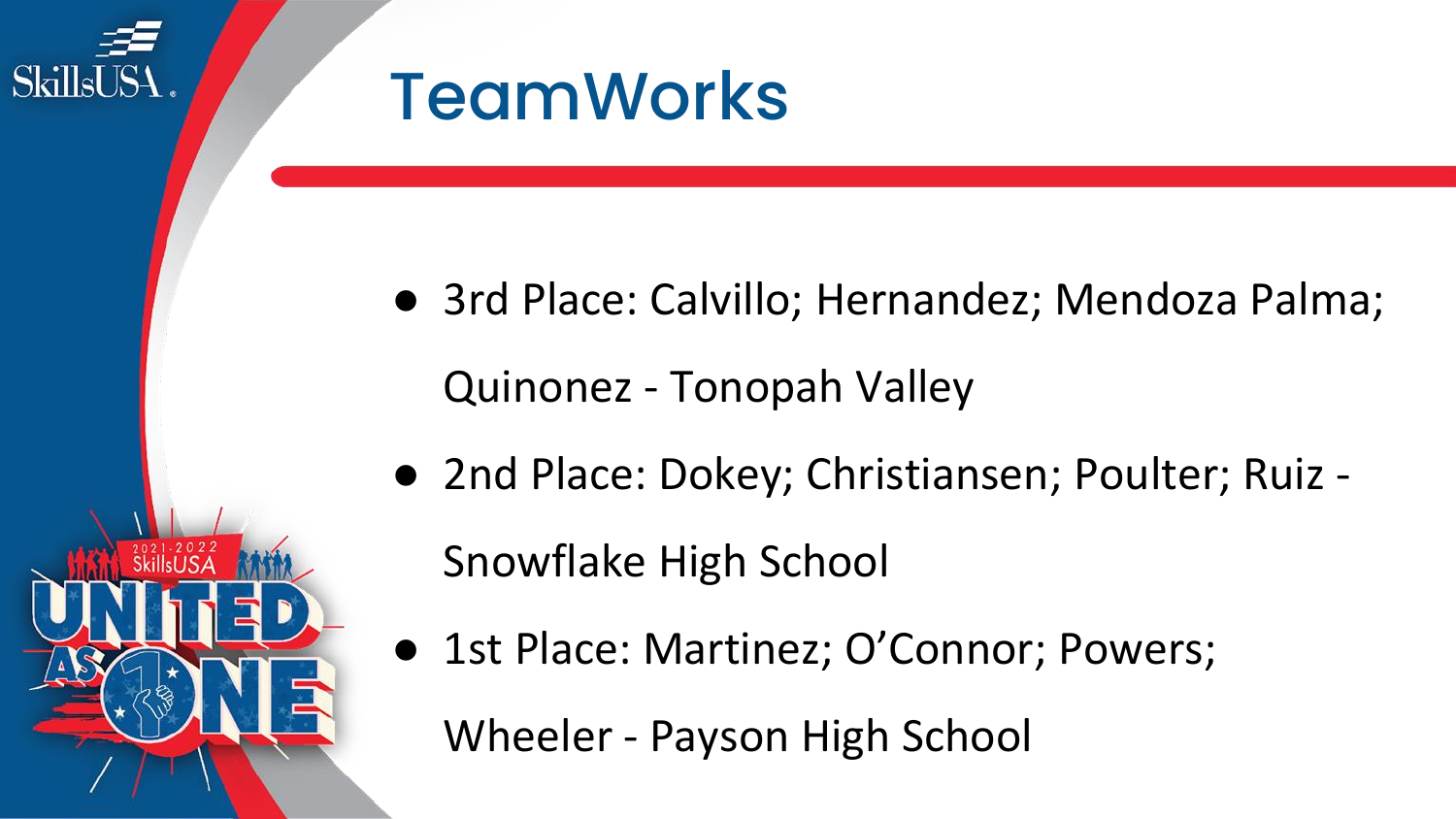

- 2nd Place: Edgardo Leos Douglas High School
- 
- 1st Place: Swan Galvez Douglas High School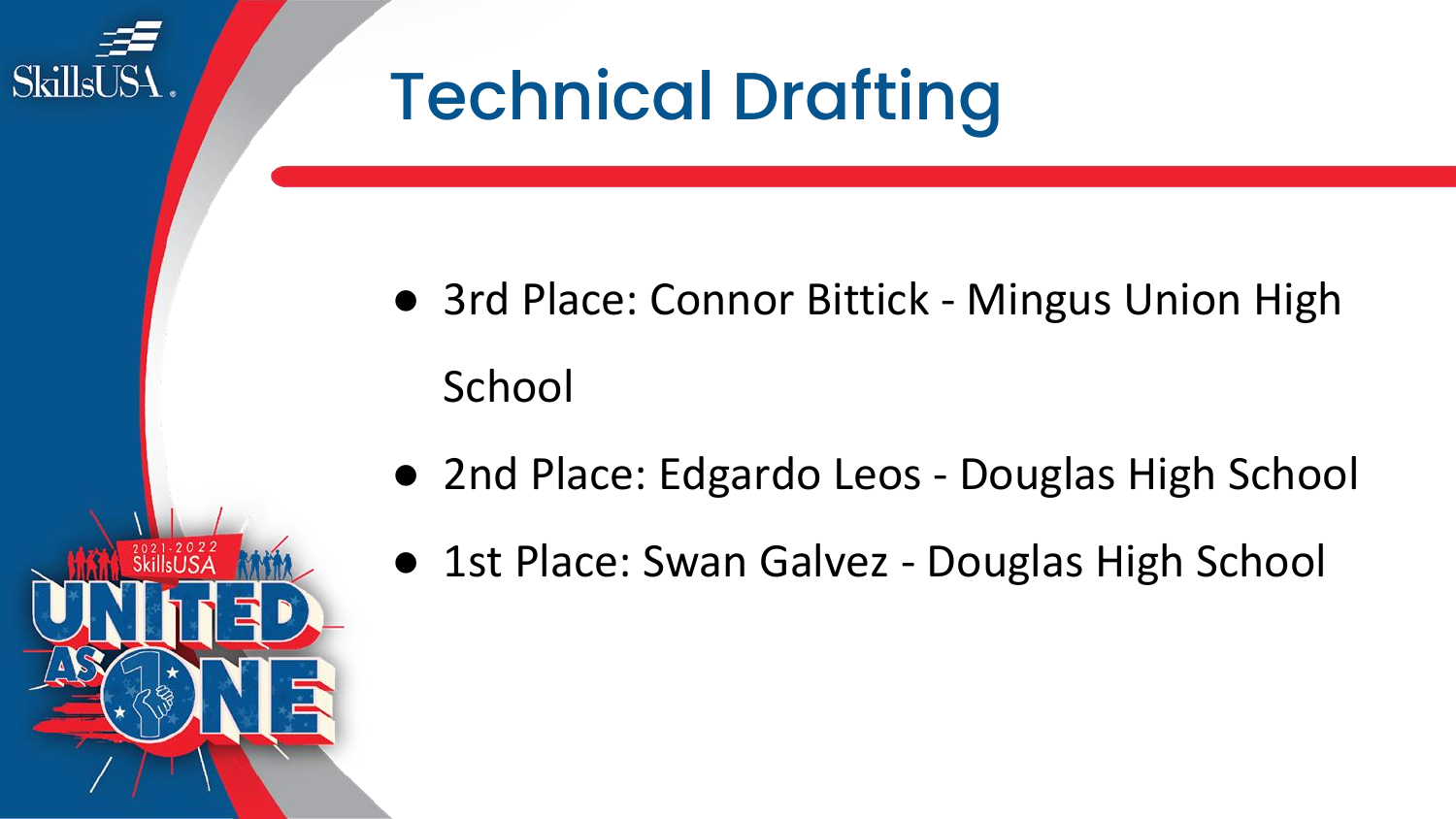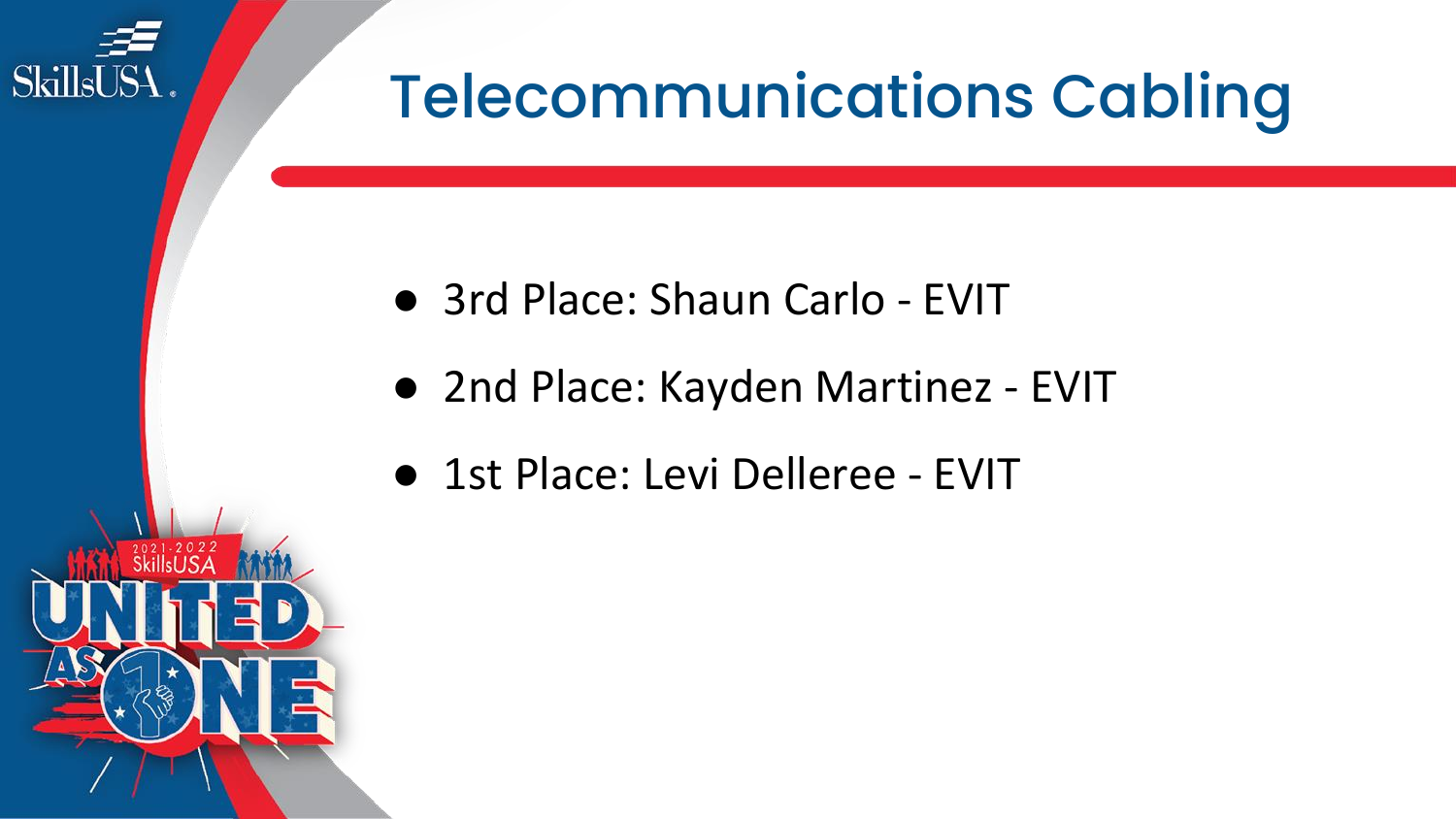

- 3rd Place: Aguila; Hauser EVIT
- 2nd Place: Boring; Sparks Sahuarita High

#### School

**SkillsUSA** 

● 1st Place: Gallo; Woodford - Perry High School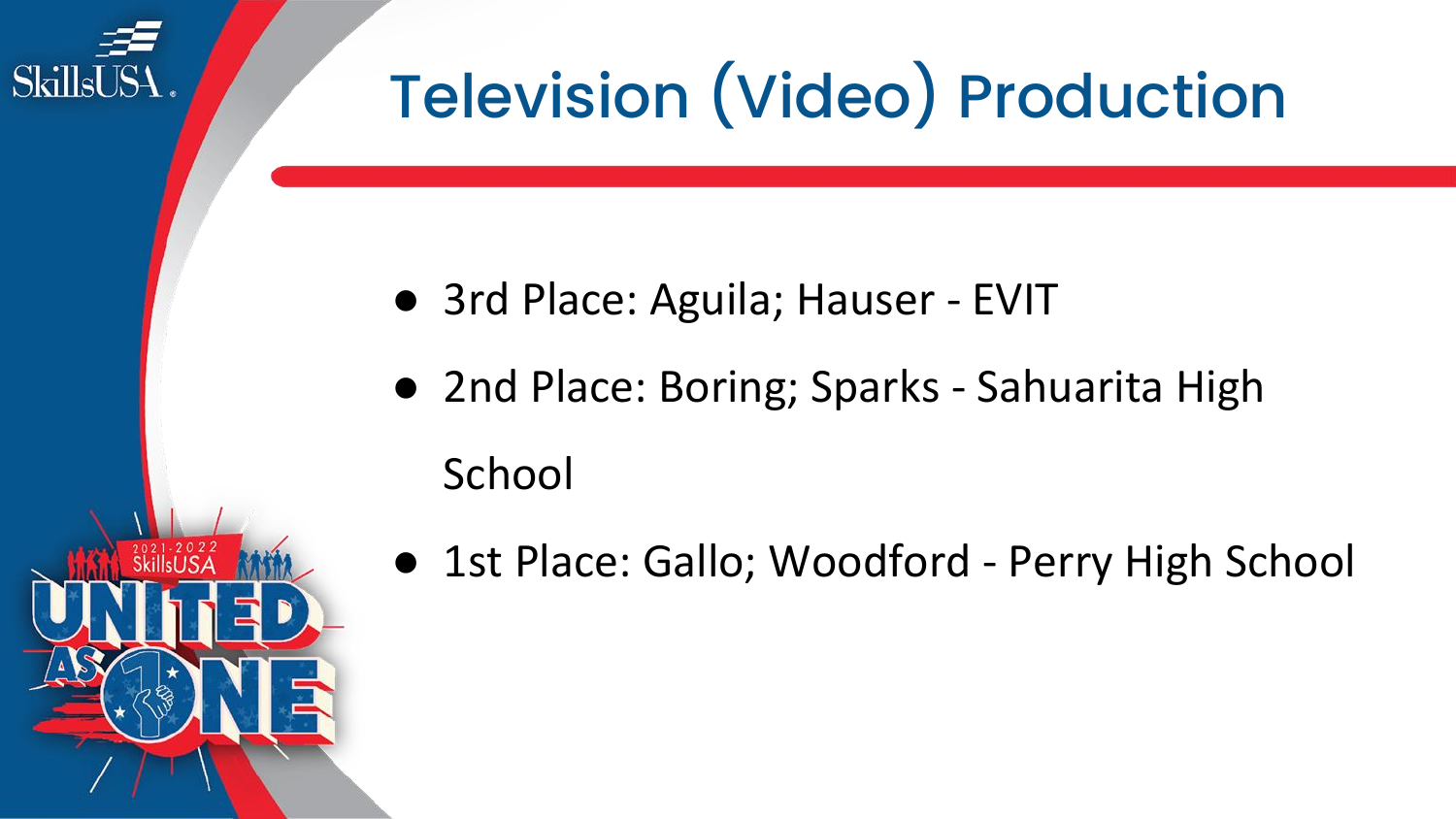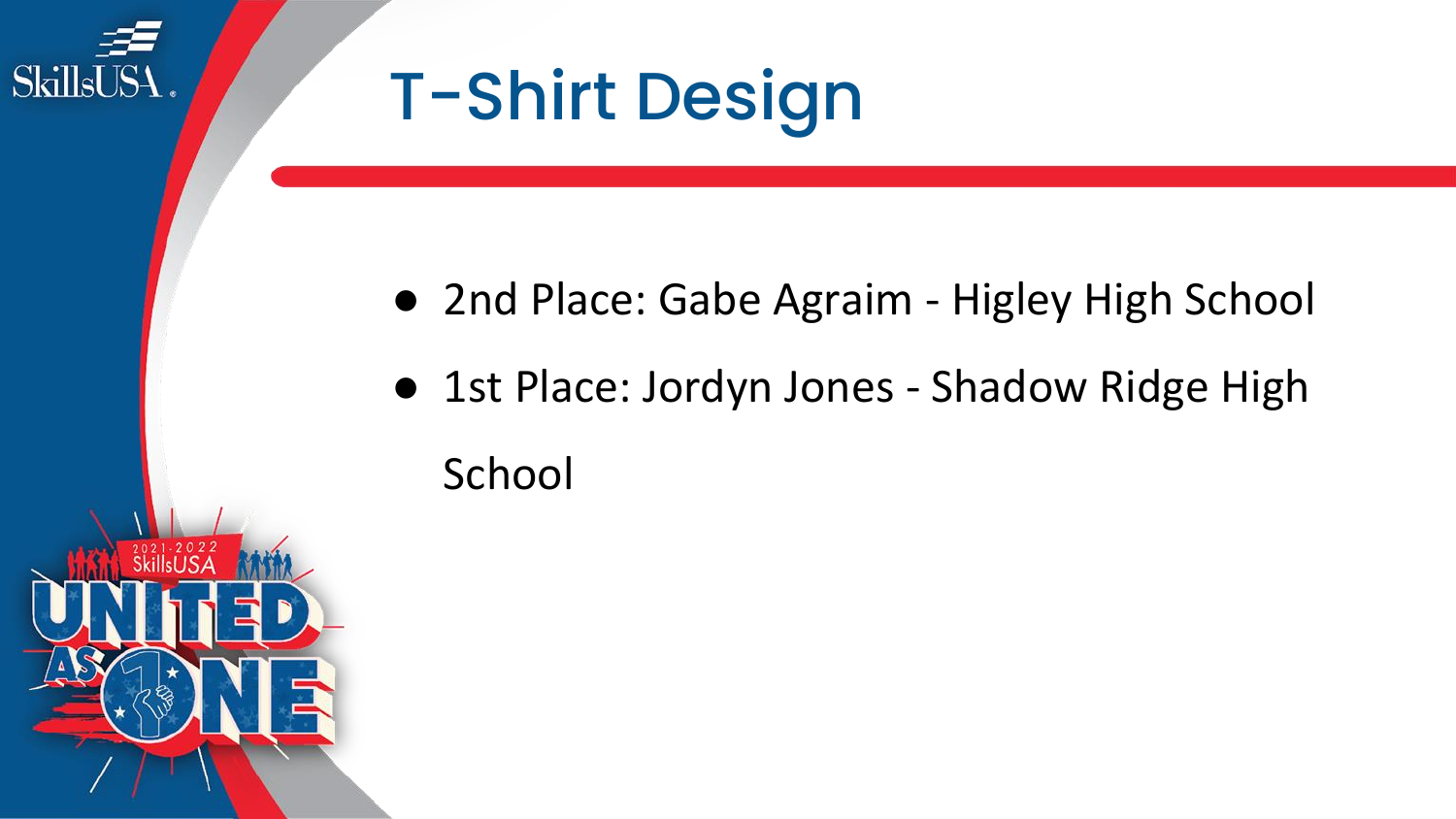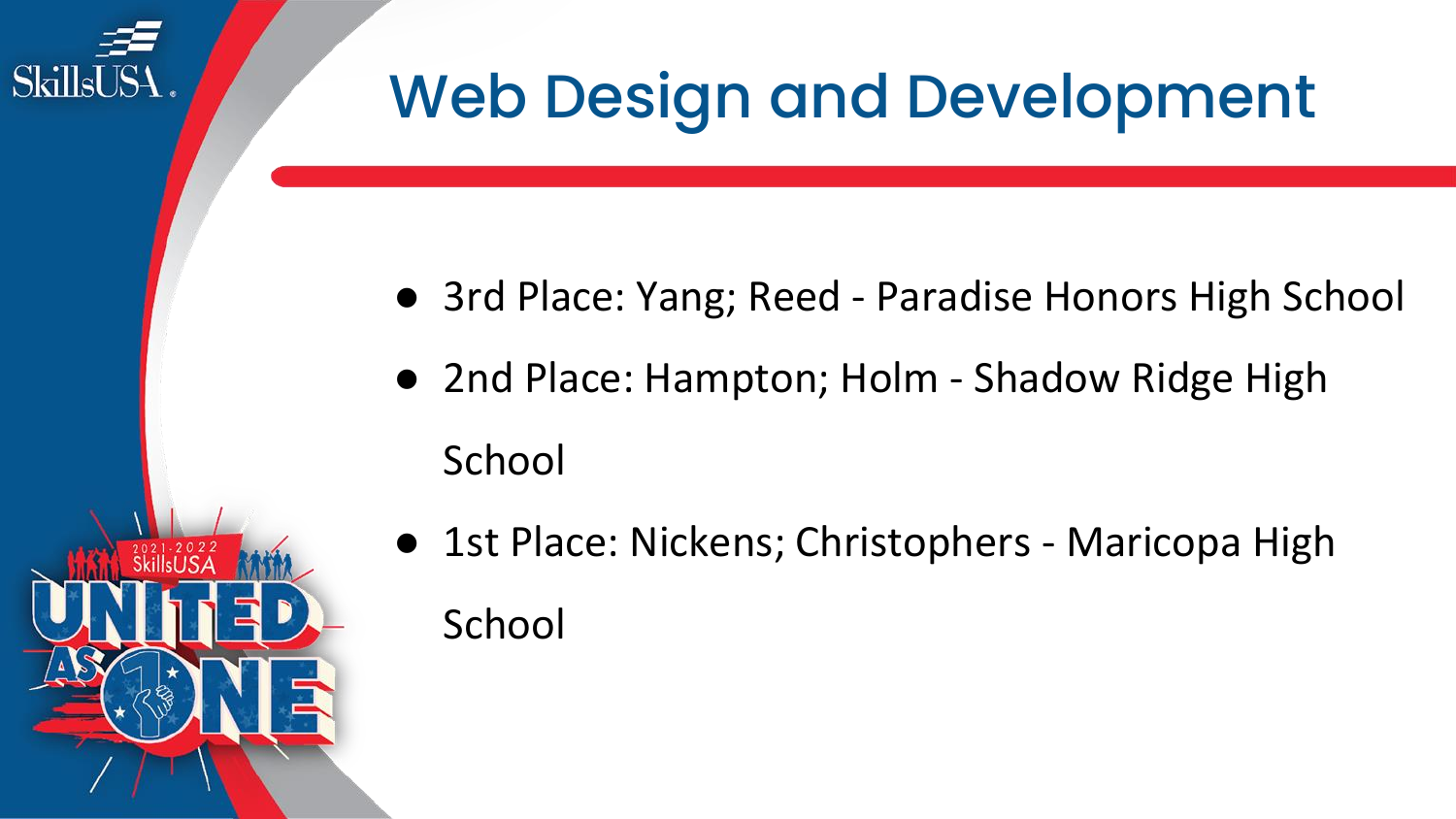

- 3rd Place: Benjamin Duran Orona San Luis High
- 2nd Place: Kayden Shook West-MEC SW

● 1st Place: Earl Callander - Flagstaff High School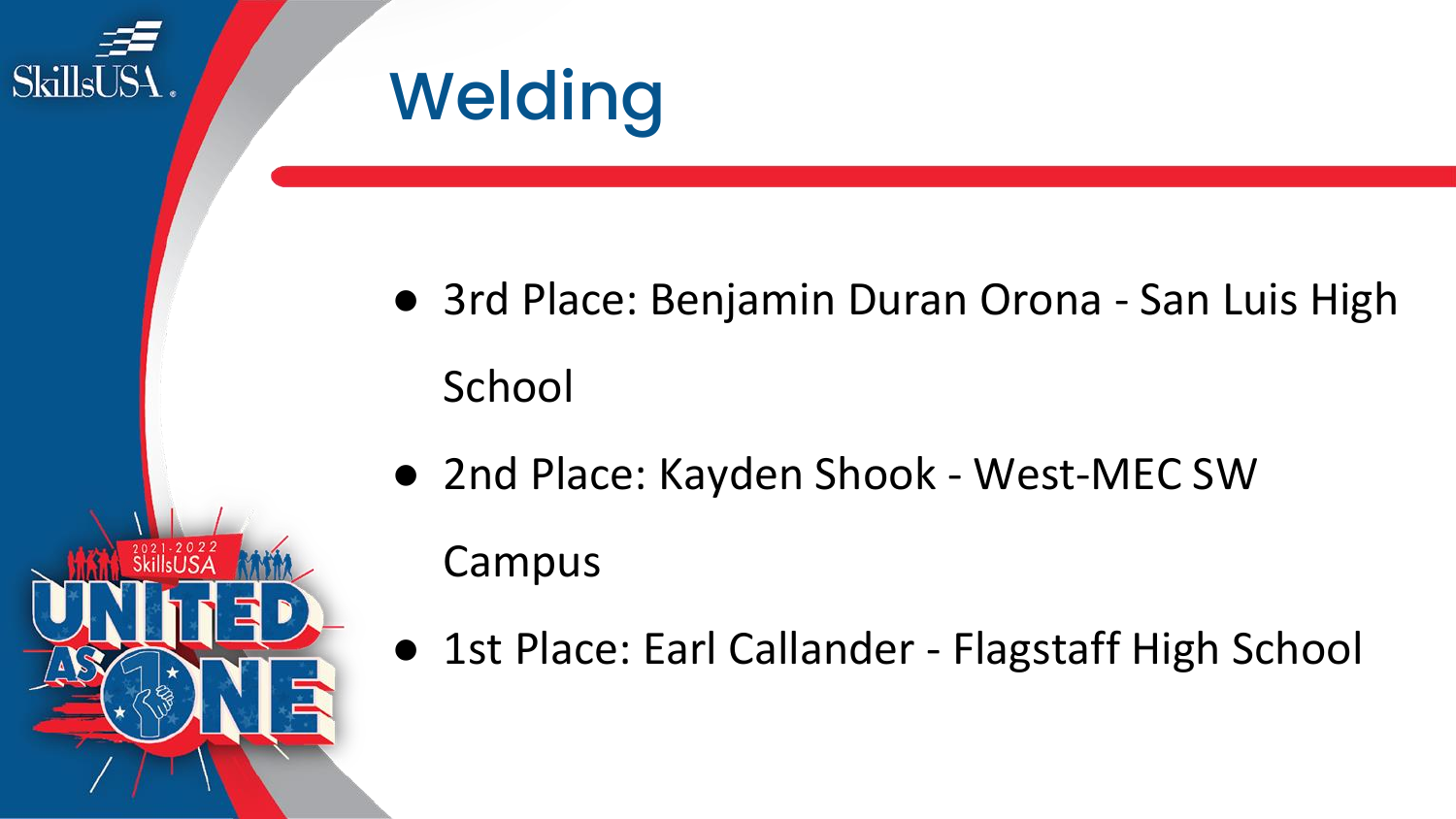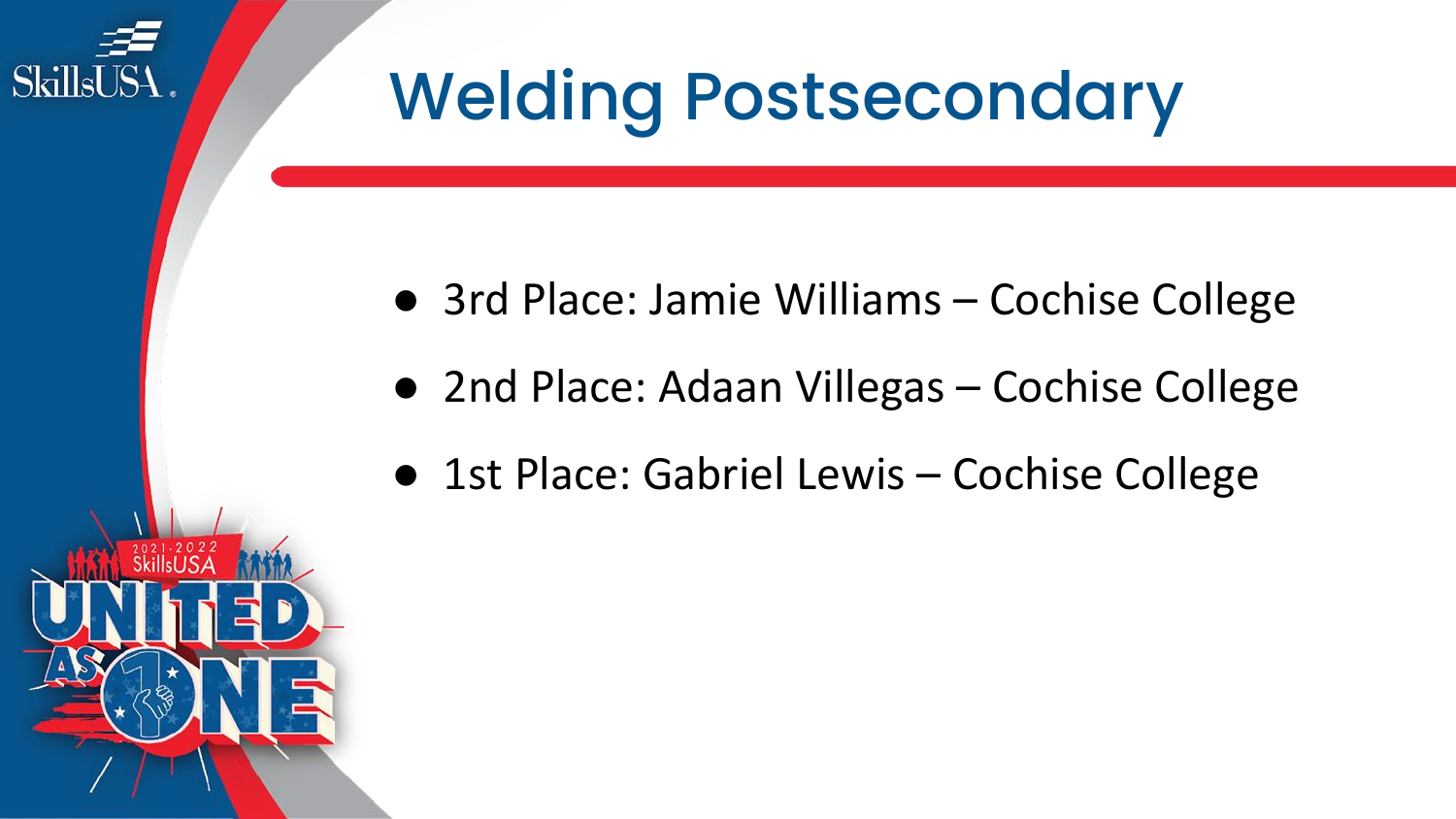

- 3rd Place: Jones; Miller; Rossiter Yuma High
- 2nd Place: Davidson; Gower; Rodriguez-Lopez -

● 1st Place: Atkin; Dana; Price - Flagstaff High